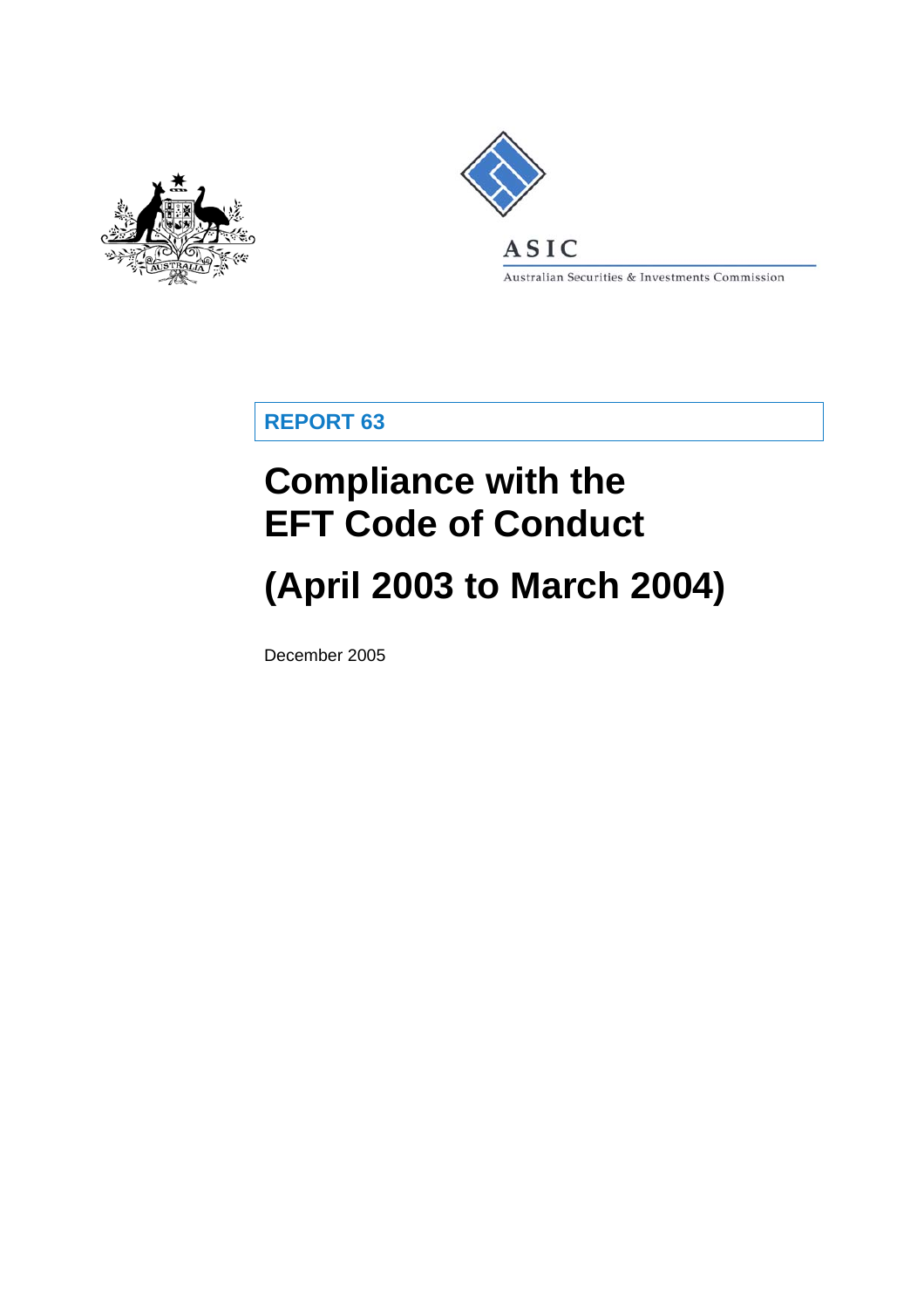## **Executive Summary**

This report gives the results of the annual monitoring of the Electronic Funds Transfer Code of Conduct (EFT Code). The monitoring period was 1 April 2003 to 31 March 2004.

This report contains information on:

- Code membership;
- Code compliance;
- Code administration: and
- Code-related complaints.

Since the revised EFT Code came into operation in 2002 there have been problems associated with data collection and quality. Because of this, only limited comparisons are made with previous reporting periods and these are highly qualified. ASIC is working with subscribing institutions to improve the quality and comparability of monitoring data.

Despite the data collection problems, as in previous years, reported levels of compliance with the EFT code remain high overall. The reported numbers of complaints per million transactions was 55 although the lack of data provided in some instances means that this figure may be under or over stated and making trend comparisons on this issue would be unwise.

Most EFT subscribers completed (or partly completed) the monitoring survey for the period. Some reported non-compliance was the result of computer systems issues, not all of which were able to be resolved during the monitoring period. There were also issues related to the interpretation of survey questions that resulted in some responses being unreliable. Those reported breaches of the EFT Code that cause ASIC particular concern are highlighted in the report, and we will be following up with the institutions concerned.

EFT subscribers also continued to have trouble providing complaints statistics in the form we now ask for them – that is broken down by delivery channel. Those who were able to report complaints statistics recorded 138,775 EFT complaints and 2.5 billion EFT transactions for the period.

Overall, most complaints (71%) were resolved in favour of the customer. ATM cash dispensing problems were the most common source of complaints.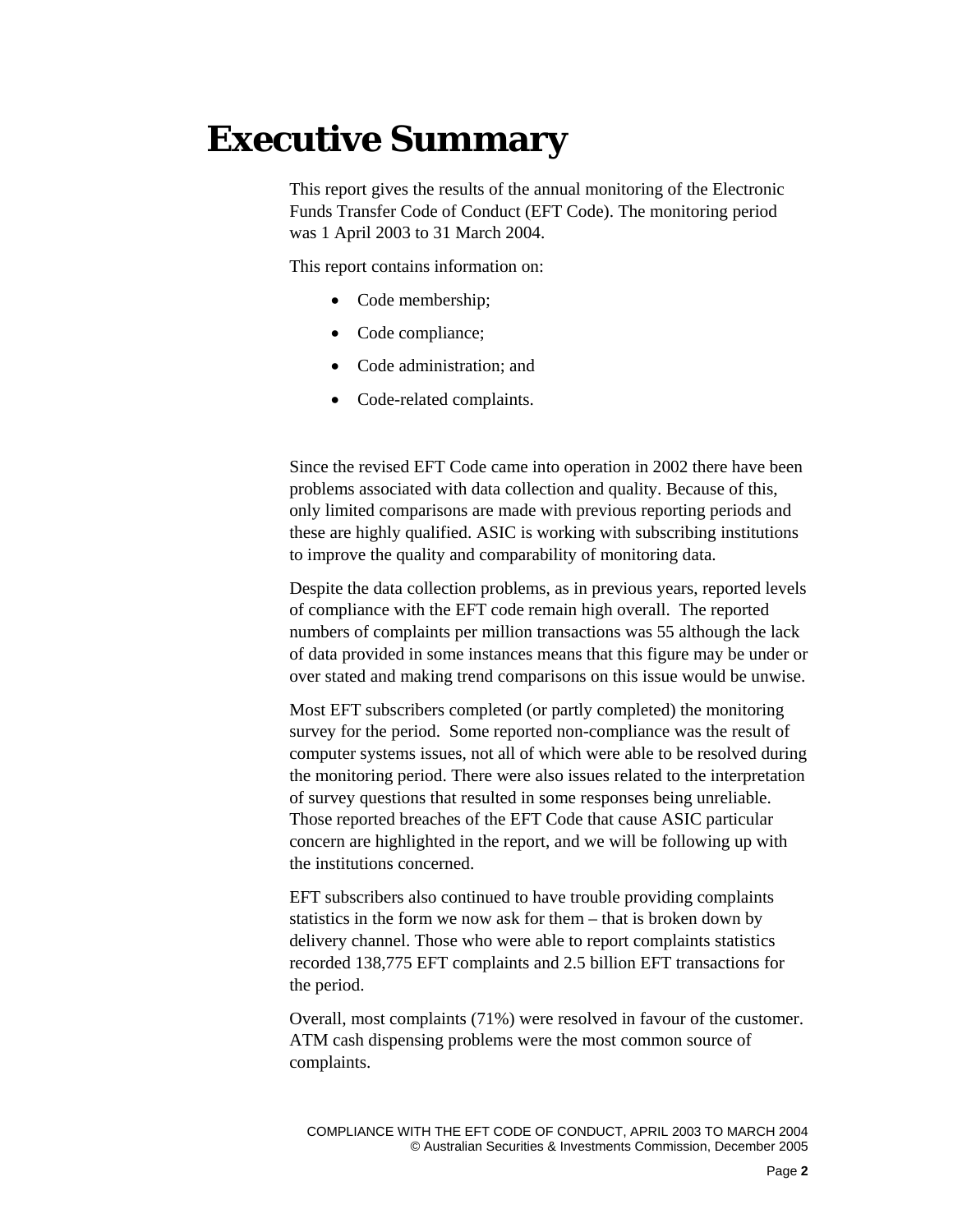## **Reading this report**

ASIC monitors compliance against the specific clauses of the EFT Code. Ideally, this report should be read in conjunction with the EFT Code itself, and throughout the report we have identified the relevant clauses as a guide for readers.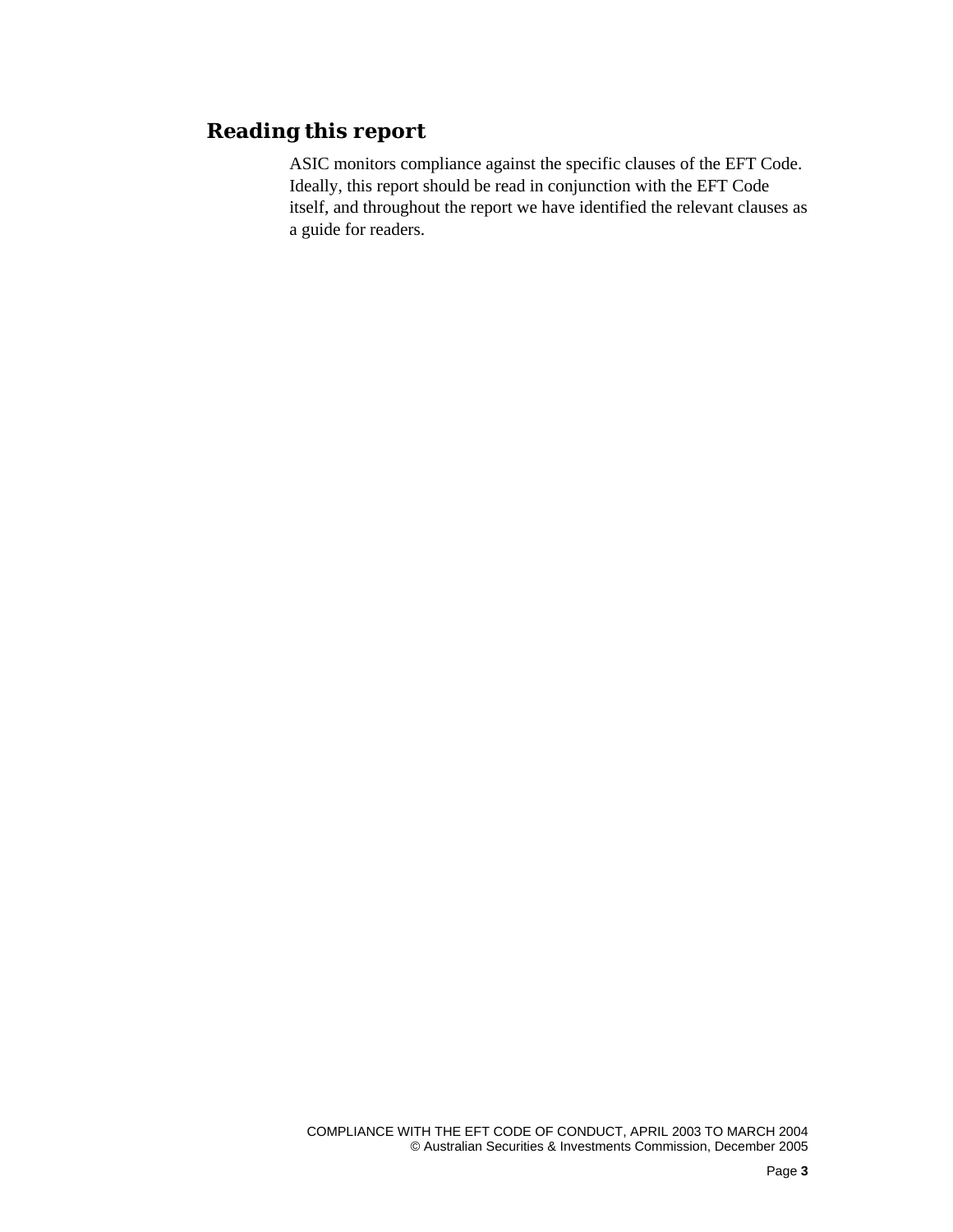## **Contents**

| APPENDIX C: EFT CODE MONITORING SURVEY |  |
|----------------------------------------|--|
|                                        |  |
|                                        |  |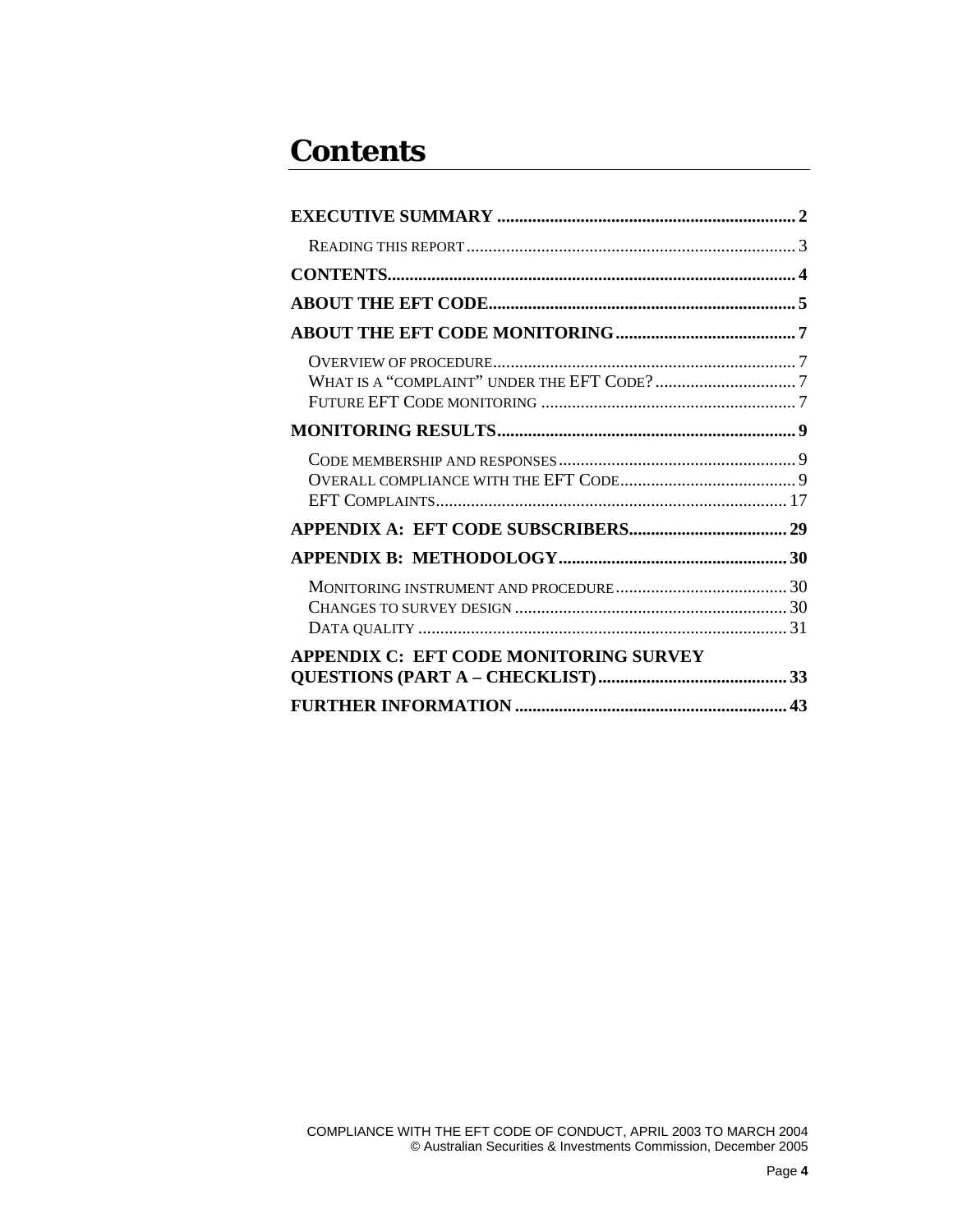## **About the EFT Code**

The Electronic Funds Transfer Code of Conduct ('EFT Code') is a voluntary code of practice covering consumer electronic funds transfer services. Subscribing institutions agree to comply with the requirements of the Code in their Terms and Conditions for EFT transactions.

The EFT Code plays a central role in promoting consumer confidence in electronic transacting. Banks, building societies and credit unions offering consumer electronic funds transfer services in Australia have all traditionally subscribed to the Code. ASIC strongly encourages all institutions that provide products and services covered by the Code, including new entrants that are not traditional deposit taking institutions, to formally subscribe to it.

The EFT Code has operated since 1989. The current revised EFT Code was issued in April 2001 and commenced operation in March 2002. The EFT Code will undergo further review in 2005/06.

The EFT Code has three parts:

- Part A covers the 'rules and procedures to govern the relationship between users and account institutions in electronic funds transfers involving electronic access to accounts<sup>'1</sup>;
- Part B covers the 'rules for consumer stored value facilities and stored value transactions<sup>2</sup>; and
- Part C covers 'privacy, electronic communication, administration and review'.<sup>3</sup>

The types of transactions covered by the EFT Code include:

- ATM transactions;
- EFTPOS transactions;
- Telephone and internet banking transactions;
- Credit card transactions that do not require a signature for authentication (for example those used over the phone and/or internet);
- Wireless Application Protocol (WAP) transactions; and
- Stored value product transactions.

 $\overline{\phantom{a}}$ 

 ${}^{1}$  EFT Code p4.

 $2$  EFT Code p22.

 $3$  EFT Code p29.

COMPLIANCE WITH THE EFT CODE OF CONDUCT, APRIL 2003 TO MARCH 2004 © Australian Securities & Investments Commission, December 2005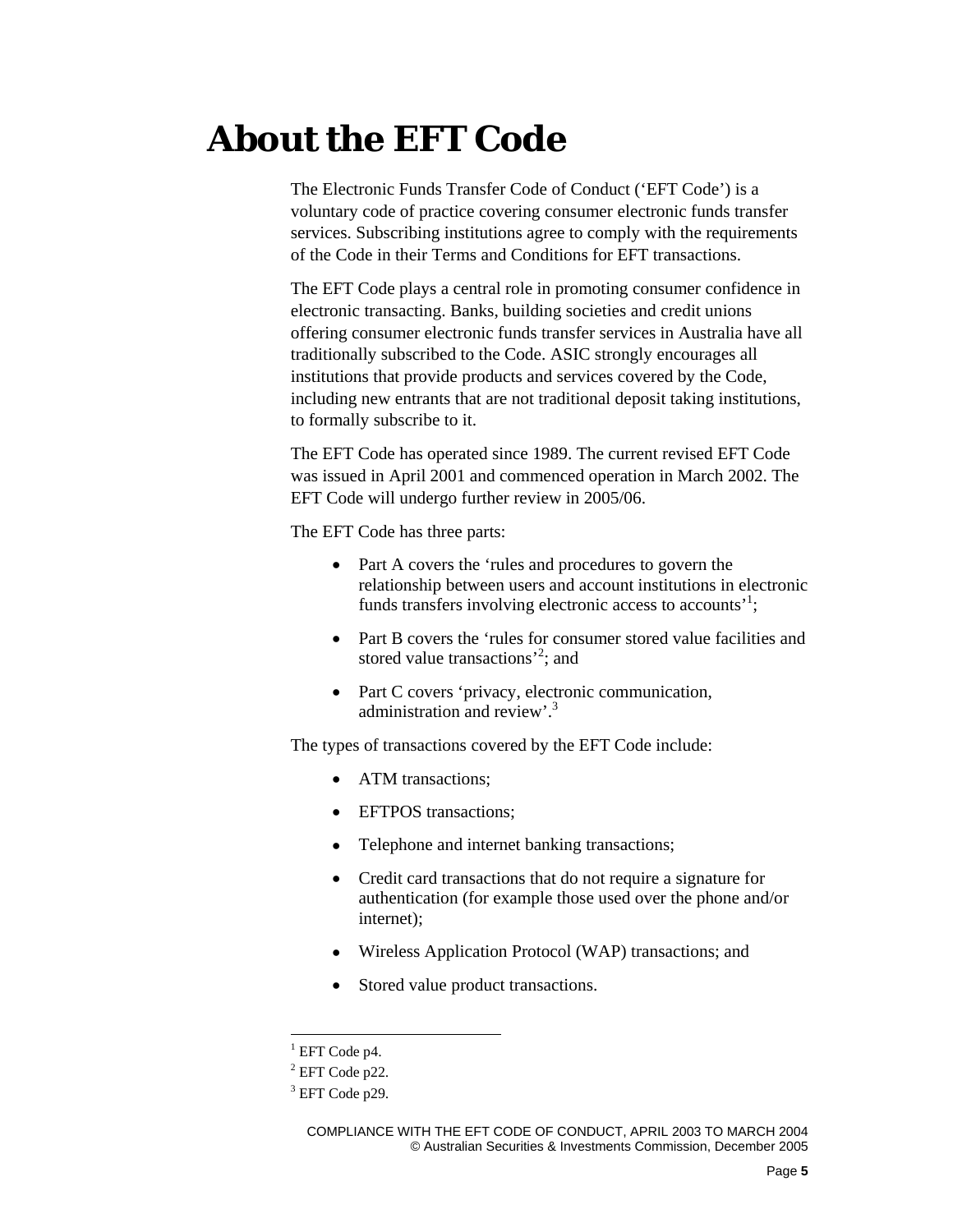Key areas covered by the EFT Code include:

- Disclosure of Terms and Conditions, and changes to Terms and Conditions;
- Transaction records and periodic statements;
- How liability for disputed transactions is allocated and the nature or extent of that liability;
- Requirements for handling complaints;
- Privacy and security obligations;
- The need for an audit trail; and
- Rights in relation to stored value facilities and transaction.

Further information about the EFT Code, including a copy of the Code itself and a consumers' guide to the code, is available from ASIC's consumer web site FIDO:

http://www.fido.gov.au/codes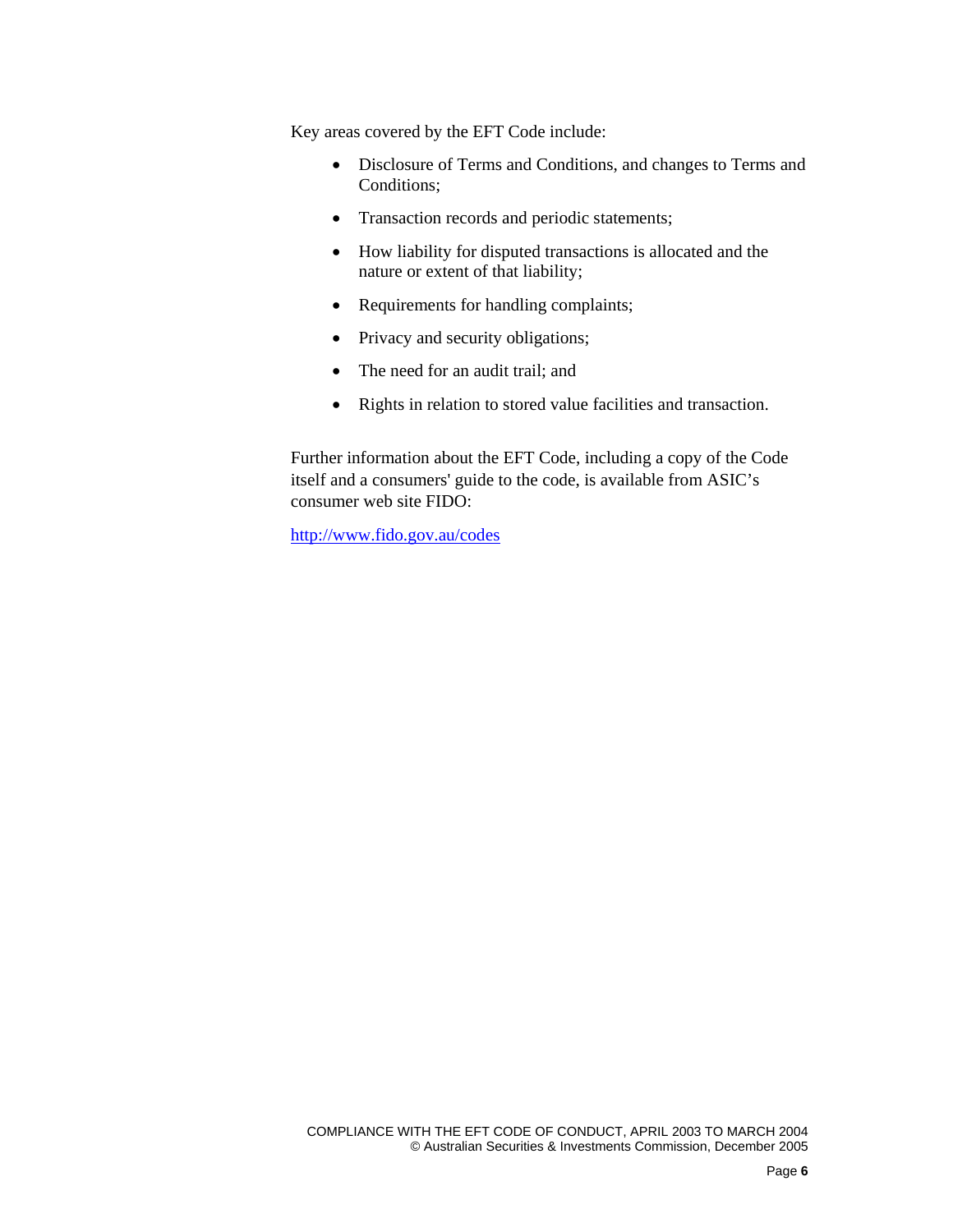## **About the EFT Code monitoring**

Institutions that subscribe to the EFT Code ('subscribers') are surveyed annually to monitor their compliance with the Code. ASIC has undertaken this monitoring since 1998.

### **Overview of procedure**

The survey is sent to subscribers in early April and relates to the previous year (1 April to 31 March). The monitoring period referred to in this current report is 1 April 2003 to 31 March 2004 ('the reporting period').

The survey questions are divided into two main sections:

- Part A: Code of conduct checklist: and
- Part B: Complaints statistics.

The Credit Union Services Corporation (Australia) Limited (CUSCAL) submits aggregated monitoring data to ASIC on behalf of all its affiliated credit unions (referred to as '*CUSCAL credit unions'* in this report). Credit unions that are not CUSCAL affiliates ('*credit unions'*) and all remaining institutions (i.e. '*banks'*, '*building societies'* and '*other institutions'*) submit individual monitoring surveys to ASIC directly. The category '*other institutions'* includes third party providers (i.e. not account institutions) and finance companies.

The findings of the survey are released in a report that is made publicly available via ASIC's website. The last report (1 April 2002 to 31 March 2003) was withheld due to poor quality data. This was largely a consequence of the expanded scope of the Code post April 2002.

In response to some of these problems, ASIC simplified the survey used for this reporting period, in particular the complaints information.

Please refer to Appendix B for the full methodology.

## **What is a "complaint" under the EFT Code?**

EFT Code subscribers must report on all complaints about matters falling within the EFT Code where the issue of liability arises, or may arise. This includes *all* EFT-related complaints, not just those that become "disputes". That is, institutions must report on EFT complaints that were settled immediately, as well as those that took longer to resolve.

### **Future EFT Code monitoring**

ASIC is currently reviewing the EFT Code monitoring process to identify ways to improve the quality and comparability of the data, in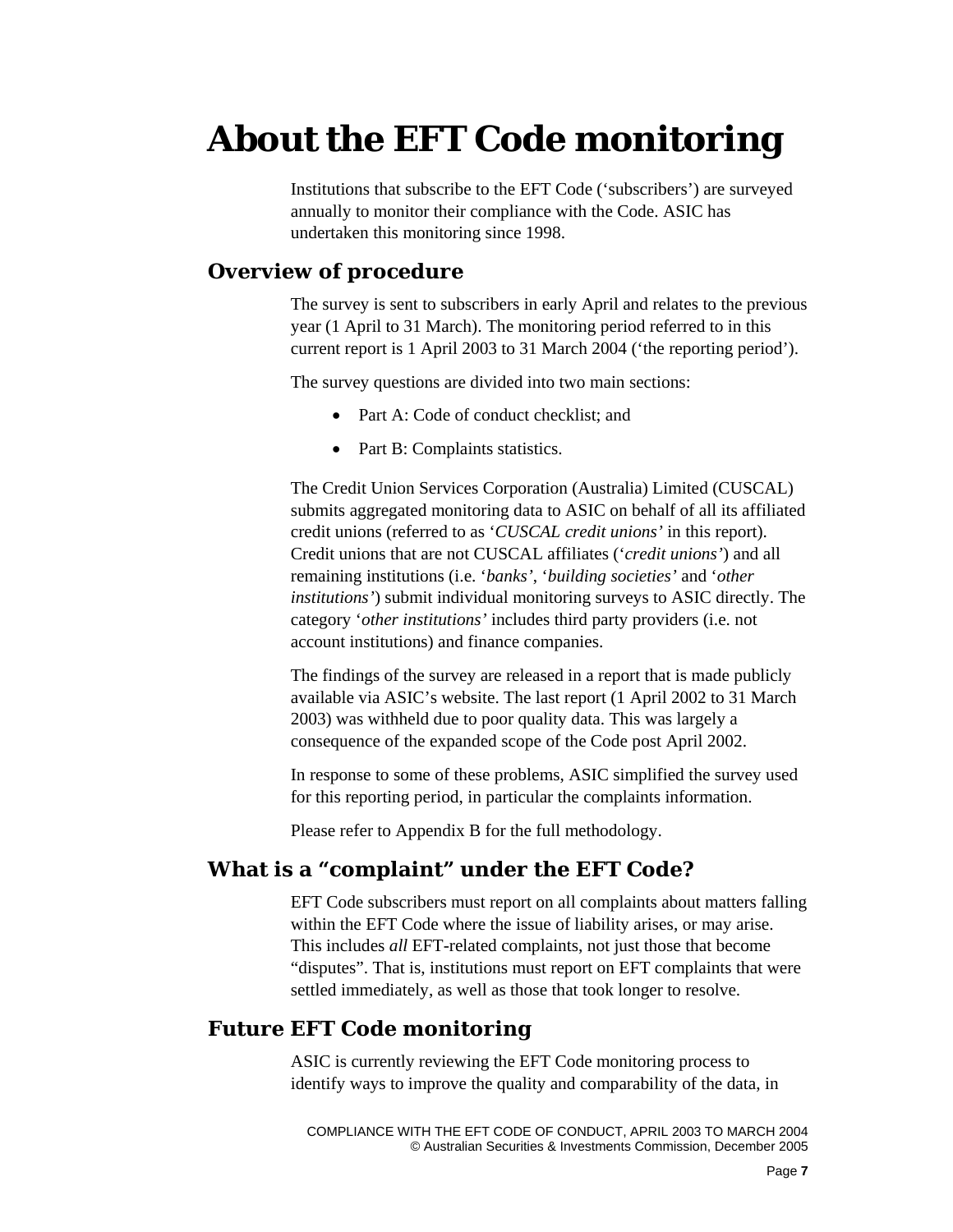particular the data about EFT transactions and complaints. ASIC is concerned that many subscribers are currently not meeting their reporting obligation under clause  $10.14<sup>4</sup>$  of the Code and we are working with them to remedy this. Part of the solution may require subscribers to change their data collection systems. We accept that not all institutions will be able to implement these changes immediately.

As a result there may be at least one more year in which ASIC will not release a full public report on compliance with the EFT Code. Institutions will still be required to report non-compliance with the EFT Code to ASIC during this period.

<sup>&</sup>lt;sup>4</sup> Clause 10.14 states: "The account institution is to provide for the recording of complaints and their resolution so that aggregate data on the type, frequency and resolution of such complaints can be made available as required in Part C of this Code and so that account institutions can identify and address systematic problems."

COMPLIANCE WITH THE EFT CODE OF CONDUCT, APRIL 2003 TO MARCH 2004 © Australian Securities & Investments Commission, December 2005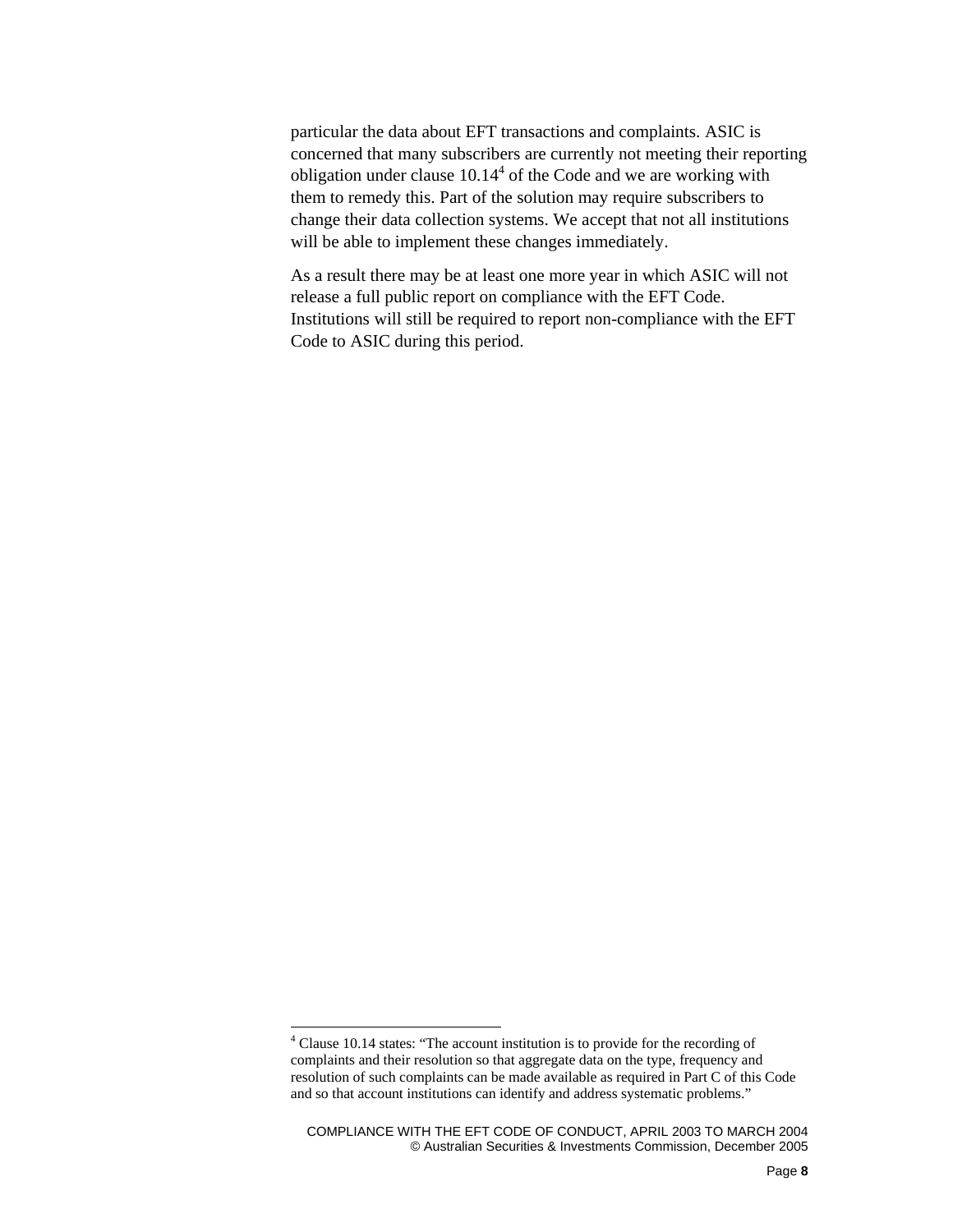## **Monitoring results**

### **Code membership and responses**

The EFT Code is open to any type of institution offering transaction mechanisms covered by the Code. Currently all Code subscribers (apart from two third party service providers<sup>5</sup>) are financial services providers  $$ banks, building societies, credit unions and finance companies.

There were 185 subscribing institutions that responded to the survey. One *bank* and a small number of *CUSCAL credit unions* did not submit a completed and verified survey. ASIC will be following up this noncompliance with these institutions.<sup>6</sup> A list of subscribers is provided in Appendix A.

## **Overall compliance with the EFT Code**

#### **About Part A checklist**

The Part A checklist surveyed Code subscribers about their compliance with the EFT Code of Conduct. Survey questions were based directly on the provisions of the EFT Code. Institutions were able to provide comments to explain their answers.

#### **Number and quality of responses**

Forty-six individual Code subscribers submitted the Part A checklist to ASIC for the April 2003 to March 2004 period. Three found that most of the questions did not apply to their institution.<sup>7</sup> An aggregate response was received on behalf of 139 *CUSCAL credit unions*, which included breakdowns on, for example, the numbers of credit unions complying or not complying with each provision.

There were some issues with the clarity of survey questions and the compliance statistics should therefore be interpreted cautiously. Where possible, the researchers have used the comments made by institutions to interpret the responses and adjustments have been made accordingly. These cases have been footnoted.

 $\overline{\phantom{a}}$ 

<sup>5</sup> Cashcard and First Data.

<sup>&</sup>lt;sup>6</sup> After the deadline, American Express International submitted a partly completed softcopy version of the survey, noting a lack of confidence in the validity of the statistics. A further extension failed to produce a final version of the survey response. A small number of *CUSCAL credit unions* did not submit data as part of CUSCAL's aggregated survey.

 $7$  Refer to Appendix B for further information about data quality.

COMPLIANCE WITH THE EFT CODE OF CONDUCT, APRIL 2003 TO MARCH 2004 © Australian Securities & Investments Commission, December 2005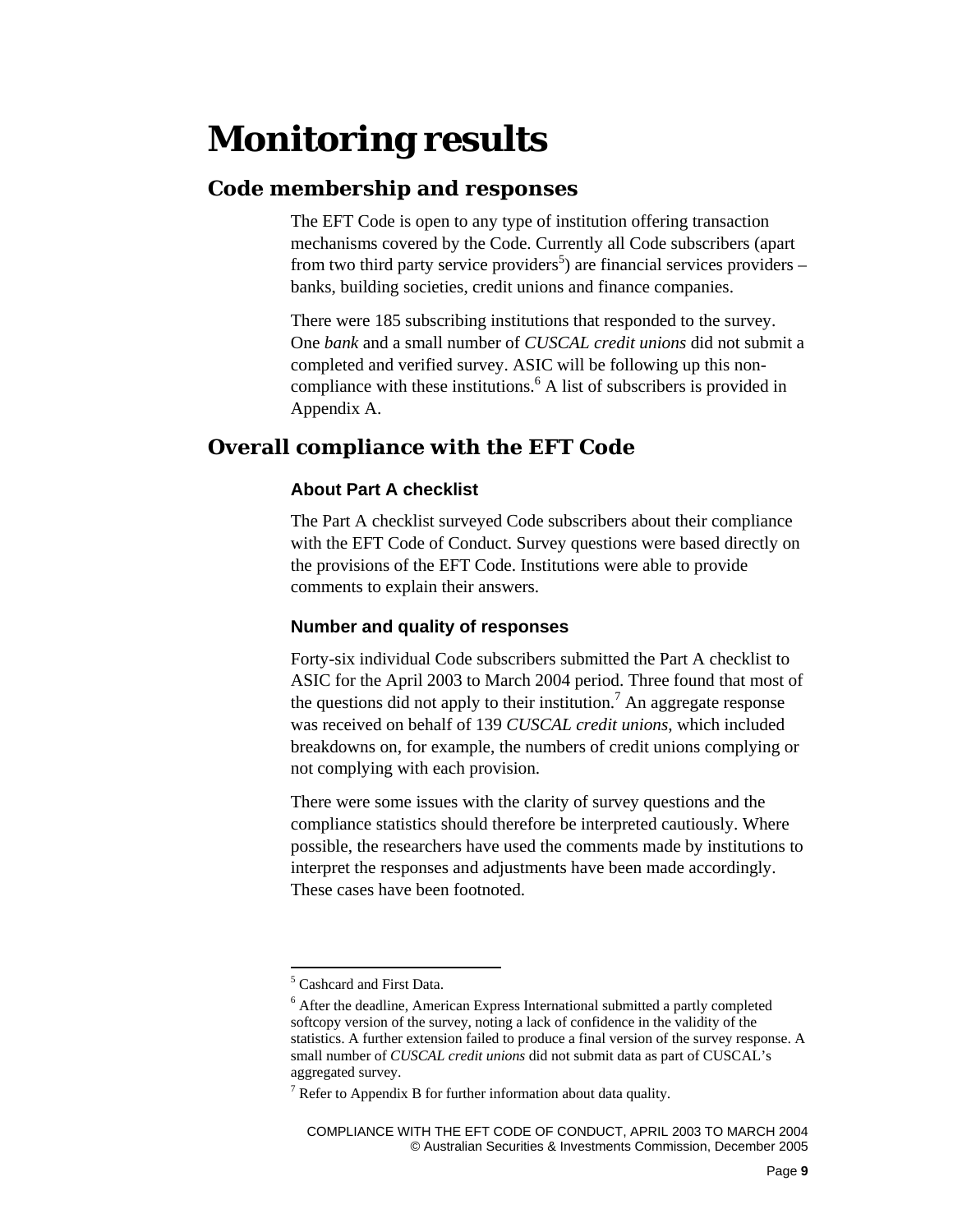#### **Terms and Conditions**

*Availability and disclosure of Terms and Conditions [Part A, clause 2]* 

Institutions indicated a high level of compliance with this clause.

One *CUSCAL credit union* did not include a warranty that the requirements of the EFT Code would be complied with in its brochures for phone and internet banking [clause 2.1]. ASIC considers that any failure to include this warranty in product Terms and Conditions represents a serious breach of the EFT Code.

One *other bank* said that it had not provided prior information to customers about charges for the issue or use of an access method [clause 2.3(a)] because its customers were charged fees based on the volume of transactions they made:

*"For example, a customer may receive a certain number of ATM transactions each month without being charged and once this limit is reached they will be charged a fee for all subsequent transactions*."<sup>8</sup>

We believe that institutions should still be able to itemise these fees in accordance with the EFT Code. For example, they can say how many fee-free transactions are allowed before the fee applies).

#### *Changing the Terms and Conditions of use [Part A, clause 3]*

Fifty-five institutions (30%) said they changed their Terms and Conditions in the reporting period. Half of the institutions that changed their Terms and Conditions were *CUSCAL credit unions*.

Two *CUSCAL credit unions* said that they failed to give customers at least 20 days written notice of changes to Terms and Conditions that increased a customer's liability for losses relating to EFT transactions [clause 3.1(b)]. No explanation for this failure was provided. ASIC will follow up with them.

#### **Records of EFT transactions and notice of surcharges**

#### *Receipts [Part A, clause 4A]*

 $\overline{\phantom{a}}$ 

A number of breaches were reported. We have separated the following findings about "voice communications" (e.g. telephone banking) and "non-voice communications" (e.g.written receipts).

 $8$ <sup>8</sup> The *other bank* answered N/A to the question, but the response in their comments described why they did not comply and was treated as No.

COMPLIANCE WITH THE EFT CODE OF CONDUCT, APRIL 2003 TO MARCH 2004 © Australian Securities & Investments Commission, December 2005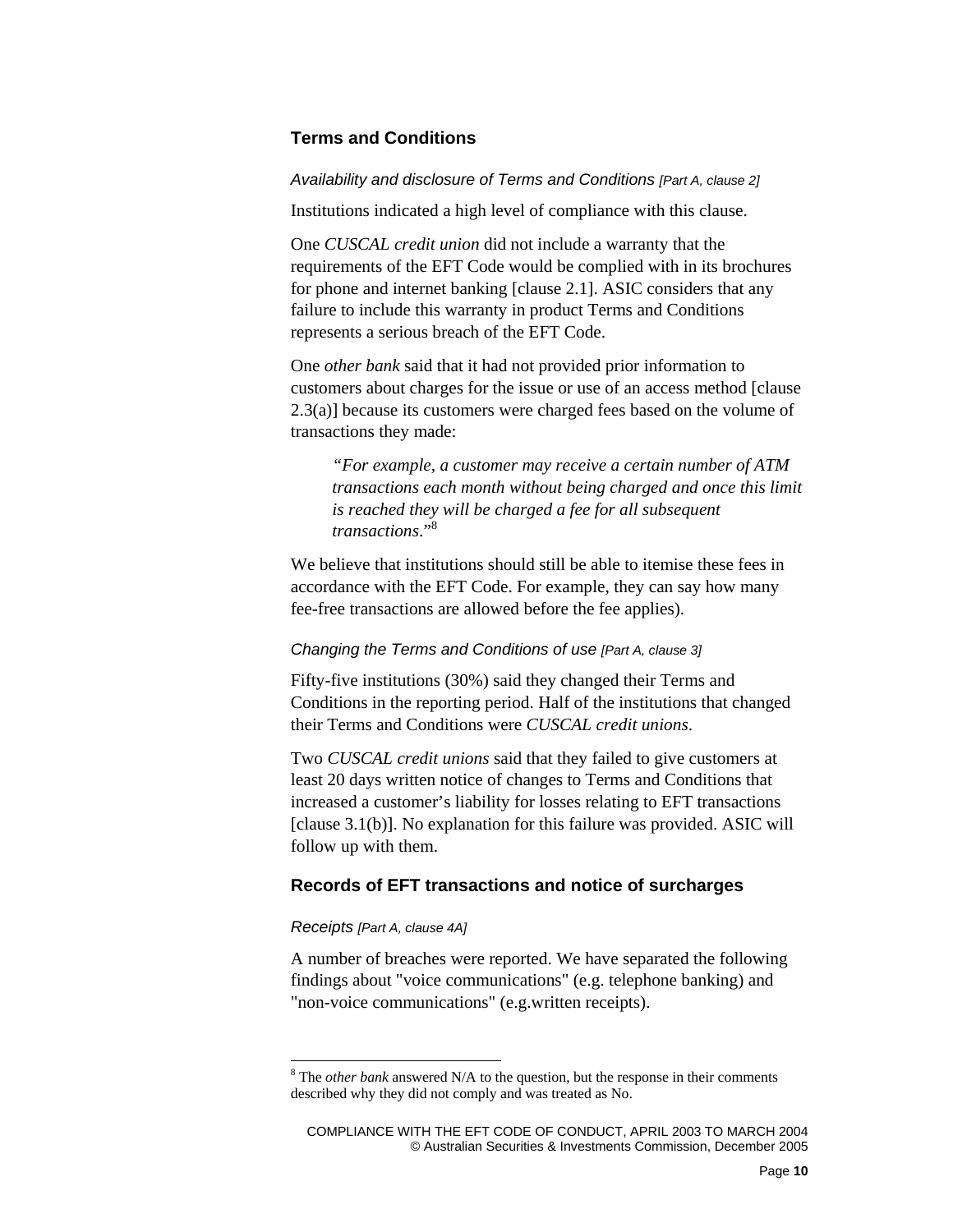#### Voice communications

Nine institutions (5%) said that they did not provide customers with a receipt number at the time of the transaction [clause  $4.1(b)(i)$ ]. The only explanatory comment was by one *building society* that said it did not give receipt numbers where the transfer was within the institution. In ASIC's view it is important that consumers always get a receipt number so that they are able to keep track of their transactions, and verify these against their statements.

Twenty-one institutions (11%) did not provide customers with the name of the merchant who received payment for EFT transactions [clause  $4.1(b)(v)$ ]. A biller code rather than the merchant's name was provided in most cases.

ASIC would prefer the merchant name to be provided. However we have previously advised that identification by biller code will suffice for compliance, as long as the merchant's customer invoice clearly sets out both the merchant's name and the relevant biller code. This is an issue that we will raise in the next review of the EFT Code.

Twenty-six institutions (14%) said that they did not provide customers with the balance remaining in the account at the time of the transaction [clause  $4.1(b)(vi)$ ]. The main explanation was that the balance could be obtained by other phone banking options (e.g. by returning to the main menu after the transaction and selecting 'account balance'). ASIC is satisfied with this, provided that getting the balance information does not give rise to separate charges.

#### Non-voice communications

Twenty-five institutions (14%) said that they did not issue receipts showing the balance remaining in the account at the time of the transaction. One explanation provided by several institutions was that:

Some internet software systems did not provide balances when the transaction was made, but balances were available via a separate screen once the transaction was completed *(CUSCAL credit unions, bank and other bank)*.

Another explanation provided by several institutions was that:

The transaction receipt was printed in duplicate for EFT transactions and printing the balance on the receipt would compromise customer privacy (with the merchant being made aware of the customers account balance) *(bank and credit union)*.

Clause 4.1(a)(viii) provides an exemption for the above instance. Balance information does not need to be provided if it would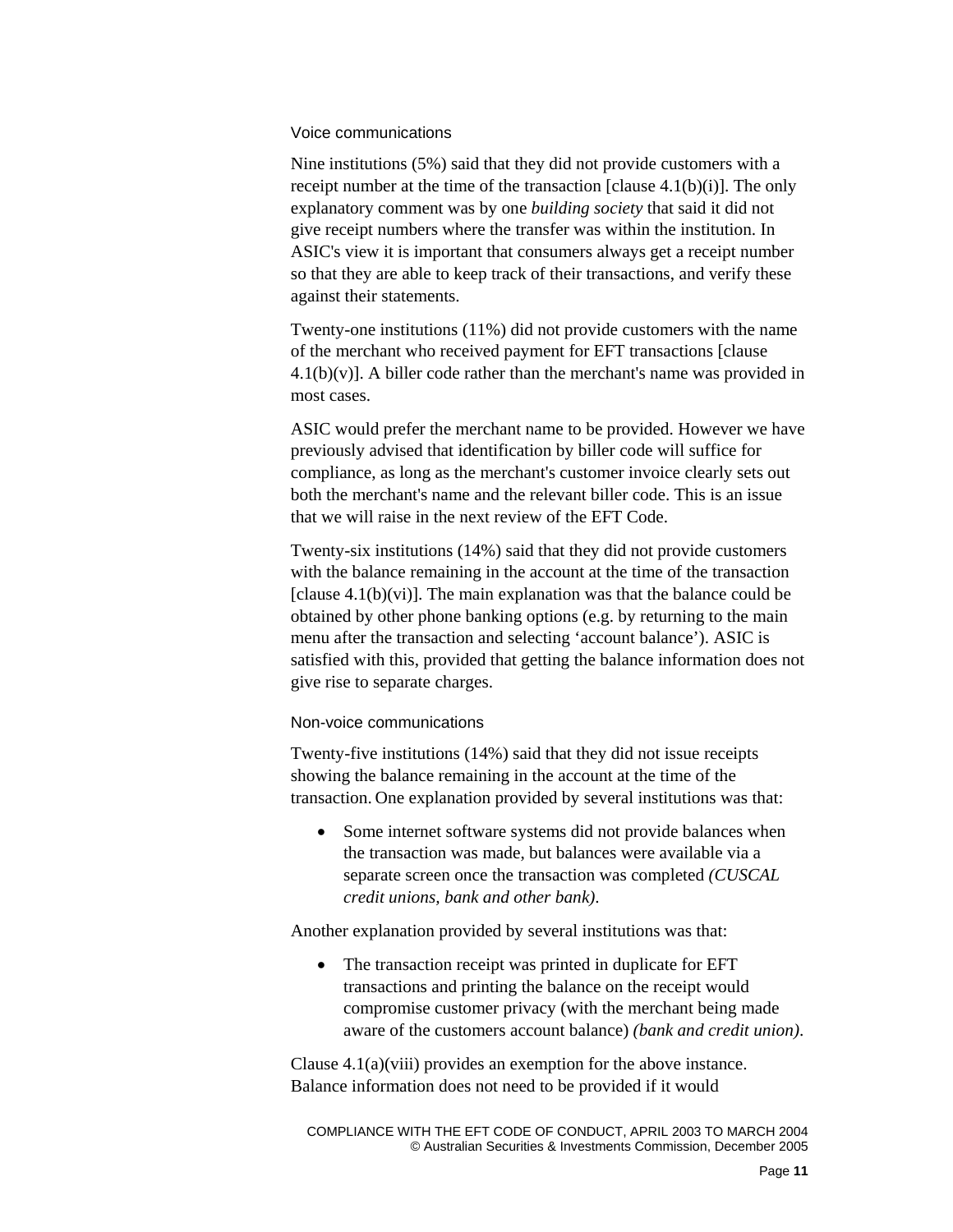compromise a customer's privacy and there is no breach in these circumstances.

#### *Periodic statements [Part A, clause 4B]*

Twenty-five institutions (14%) said they did not identify charges relating to the use of an access method as a separate item on statements [clause 4.3(b)]. Explanations included:

- Fees were accumulated and charged at the end of each month and were not split into transaction types *(building societies and a credit union)*;
- Individual information was available to customers on request *(building society)*; and
- A dollar allowance was provided to customers, and all fees for the month were totalled and any excess was charged to the customer, so this was the only figure shown on the statement *(building society).*

The explanation provided on behalf of the seventeen *CUSCAL credit unions* in this category was that the charges were:

*'… separately calculated but are offset by a loyalty rebate and a net charge "Excess Withdrawals" appears on statements'.* 

ASIC is concerned about these breaches. Itemised fee information on statements is important so that consumers can check the accuracy of the charges and better manage the costs of their transacting. We will follow up with these institutions.

#### *Security advice [Part A, clause 4C]*

Thirteen institutions (7%) said they did not include in or with account statements a 'clear, prominent and self-contained statement summarising security guidelines for access methods' at least annually [clause 4.5]. These institutions did not provide satisfactory explanations for this noncompliance and ASIC will follow up with them.

#### *Notice of surcharges for using "foreign" electronic equipment [Part A, clause 4D]*

Clause 4.6 states that account institutions must have, in their agreements with merchants, a requirement that the merchant disclose any direct charge that they impose on a consumer for making an electronic transaction. This information must be disclosed *before* the consumer goes ahead with the transaction. An example would be a dollar surcharge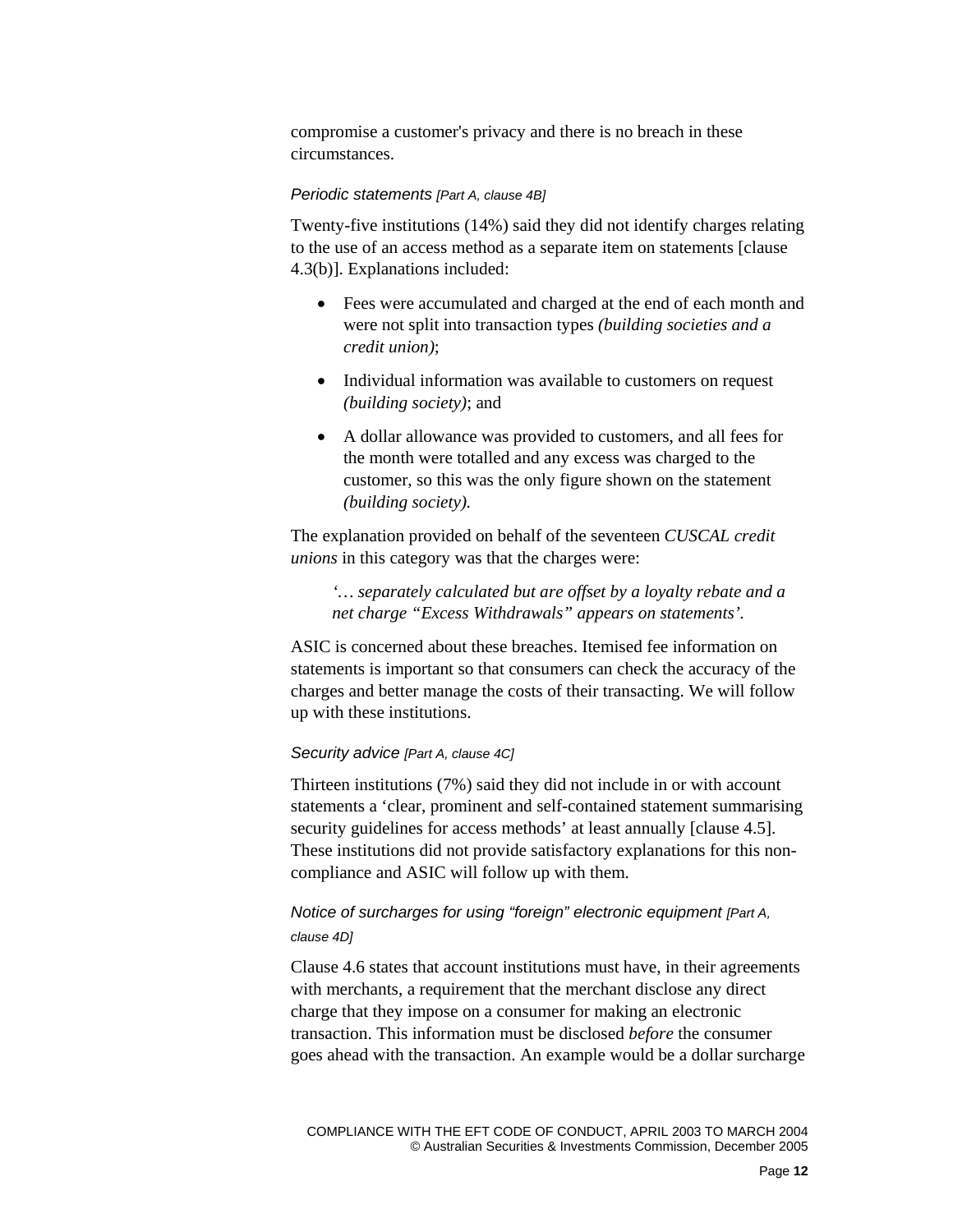imposed by a retailer for credit card transactions. In that case a handwritten, prominent sign at the cash register would suffice.

Seven institutions (4%) said they did not include this requirement in their agreements. We will follow up with these institutions. One *other bank*  explained that new and existing EFTPOS merchant agreements are being amended to include this requirement.

#### **Complaints investigation and resolution procedures**

#### **[Part A, clause 10]**

Clause 10.6(c) says that if a subscriber cannot resolve a complaint within 45 days of receiving it, then it must specify a date when a decision can reasonably be expected. Four institutions (2%) said that they did not specify such a date. The only explanation provided for non-compliance was by one *credit union* that said they kept the member informed. The three *CUSCAL credit unions* in this category provided no explanation. Again, we will follow this up with the institutions involved.

#### *Complaints concerning credit or charge cards*

Where credit card or charge card account complaint resolution was sought under the rules of the respective card scheme, six institutions (12% of the 52 institutions that reported receiving complaints about credit cards) said that they did not suspend the account holder's obligation to pay the complaint amount and any credit - and other charges related to that amount - until the complaint was resolved. Under clause 10.7(c)(ii) the institution is also required to inform the customer of the payment suspension. Explanations provided were:

- The disputed transaction was automatically suspended, but, interest was only suspended for the current statement cycle *(major bank)*;
- The amount was refunded on resolution *(other bank)*;
- Refunds were backdated, fees and interest were adjusted and telephone updates were given to customers *(other bank)*;
- Suspension of the account holder's obligation to pay was not deemed necessary *(credit union)*; and
- Any additional payments, interest, fee or charges incurred due to the complaint were reimbursed after the investigation if the outcome was in favour of the customer *(building society)*.

This may also be a breach of card scheme chargeback rules. We will follow up with the relevant institutions.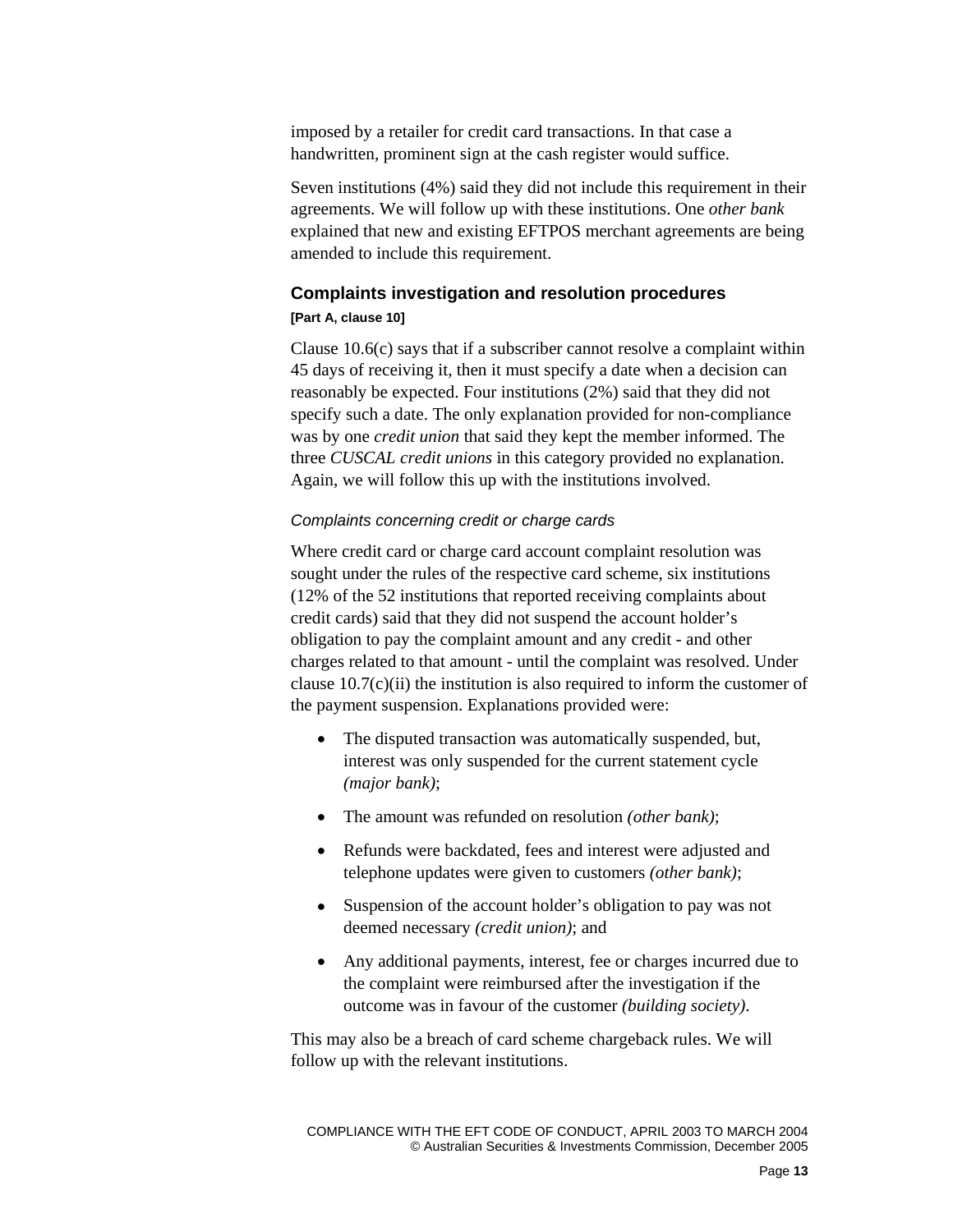#### *EDR scheme members*

Four members of external dispute resolution ('EDR') schemes (2% of all respondents) said that they did not inform their customers of the right to lodge a complaint with the EDR scheme within five business days of the relevant time period expiring [clause 10.8]. Explanations included:

• *'If there are any delays in resolution, we continue to communicate with our clients in order to work towards resolution without reference to EDR. This includes regular contact, progress updates and expected completion dates' (other bank).* 

Six *CUSCAL credit unions* (4% of all *CUSCAL credit unions*) said that they did not promptly inform the customer of the complaint investigation outcome reasons including references to the relevant clauses of the EFT Code, when an investigation was completed [clause 10.9(b)]. No explanation for this failure was provided.

ASIC believes knowledge about dispute resolution issues is extremely important and will be following up these breaches with the institutions involved.

Two institutions (1% of all respondents) failed to make available copies of documents or other evidence (including information from relevant ATM logs or audit trails), following an investigation in which account holders were held liable for at least part of the disputed of transaction amount [clause 10.11(a)]. The *CUSCAL credit union* was in the process of making changes to its member letter to advise about the availability of evidence. The *credit union* explained:

*'We make claims on behalf of our members for transactions made on other institutions ATM or EFTPOS devices. For the claims that were denied by the other institution no evidence was provided other than the correspondence advising the decline. In this case we simply advised our member that the claim was denied, the reason the claim was denied and provided them with the required information if they wanted to take the complaint/ claim further. We do not own or operate any ATM or EFTPOS devices and therefore cannot provide this evidence first hand.'*

#### **Stored value facilities [Part B, clauses 11 – 19]**

Only one institution (1% of all respondents) reported offering a stored value facility or transactions (one *other bank* and one *credit union*). This shows that sign-up to the Code for providers of stored value facilities remains low and that few existing members are offering such products.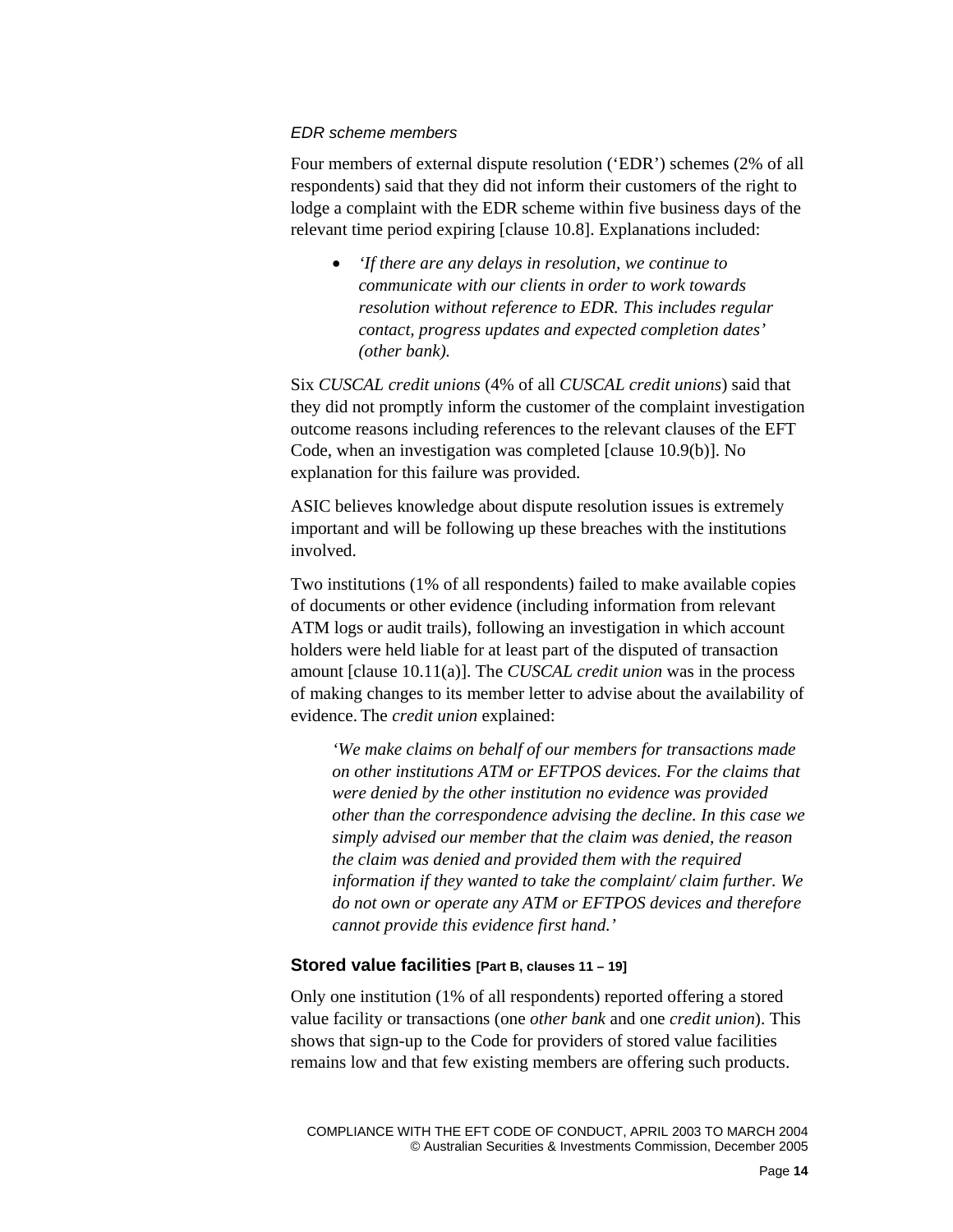#### *Refund of lost or stolen stored value*

The *other bank* failed to pay the user the amount of stored value that it could have prevented from being transferred from the facility where a user gave the bank notice of the loss or theft of the stored value facility, because:

*'Our Terms and Conditions state that if the card is lost the funds are like cash. Anyone who has possession of the card can use the card. We cannot restrict use of lost cards.'* 

If the *other bank* had the capacity to prevent further loss then they were in breach of clause 16.1 of the Code. We will take this issue up with them**.** 

#### **Privacy [Part C, clause 21]**

Eighteen institutions (10%) did not audit or review compliance with the National Privacy Principles in the *Privacy Act* 1988 Commonwealth or with a code that had been approved and was operative under that legislation. Fifteen of those institutions were *CUSCAL credit unions* that did not provide any explanation for this

The most recent audit by one of the *other banks* was in February 2003 and a *credit union* had last been audited in March 2002.

#### **Staff training on the requirements of the Code [Part C, clause 23]**

#### *On-the-job training*

Most institutions (98% of all respondents) used procedures manuals for EFT training.

Most institutions (96%) also used passive on-the-job EFT training.<sup>9</sup> Exceptions were one *other bank* and four *CUSCAL credit unions*. The *other bank* provided a self-paced training workbook and competency test to staff and used internal memos and an intranet site to communicate procedural changes. Their support unit provided staff with the Electronic Banking Terms and Conditions.

The use of video for on the job EFT training was less common, with 69 institutions (38%) using this method. Video use was more prevalent among *CUSCAL credit unions*, with nearly 50% using this training method. Apart from *CUSCAL credit unions* only two *other banks* and one *credit union* used video training. Some institutions noted they used

 $9^9$  The sample size in this question (and the remainder of questions in this section) is 180, as responses to this question were received by 134 rather than 139 *CUSCAL credit unions*

COMPLIANCE WITH THE EFT CODE OF CONDUCT, APRIL 2003 TO MARCH 2004 © Australian Securities & Investments Commission, December 2005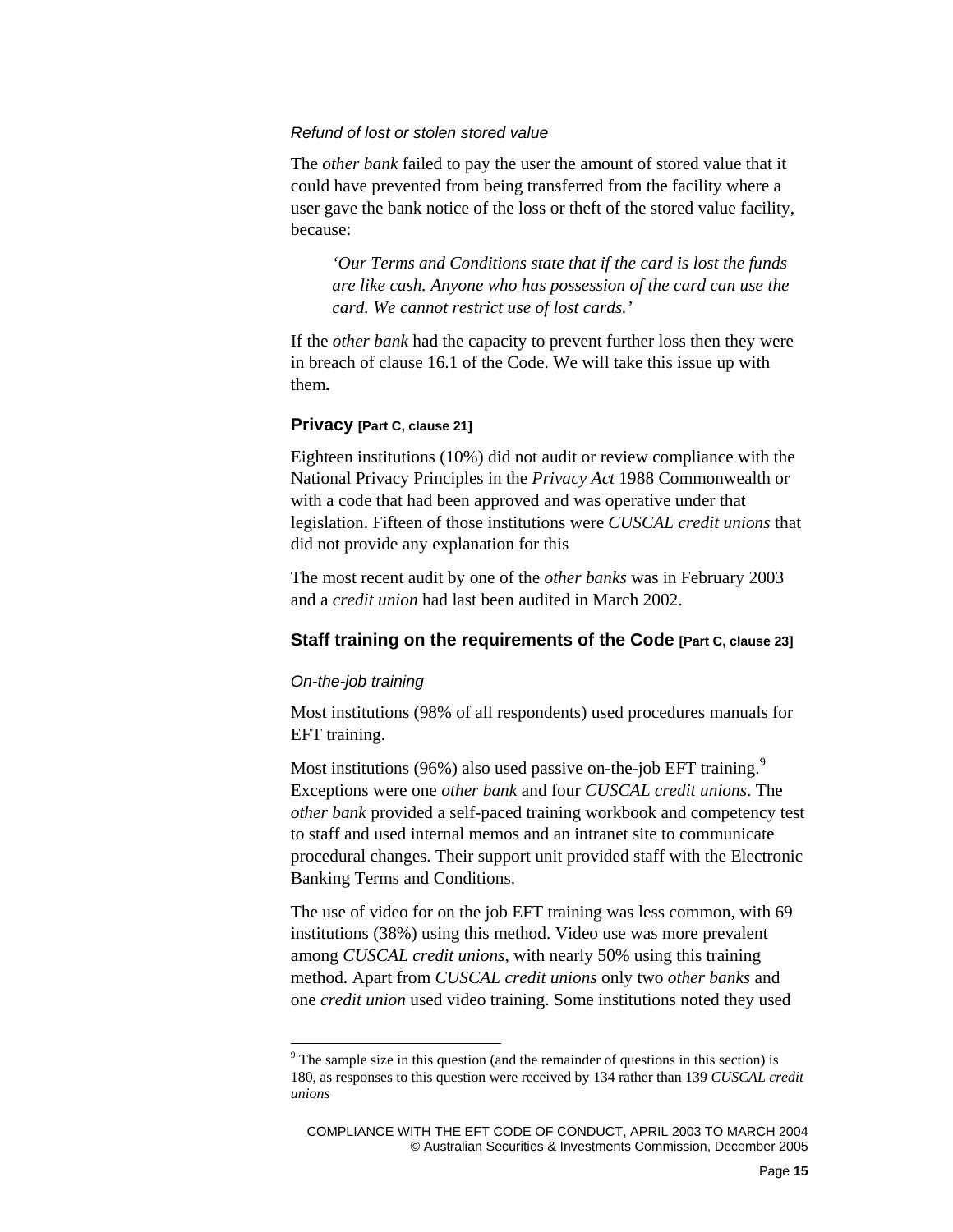other methods instead as they did not believe video training was necessary for compliance with the EFT Code.

The use of active on the job training such as team meetings was common with 96% using this method. The only exceptions were one *credit union* and four *CUSCAL credit unions*.

126 institutions (70%) used testing as a method of on the job EFT staff training. The exceptions were thirty-eight *CUSCAL credit unions* (28% of *CUSCAL credit unions*), five *building societies*, three *credit unions*, two *major banks*, two *minor banks* and one *other institution*. Explanations included that testing was not considered necessary and that staff performance reviews were regularly undertaken.

#### *External training*

 $\overline{\phantom{a}}$ 

85 *CUSCAL credit unions* (63% of 134 *CUSCAL credit unions*) used external training for their EFT staff training compared with seventeen (37%) of the forty-six remaining institutions.10 One *other bank* noted the use of the Banking and Financial Services Ombudsman as an external provider of EFT Code staff training. Many institutions explained they used in-house training rather than external training.

#### *Other EFT staff training methods*

More than half the institutions said they used other methods for EFT staff training, which included:

- Compliance manuals;
- Staff presentations;
- Training modules (via staff inductions, group training sessions, online training and refresher training);
- Communication regarding procedural changes provided via internal memos, intranet sites and staff bulletins (including ecirculars); and
- Sending customer relations staff to the annual conference of the Banking and Financial Services Ombudsman.

 $10$  The sample size in this question is 180, as responses to this question were received by 134 rather than 139 *CUSCAL credit unions*

COMPLIANCE WITH THE EFT CODE OF CONDUCT, APRIL 2003 TO MARCH 2004 © Australian Securities & Investments Commission, December 2005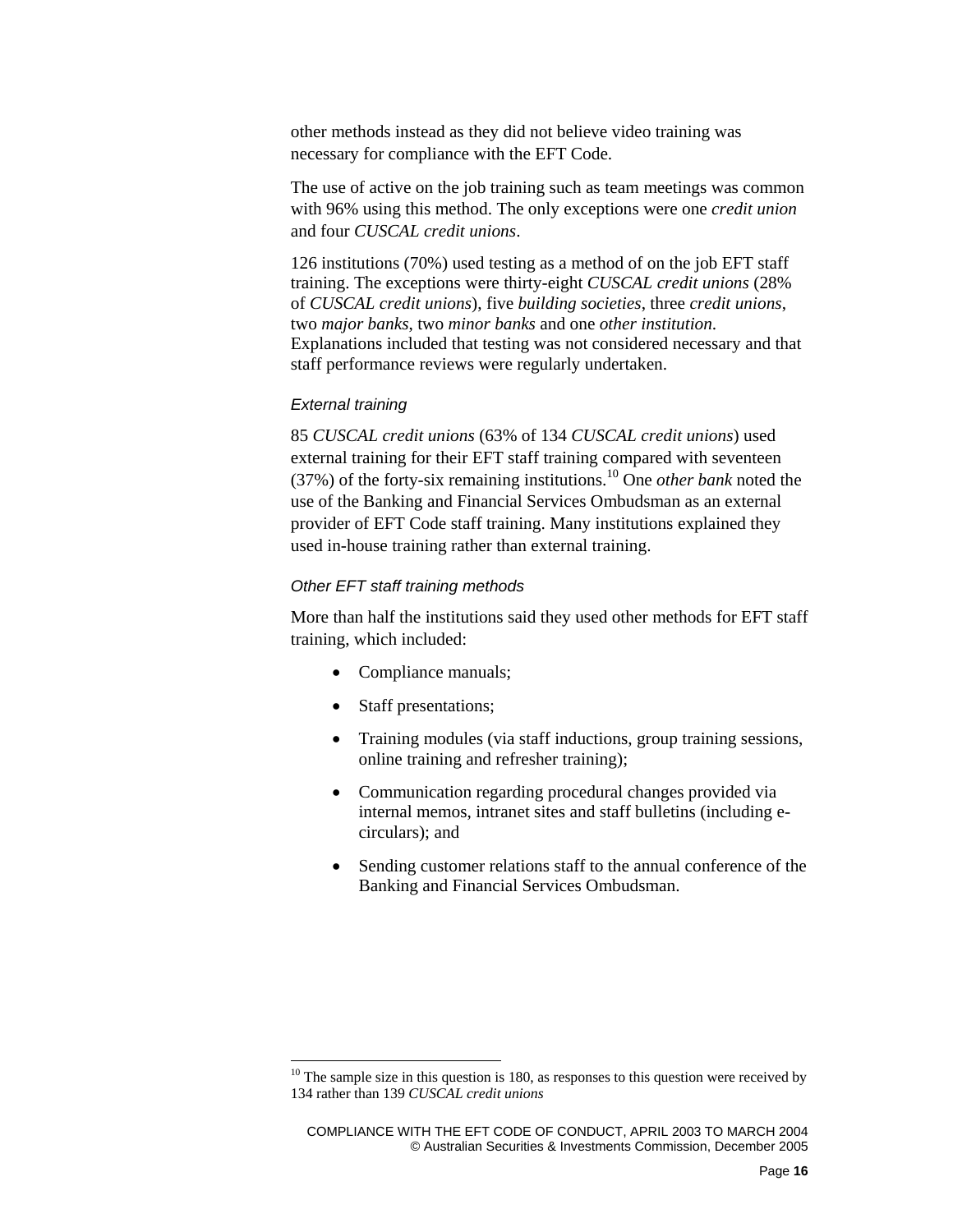### **EFT Complaints**

EFT Code subscribers must provide information about complaints as part of the monitoring exercise. They must report on the number, type and resolution of relevant complaints. They are also asked to report the number of EFT transactions recorded for the period. This section of the report presents the aggregated complaints and transaction information.

#### **Breaking down complaints and transaction data**

Prior to its most recent revision, the EFT Code covered only ATM and EFTPOS transactions. Now that the Code covers the full range of electronic transactions (e.g. including internet and phone banking), ASIC believes it is important that subscribers collect and report complaints and transaction data according to delivery channel. Most Code subscribers tell us that they do not yet have the systems in place to do this. ASIC is continuing to consult with industry about this.

#### **Number and quality of responses**

ASIC analysed 181 complaints responses (refer to Table 1).

|                                             | Major<br><b>Bank</b> | <b>Other</b><br><b>Bank</b> | <b>Building</b><br><b>Society</b> | <b>Credit</b><br><b>Union</b> | Other<br><b>Institution</b> | <b>Total</b> |
|---------------------------------------------|----------------------|-----------------------------|-----------------------------------|-------------------------------|-----------------------------|--------------|
| <b>Returned survey</b>                      | 4                    | 11                          | 11                                | 154                           | 5                           | 185          |
| Returned full or partial<br>complaints data | $\overline{4}$       | 11                          | 11                                | 154                           | 3                           | 183          |
| Excluded from<br>complaints analysis*       | 0                    | 1                           | $\mathbf 0$                       | 0                             | 1                           | 2            |
| <b>Complaints analysis</b><br>sample        | $\overline{4}$       | 10                          | 11                                | 154                           | 2                           | 181          |

#### **Table 1: Complaints analysis sample information**

Notes to table:

\*Excluded due to very limited and/or incompatible data.

As Table 1 shows, we received full or partial complaints data from 183 of the 185 institutions that returned a survey. The two *other institutions*  that did not supply complaints data are both third party service providers (i.e. not account institutions) that do not manage EFT complaints directly. Of the 183 remaining surveys, we excluded the very limited and/or incompatible data provided by two institutions (an *other bank* and an *other institution*), leaving a final complaints analysis sample of 181 institutions.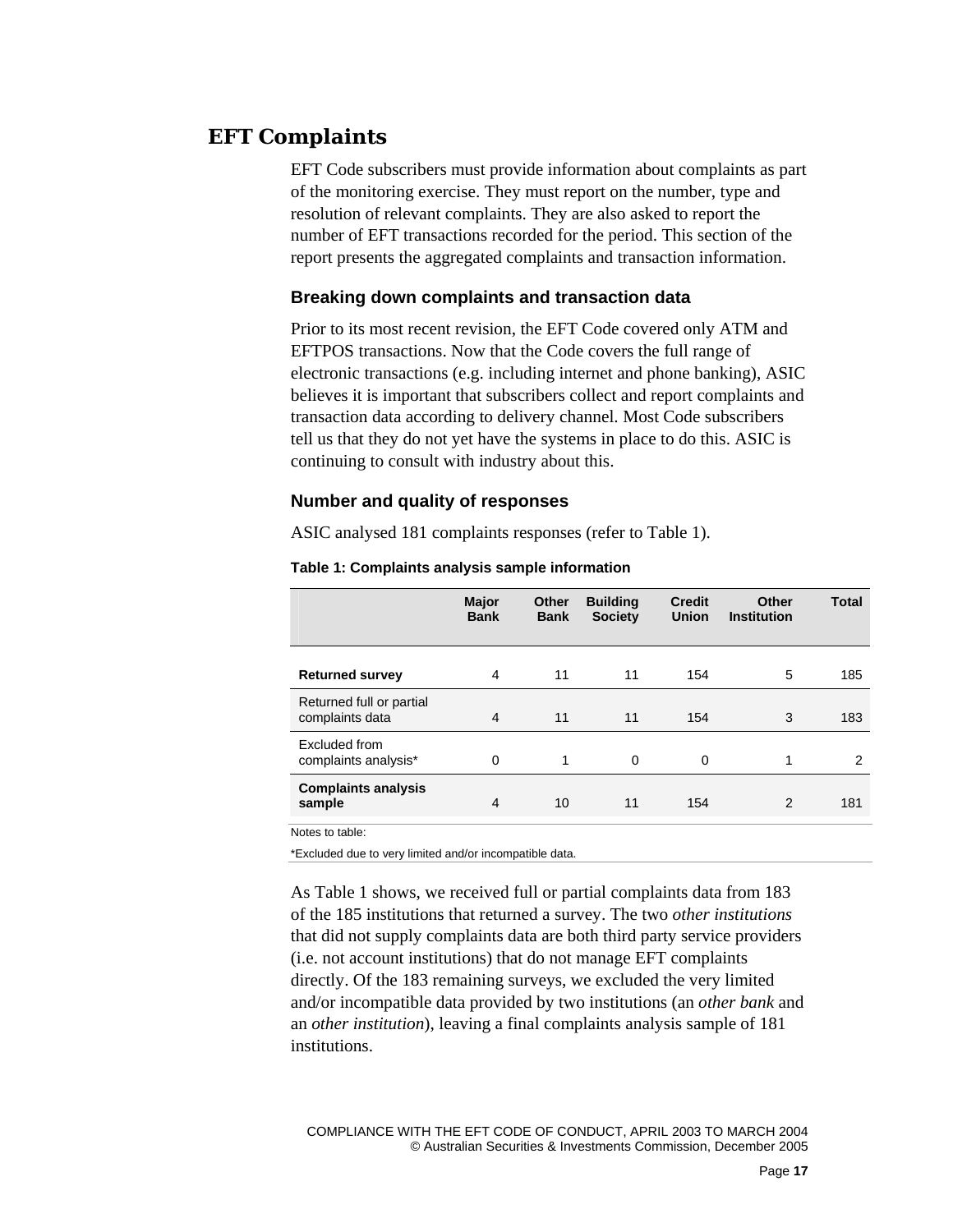The two *other institutions* included in the complaints analysis sample are both finance companies.

Given that CUSCAL only provided partial complaints information on behalf of its 139 affiliates, and several of the remaining institutions also omitted information required in the complaints part of the survey, there were relatively few full responses among the final sample of 181. This year's results should therefore be interpreted cautiously and, in general, treated as an underestimation of *actual* EFT transactions and complaints. Where possible, the researchers have qualified incomplete samples in the corresponding table notes. Please also refer to Appendix B for further information about data quality.

#### **Total EFT transactions**

Institutions reported 2.5 billion EFT transactions in the year to 31 March 2004.11 As Chart 1 shows, ATM and EFTPOS transactions exceeded other types of EFT transactions. However, several institutions (particularly larger institutions) had difficulty reporting telephone and internet transactions. Therefore, telephone and internet transactions are probably understated in Chart 1.



#### **Chart 1: Total number of EFT transactions**

#### Notes to chart:

 $\overline{\phantom{a}}$ 

Some institutions, including some of the *major banks*, were unable to split transaction figures by delivery type. Internet banking and phone banking proved particularly difficult and so may be understated in this chart. Some institutions used the 'other' category when phone and internet transactions could not be separately reported but others omitted phone and/or internet statistics altogether.

 $11$ Exact figure: 2,529,550,988.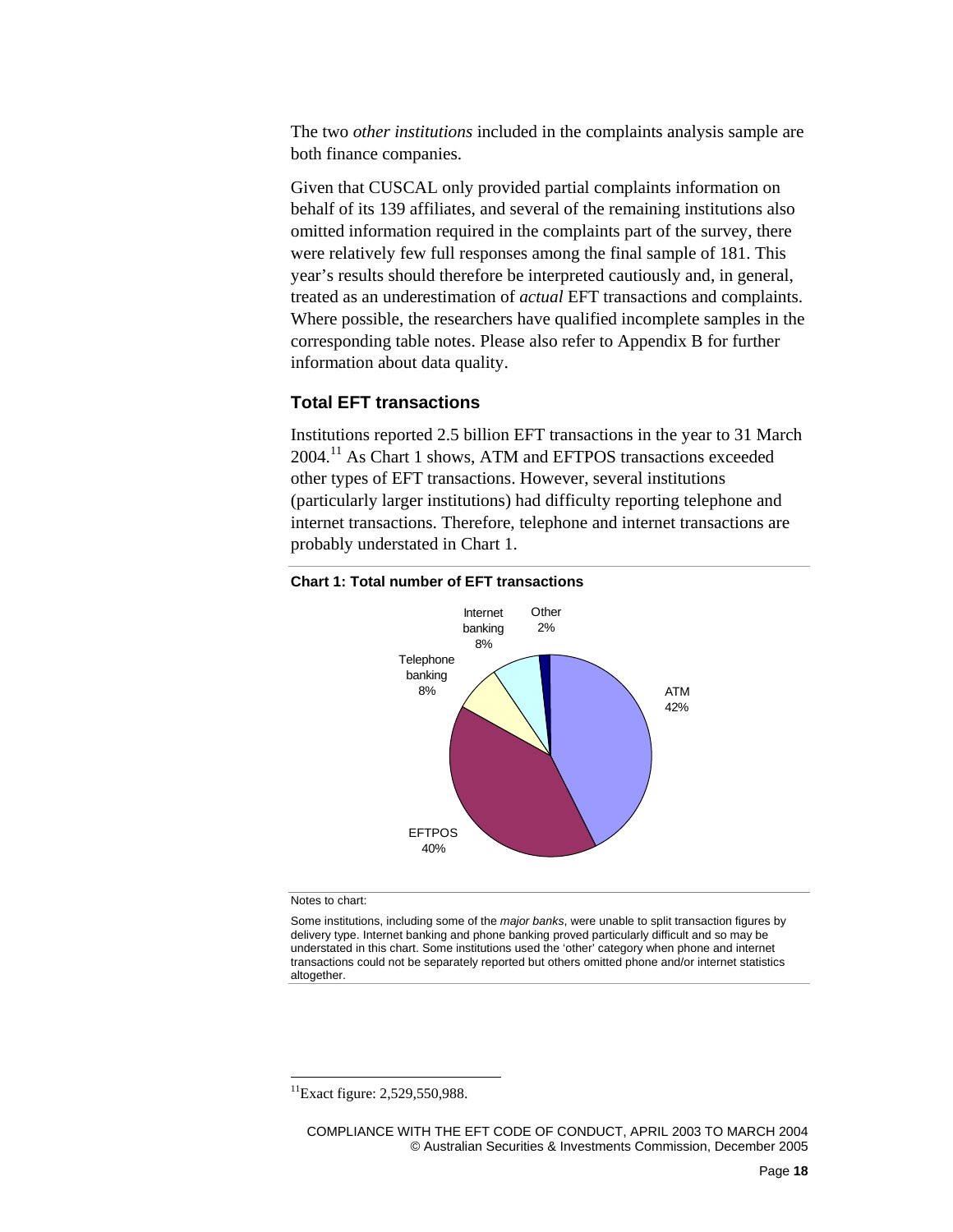To put the above figures in context, Table 2 shows the results of ANZ's 2003 financial literacy research, in which participants were asked to indicate which payment methods they used.

#### **Table 2: ANZ consumer research on payment methods used**

**A1. There are various ways of paying for goods and services. Which of the following payment methods do you, yourself, use?** 

**A2. IF DOESN'T USE, ASK: What other payment methods do you know how to use, even if you don't use them yourself?** 

| <b>Payment method</b> | % of all adults<br>using | % of all adults<br>using or knowing<br>how to use | % of those who<br>know about<br>method that use it |
|-----------------------|--------------------------|---------------------------------------------------|----------------------------------------------------|
| Cash                  | 96                       | 100                                               | 96                                                 |
| <b>ATMs</b>           | 73                       | 91                                                | 80                                                 |
| Cheques               | 46                       | 91                                                | 51                                                 |
| <b>EFTPOS</b>         | 71                       | 89                                                | 80                                                 |
| <b>Credit Cards</b>   | 64                       | 89                                                | 72                                                 |
| Laybys                | 27                       | 83                                                | 33                                                 |
| Money orders          | 20                       | 82                                                | 24                                                 |
| Direct debit          | 50                       | 78                                                | 64                                                 |
| Loans                 | 35                       | 71                                                | 49                                                 |
| Store cards           | 15                       | 71                                                | 21                                                 |
| Telephone banking     | 36                       | 68                                                | 53                                                 |
| Debit cards*          | 34                       | 68                                                | 50                                                 |
| <b>Bpay</b>           | 36                       | 60                                                | 60                                                 |
| Internet banking      | 28                       | 52                                                | 54                                                 |

Notes to Table:

Base: Total Respondents

Sample Size: 3,548

\*The proportion of people using debit cards is almost certainly understated due to respondents' perceptions. The majority of respondents using ATMs and EFTPOS would have been using a debit card, but appear not to recognise it as such.

*Source: ANZ SURVEY OF ADULT FINANCIAL LITERACY IN AUSTRALIA - STAGE 2: TELEPHONE SURVEY REPORT (April, 2003)*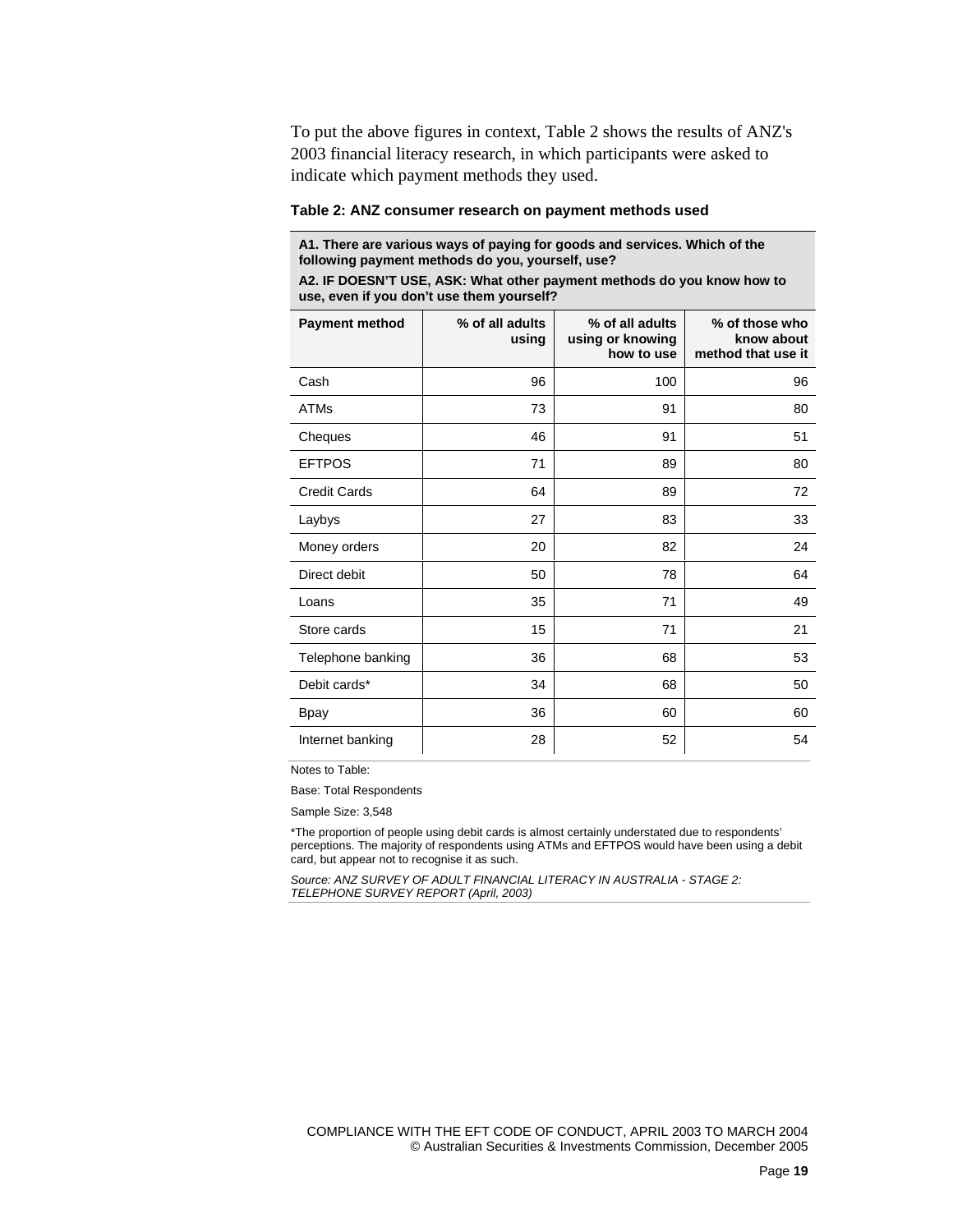As indicated in Chart 2, the *major banks* reported most (80%) of the EFT transactions recorded this period.



**Chart 2: Total EFT transactions by institution type** 

Notes to chart:

As indicated in Chart 1, some institutions, including some of the *major banks*, experienced difficulty providing accurate transactions statistics.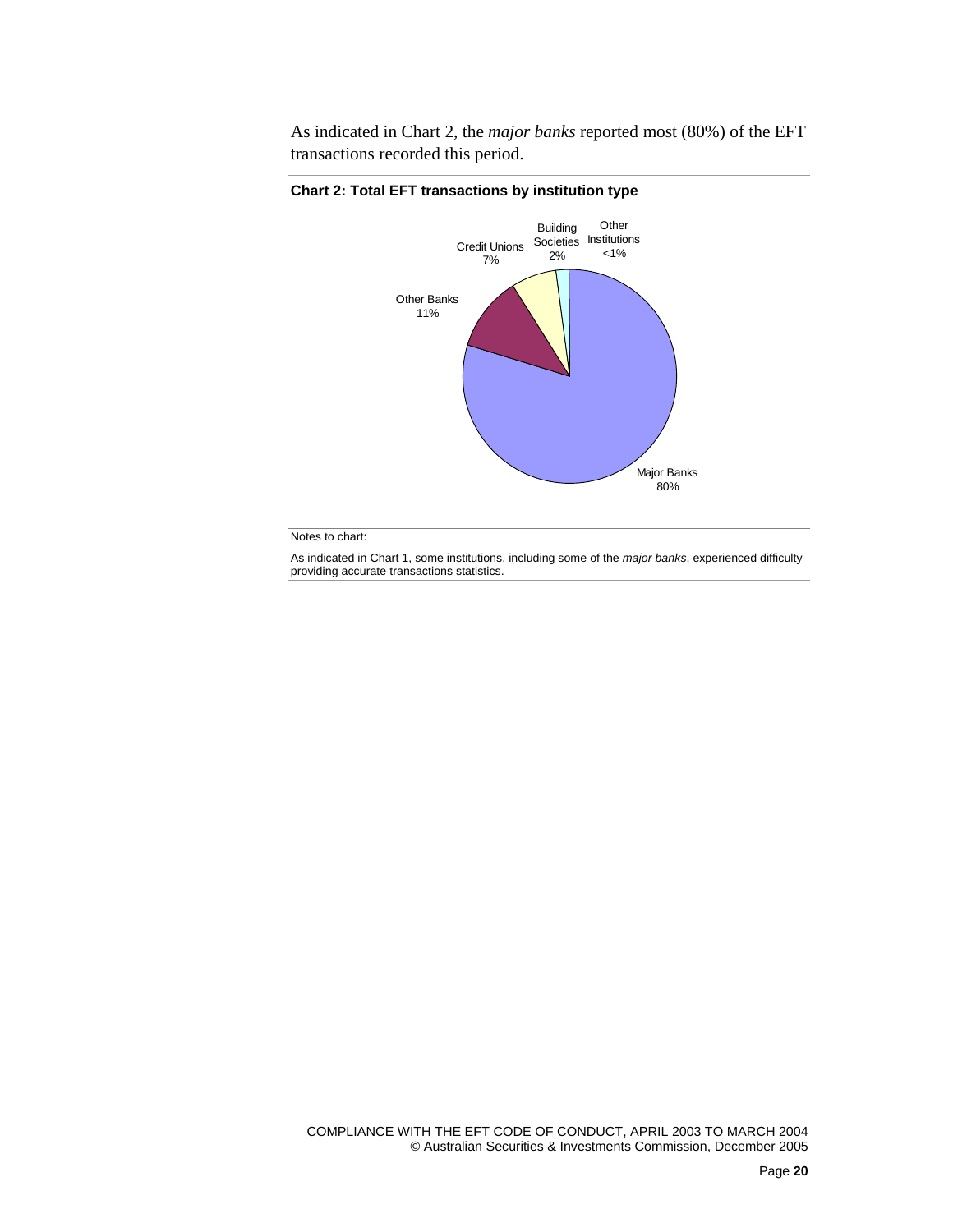#### **Total EFT Complaints**

A total of 138,775 EFT complaints were recorded during the reporting period. However, this is an underestimation of complaints because, as outlined above, two institutions were excluded from the analysis, the largest *other bank* did not report their total complaints figures and several other institutions, including some of the *major banks*, underreported their complaints figures due to systems barriers.

| Year         | Number of<br>complaints<br>(including those<br>held over from<br>previous year) | Number of<br><b>Transactions</b> | <b>Complaints per</b><br>million<br>transactions |
|--------------|---------------------------------------------------------------------------------|----------------------------------|--------------------------------------------------|
| 2003/2004    | 138,775*                                                                        | 2,529,550,988**                  | 55                                               |
| 2002/2003*** |                                                                                 |                                  |                                                  |
| 2001/2002    | 132,517                                                                         | 1,640,586,411                    | 81                                               |
| 2000/2001    | 121,434                                                                         | 1,499,786,422                    | 81                                               |
| 1999/2000    | 106,719                                                                         | 1,655,373,445                    | 64                                               |
| 1998/1999    | 73,125                                                                          | 1,710,904,716                    | 42                                               |

**Table 3: Total number of EFT transactions and complaints by year** 

Notes to table:

There have been modifications to the survey design since 2002. These, along with more minor alterations to the survey, may have affected the comparability of these results.

\*This total understates the true number of complaints due to nil reporting of this particular figure by a small number of institutions, including the largest *other bank,* and under-reporting by several other institutions, including some of the *major banks* (who most commonly under-reported internet and phone banking complaints).

\*\*The rise in transactions in part reflects the broadened focus of the revised EFT Code. As noted in Chart 1, some institutions, including some of the *major banks*, were unable to split transaction figures by delivery type and omitted these figures in their survey.

\*\*\*Due to the poor quality of data received, figures were not reported for this period.

While it is difficult to verify due to poor quality data, it would appear that there continues to be less than 100 complaints per million transactions.

As shown in Chart 3, the *major banks* reported the majority of EFT complaints recorded during the reporting period, which is unsurprising given they also recorded the most EFT transactions (see Chart 2).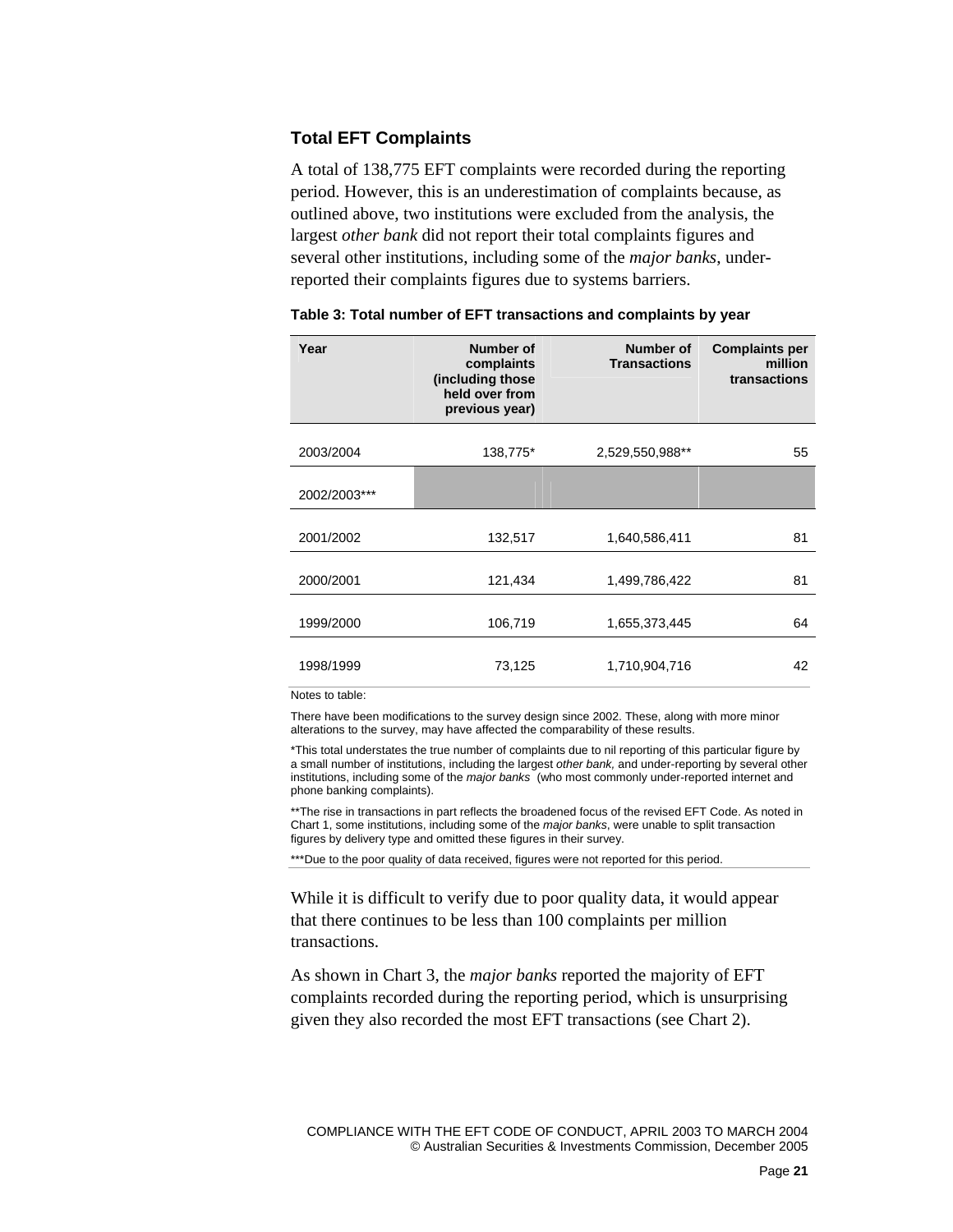#### **Chart 3: Total EFT complaints by institution type**



Notes to chart:

The proportion of complaints recorded by *other banks* is distorted due nil reporting of this particular figure by two *other banks*, including the largest *other bank.* 

The proportion of complaints recorded by *credit unions* and *major banks*, is distorted due to underreporting (especially in terms of phone and internet banking complaints).

#### **EFT complaint handling**

As shown in Chart 4, most institutions recorded very small proportions of complaints referred to EDR and small to medium proportions of complaints that were, for whatever reason, discontinued. *Other institutions*, however, reported a disproportionately high number of these discontinued complaints. This appeared to be due to one institution in particular. ASIC will follow up this anomaly with the institution directly.

**Chart 4: Complaint handling status by institution type** 

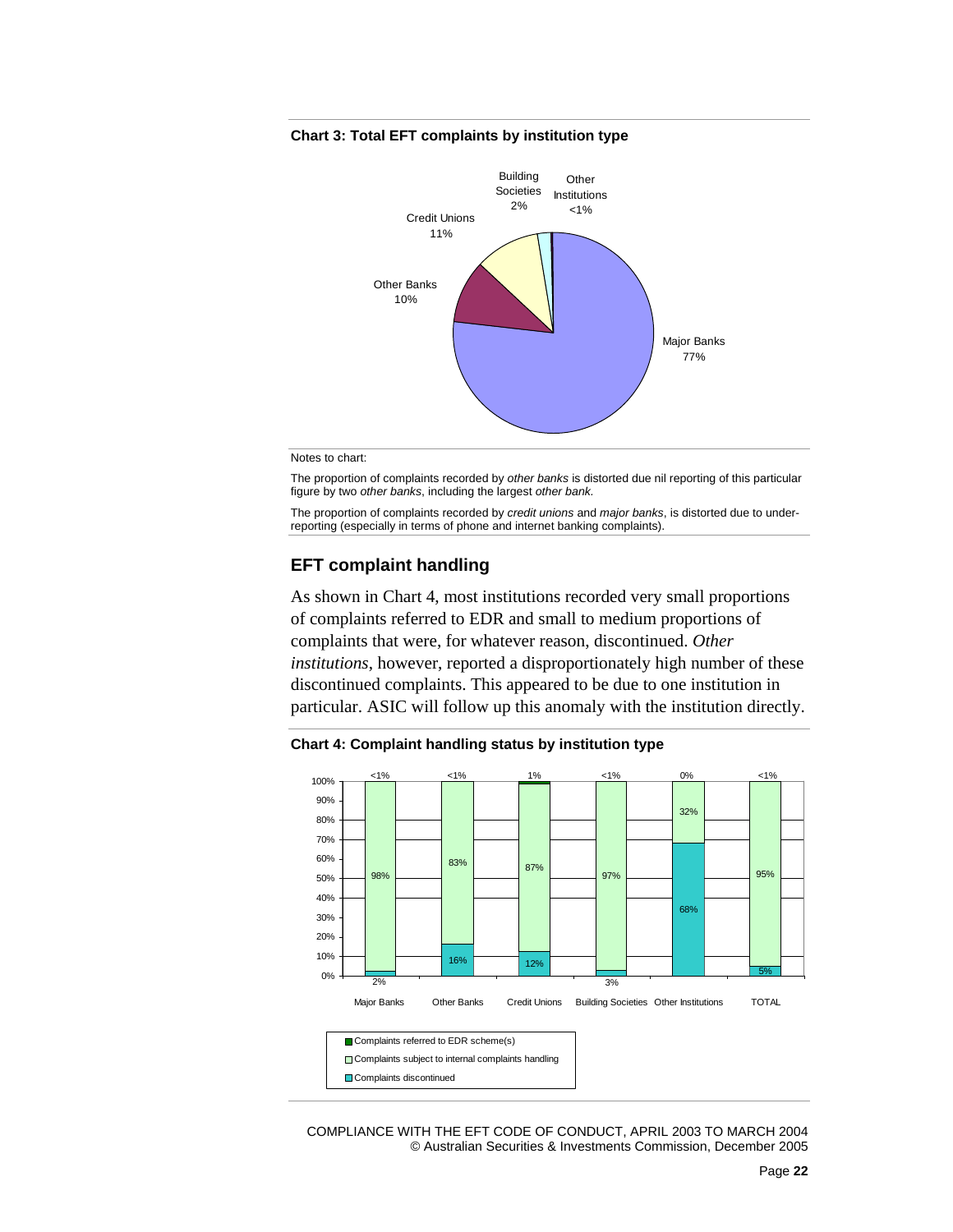#### **EFT complaint resolution**

Chart 5 shows that, at an aggregate level, most of the complaints that were subject to internal complaints handling were resolved in favour of the customer (i.e. the institution was found liable in most (71%) of cases). These findings are consistent with previous years.





#### Notes to chart:

At least one institution included under 'Account institution liable' complaints in which another institution was ultimately found liable, not their own institution. Some institutions may have omitted these kinds of complaints.

While institutions were more likely to be found liable than customers at the aggregate level, liability trends did vary according to the nature of the complaint, as shown in Table 4.

Unsurprisingly, customers were less likely to be found liable in a case of system malfunction than in a case of an unauthorised transaction. This is in line with results in earlier years.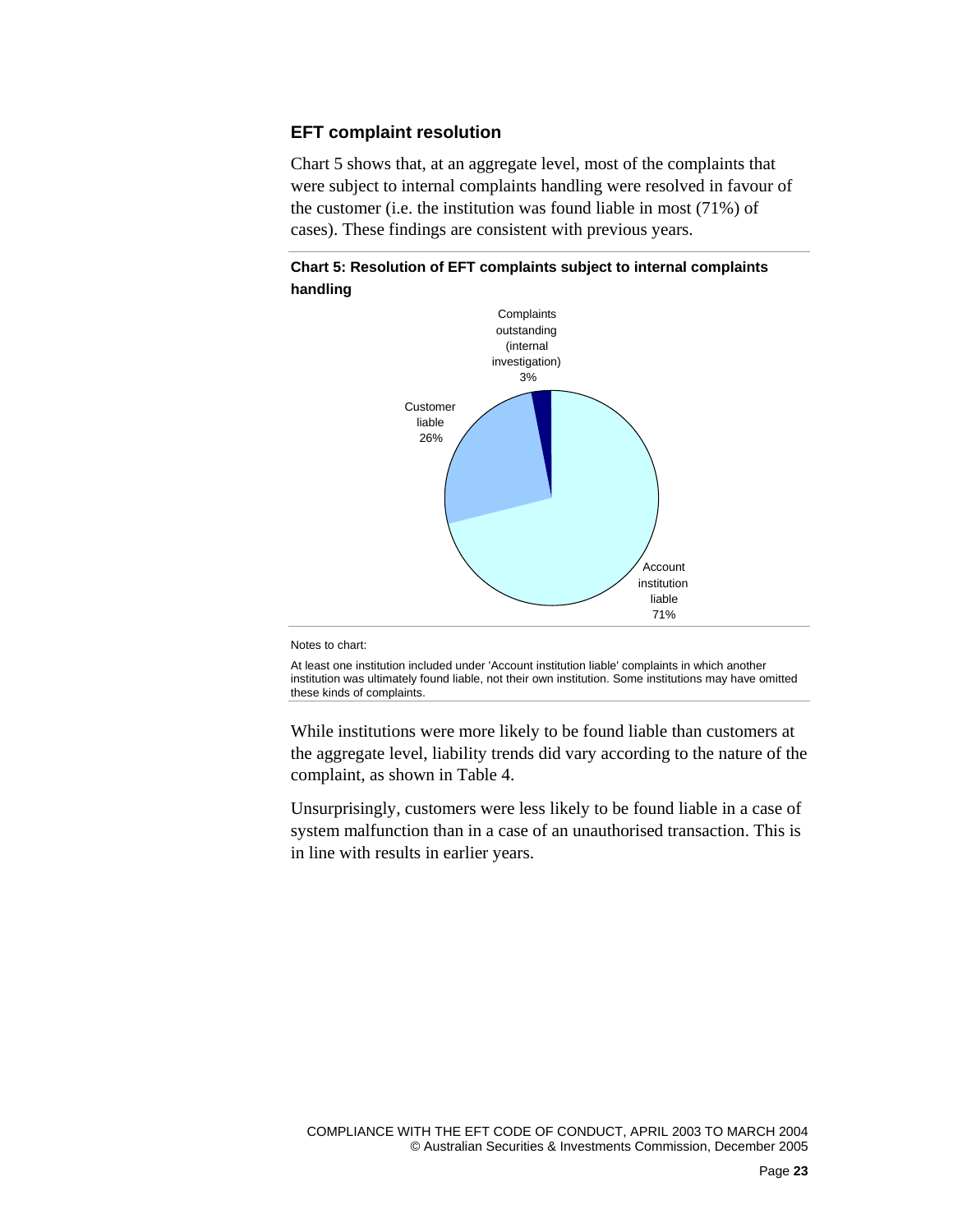#### **Table 4: Type of EFT complaint by resolution**

|                                                                                                       |                                                   |                                  | <b>Resolution</b>         |                                             |
|-------------------------------------------------------------------------------------------------------|---------------------------------------------------|----------------------------------|---------------------------|---------------------------------------------|
| <b>Complaint type</b>                                                                                 | Number of<br>internally<br>handled<br>complaints* | Account<br>institution<br>liable | <b>Customer</b><br>liable | Not yet<br>resolved<br>(outcome<br>pending) |
| System malfunction                                                                                    |                                                   |                                  |                           |                                             |
| ATM cash dispensing problem                                                                           | 85,382                                            | 84%                              | 12%                       | 3%                                          |
| Other system malfunction (i.e. system failed to<br>complete transaction with customer's instructions) | 12,133                                            | 78%                              | 12%                       | 11%                                         |
| Unauthorised transactions                                                                             |                                                   |                                  |                           |                                             |
| Device and/or access method lost or stolen, or<br>security breached                                   | 18,802                                            | 57%                              | 42%                       | 2%                                          |
| Device and/or access method NOT lost or stolen.<br>or security breached                               | 34,829                                            | 72%                              | 28%                       | $< 1\%$                                     |
| Double debit transactions**                                                                           | 3,339                                             | 70%                              | 27%                       | 4%                                          |
| Confusion over merchant name or processing<br>date                                                    | 6,904                                             | 7%                               | 93%                       | $< 1\%$                                     |

Notes to table:

\*This complaints breakdown is not designed to correspond with the earlier quoted total EFT complaints figure of 138,775.

\*\*A double debit transaction is one where the same transaction seems to have been processed twice.

The liability trends varied somewhat by institution type. A summary of these variations is provided below.

#### *ATM cash dispensing problem*

*Other institutions* were the only institution type to resolve in favour of the institution more often than the customer. Their proportion of customer liable was much higher than remaining institutions:

- *Other institutions* found customers liable in 52% of cases.
- Remaining institutions found customers liable in  $6\% 13\%$  of cases (*building societies* were least likely to find customers liable).

To keep the above trends in perspective, there were only two *other institutions* in this sample, and they accounted for a negligible 0.2% of all EFT complaints reported during the period. Just one of the two appeared to favour institutions more frequently than customers. ASIC will be talking to them to better understand why their results were so anomalous.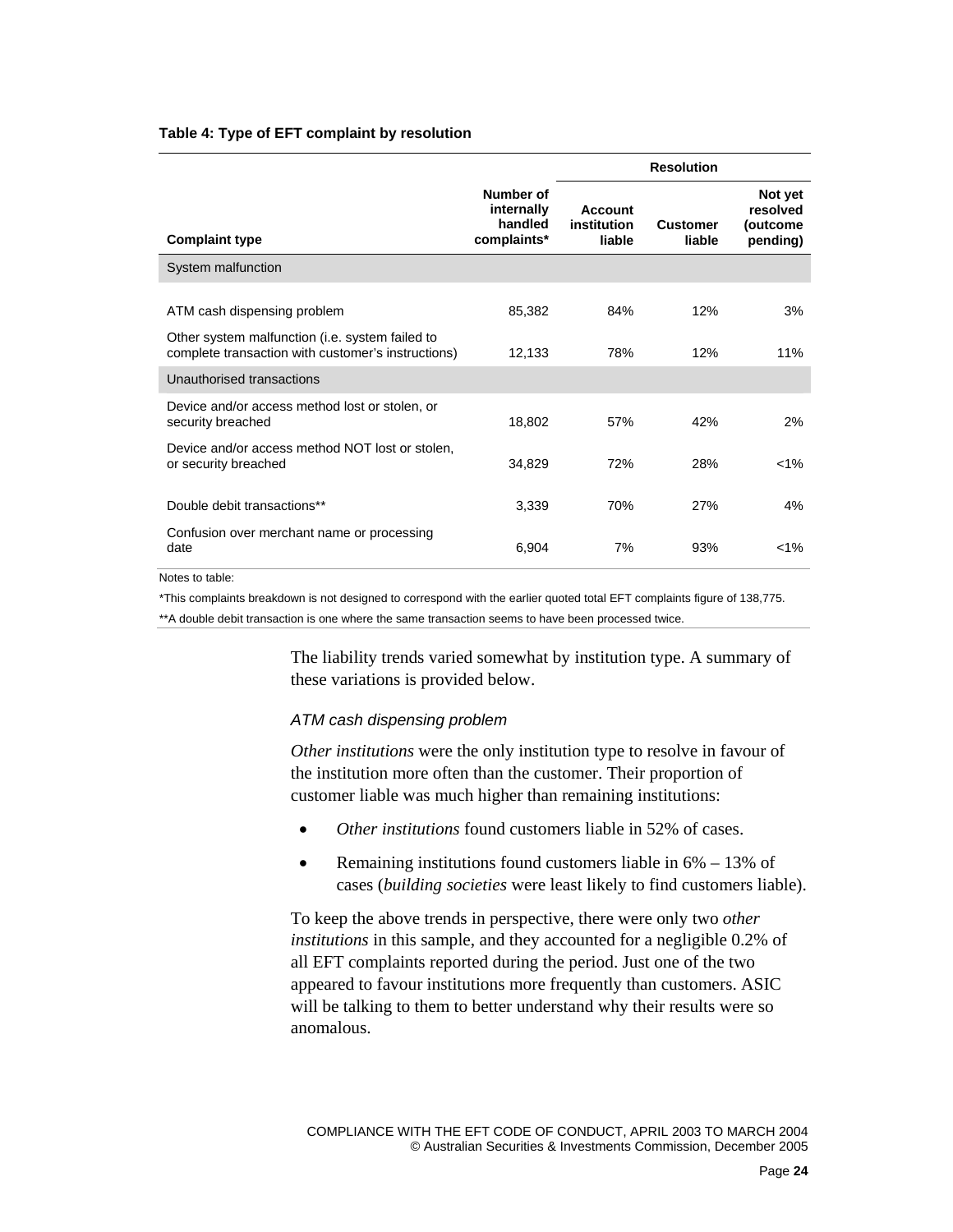*Other system malfunction (i.e. system failed to complete transaction with customer's instructions)* 

*Other institutions'* proportion of customer liable was higher than remaining institutions though, as explained above, this divergence should be viewed in context:

- *Other institutions* found customers liable in 35% of cases.
- Remaining institutions found customers liable in  $5\% 26\%$  of cases (*building societies* were least likely to find customers liable).

#### *Device and/or access method lost or stolen, or security breached*

*Other institutions* were the only institution type to resolve in favour of the institution more often than the customer. Their proportion of customer liable was higher than remaining institutions, but only marginally higher than *major banks*:

- *Other institutions* found customers liable in 50% of cases (they found the institution liable in 42% of cases and 8% of cases were outstanding).
- *Major banks* found customers liable in 49% of cases (they found the institution liable in 50% of cases and 1% of cases were outstanding).
- Remaining institutions found customers liable in 19% 32% of cases (*other banks* were least likely to find customers liable).

#### *Device and/or access method NOT lost or stolen, or security breached*

*Major banks* were the only institution type to resolve in favour of the institution more often than the customer. Their proportion of customer liable was much higher than remaining institutions. ASIC will follow up this trend with the major banks.

- Major banks found customers liable in 78% of cases.
- *Other institutions* did not report any complaints in this category.
- Remaining institutions found customers liable in  $2\% 23\%$  of cases (*building societies* and *other banks* equally were the least likely to find customers liable).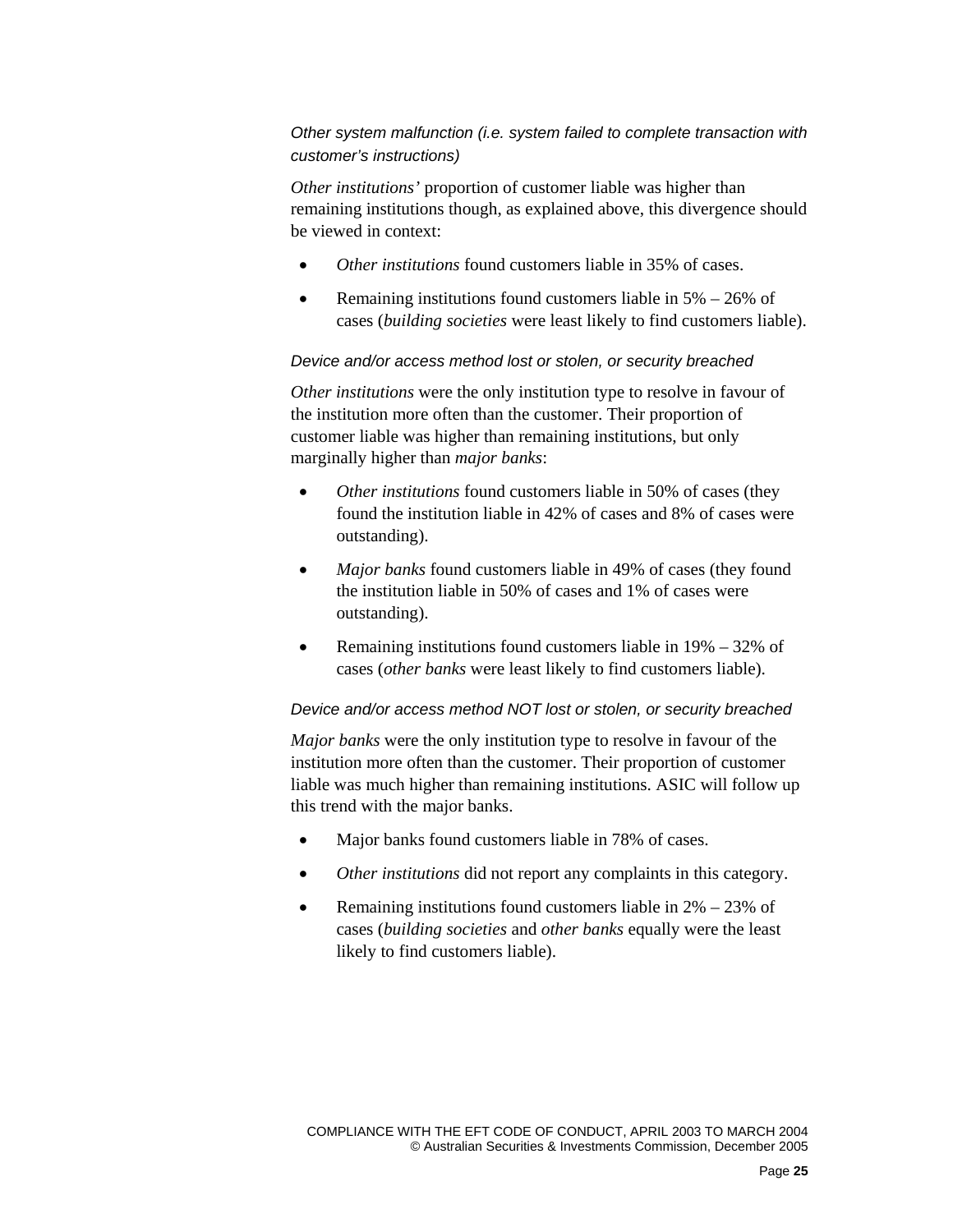#### *Double debit transactions:*

All institutions resolved in favour of the customer more often than the institution, except *other institutions*, which favoured both equally. The proportion of customers liable was higher among *major banks* and *other institutions* than for remaining institution types:

- *Major banks* found customers liable in 41% of cases.
- *Other institutions* found customers liable in 40% of cases.
- Remaining institutions found customers liable in  $0\% 12\%$  of cases (*building societies* were the least likely to find customers liable).

#### *Confusion over merchant name or processing date*

All institutions resolved in favour of the institution more often than the customer, except *other institutions*, which reported no complaints in this area. The proportion of customer liable was higher among *major banks* than for remaining institution types:

- *Major banks* found customers liable in almost all (99.7%) of cases.
- Remaining institutions found customers liable in  $61\% 85\%$  of cases (*other banks* were the least likely to find customers liable).

This result is consistent with previous findings, and we understand that consumer confusion is usually at the heart of these complaints. For example, where the processing date of the transaction (shown on a statement) is different from the *actual* date of the transaction.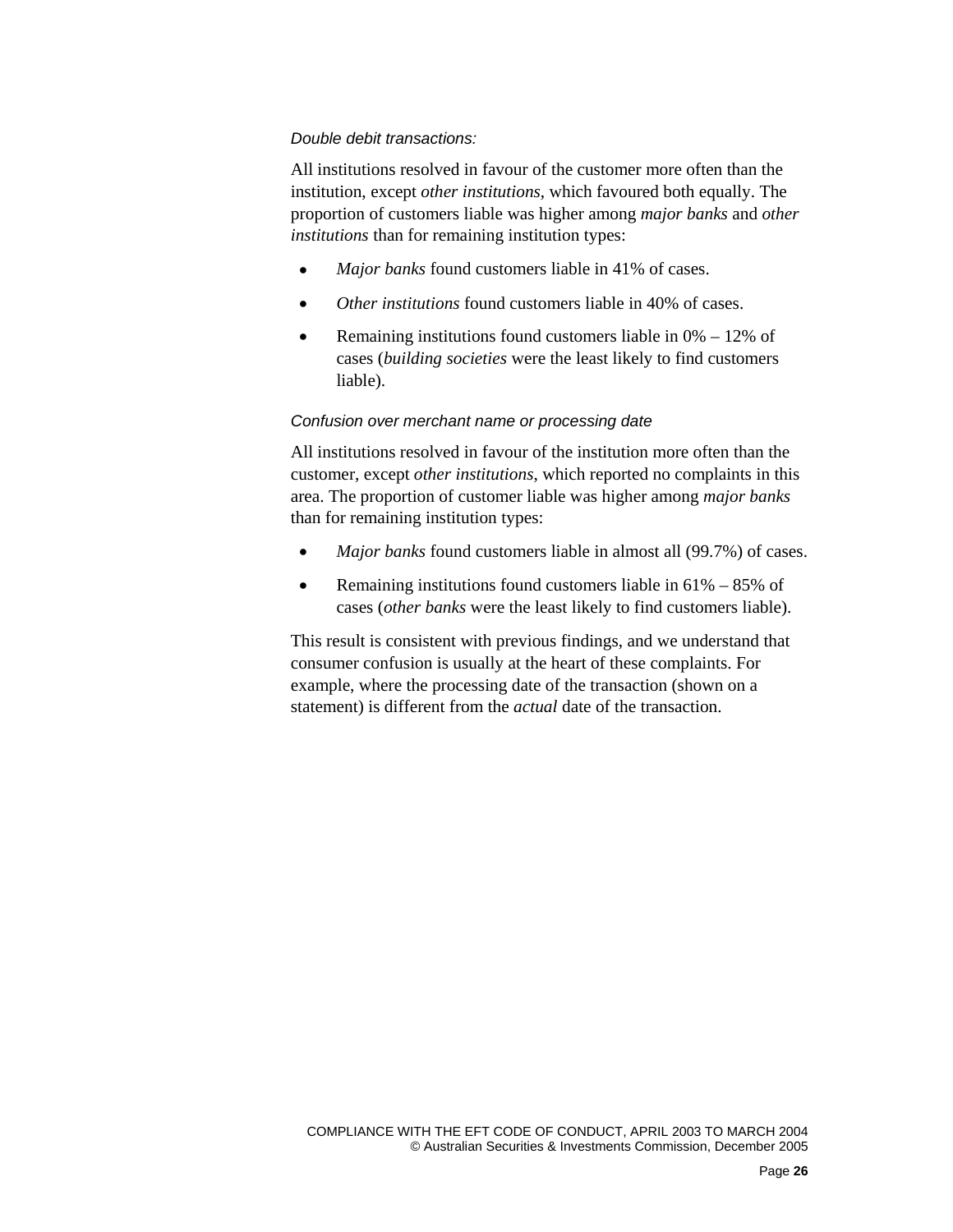#### **Customer liability limited to \$150**

This limitation applies when a PIN or password was required to perform an unauthorised transaction, but where the institution cannot prove that the customer contributed to the loss. As indicated in Table 5, liability is currently limited to \$150. Prior to the last EFT Code revision in 2001 the figure was  $$50.<sup>12</sup>$ 

#### **Table 5: Customer liability limited (Limited to \$150 since 2002/2003 and limited to \$50 prior to 2002/2003)**

|            | Total<br>complaints | <b>Customer</b><br>liability limited<br>to \$150 | <b>Customer</b><br>liability limited<br>to \$50 | Percentage of<br><b>Total</b><br>complaints |
|------------|---------------------|--------------------------------------------------|-------------------------------------------------|---------------------------------------------|
| 2003/2004  | 138,775             | 1,428                                            | n/a                                             | 1%                                          |
| 2002/2003* |                     |                                                  |                                                 |                                             |
| 2001/2002  | 132,517             | n/a                                              | 456                                             | $< 1\%$                                     |
| 2000/2001  | 121,434             | n/a                                              | 1,167                                           | 1%                                          |
| 1999/2000  | 106,719             | n/a                                              | 2,506                                           | 2%                                          |
| 1998/1999  | 73,125              | n/a                                              | 675                                             | 1%                                          |

Notes to table:

 $\overline{\phantom{a}}$ 

In 2002 the liability limit increased from \$50 to \$150. With the 2002 revisions to the EFT Code not only was monetary cap changed but also the burden of proof.

There have been modifications to the survey design since 2002. These, along with more minor alterations to the survey, may have affected the comparability of these results.

Due to statistical errors and under-reporting by most credit unions, the true number of limited liability cases may be understated in this table.

\*Due to the poor quality of data received, figures were not reported for this period.

The big four banks reported the highest proportion of complaints that resulted in customer liability being limited to \$150 (91%). However, due to statistical errors and considerable under-reporting by most credit unions, it is unclear whether the big four banks are actually the most likely of all EFT Code subscribers to settle complaints in this way.

 $12$  The current version of the EFT Code was issued 1 April 2001, amended 18 March 2002.

COMPLIANCE WITH THE EFT CODE OF CONDUCT, APRIL 2003 TO MARCH 2004 © Australian Securities & Investments Commission, December 2005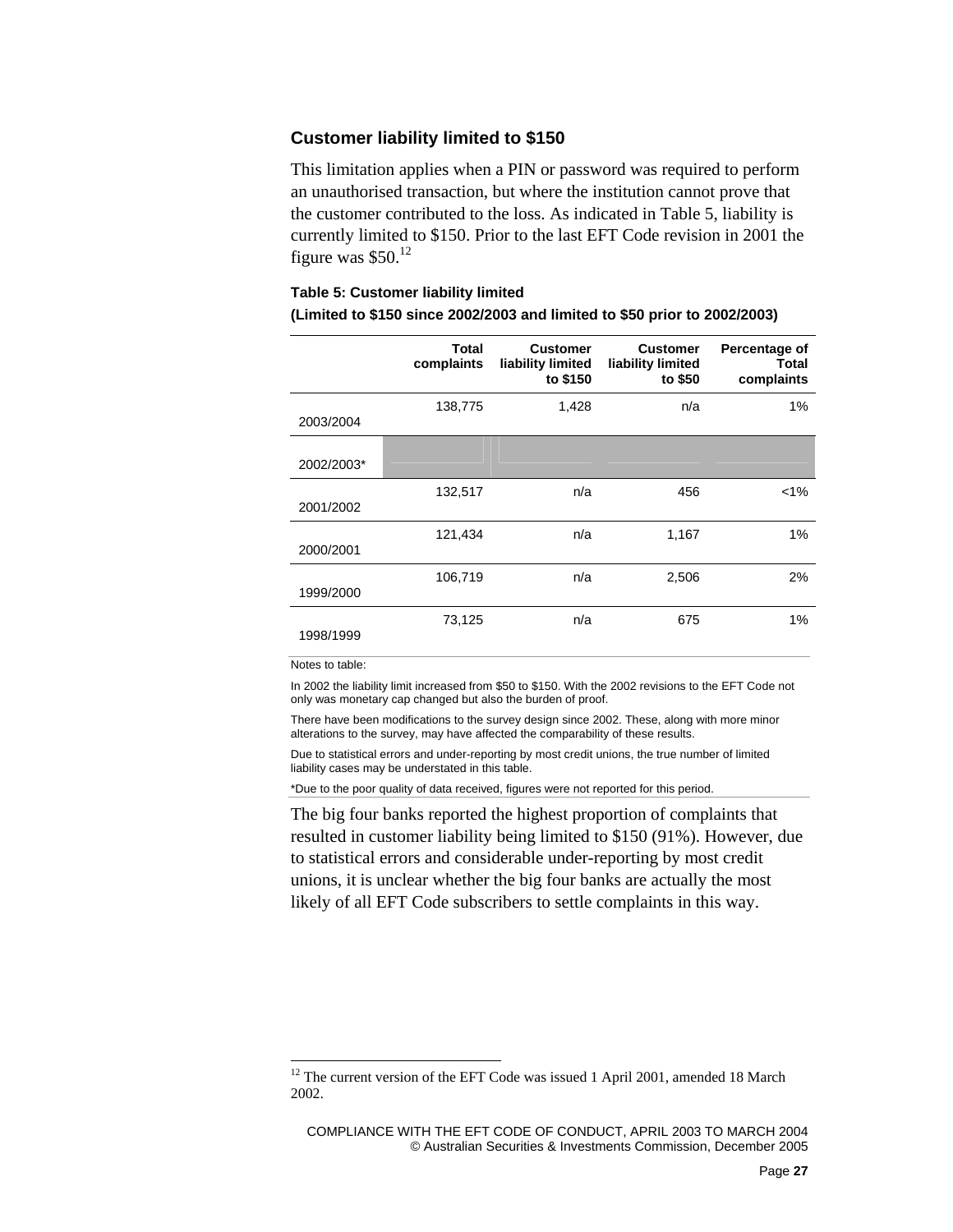#### **Privacy**

As Chart 6 shows, most of the reported EFT-related complaints about privacy were resolved to the satisfaction of the customer. There were just 484 of these type of complaints recorded during the period. Underreporting of statistics has contributed to this low figure. None of the complaints were outstanding (i.e. all had been resolved).



**Chart 6: Total EFT privacy complaints by resolution**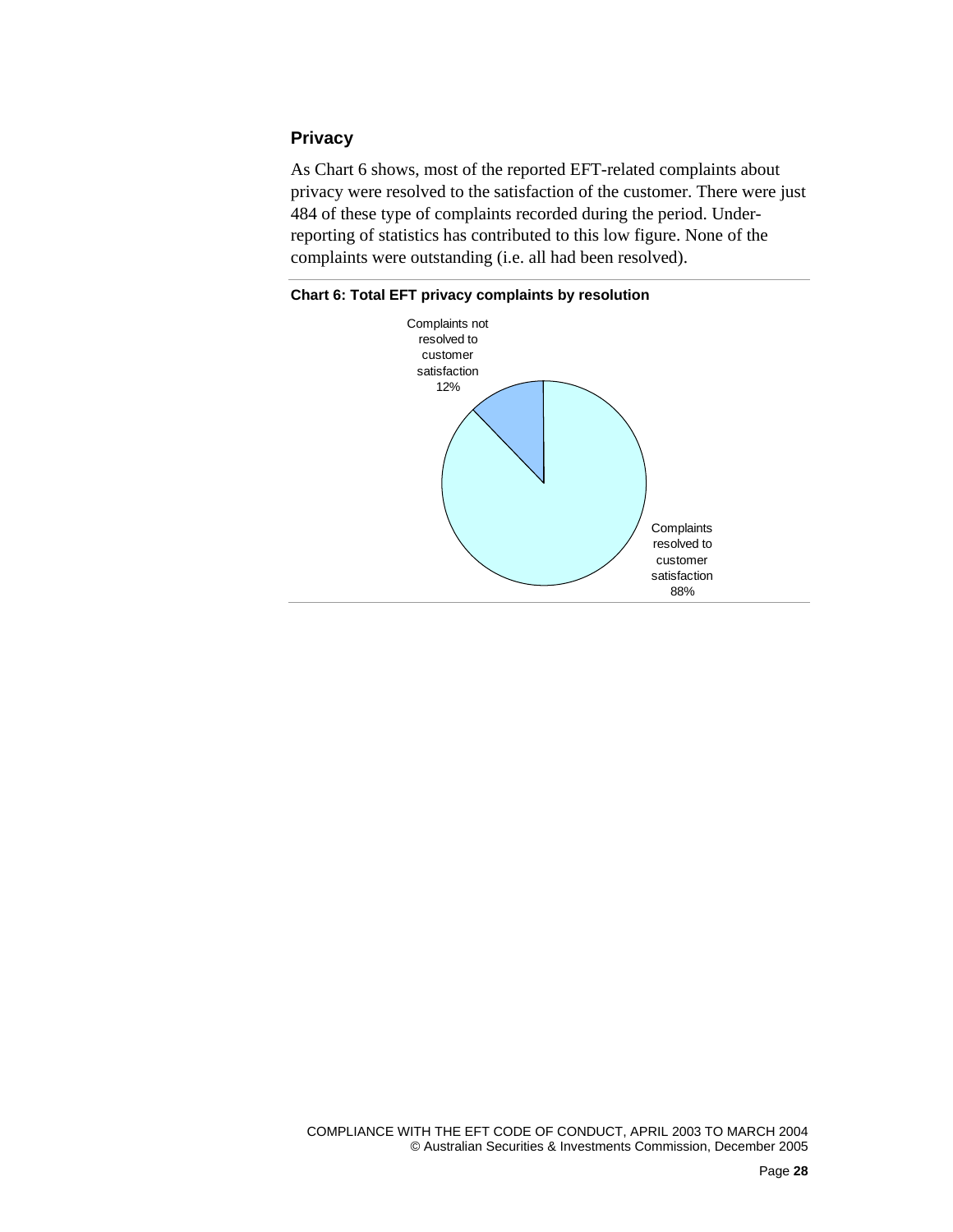# **Appendix A: EFT Code subscribers**

| <b>ABS Building Society</b>                                                                                        |
|--------------------------------------------------------------------------------------------------------------------|
| Adelaide Bank                                                                                                      |
| American Express International Inc                                                                                 |
| <b>AMP Banking</b>                                                                                                 |
| <b>ANZ Banking Group</b>                                                                                           |
| B&E                                                                                                                |
| <b>Bananacoast Community Credit Union</b>                                                                          |
| <b>Bank Of Queensland</b>                                                                                          |
| Bank Of Western Australia                                                                                          |
| Bendigo Bank                                                                                                       |
| Capricornia Credit Union                                                                                           |
| Cashcard Australia                                                                                                 |
| Citibank                                                                                                           |
| Commonwealth Bank Of Australia                                                                                     |
| Credit Union Services Corporation (Australia) (CUSCAL)<br>(approx 156 affiliate credit unions and My Card product) |
| Dnister Ukrainian Credit Co-Operative                                                                              |
| First Data International, Australia, New Zealand & South Asia                                                      |
| Gateway Credit Union                                                                                               |
| <b>GE Consumer Finance</b>                                                                                         |
| <b>Heritage Building Society</b>                                                                                   |
| <b>Home Building Society</b>                                                                                       |
| <b>HSBC Bank Australia</b>                                                                                         |
| <b>Hume Building Society</b>                                                                                       |
| Hunter United Employees Credit Union                                                                               |
| <b>IMB ING Bank (Australia)</b>                                                                                    |
| Laiki Bank (Australia)                                                                                             |
| <b>Mackay Permanent Building Society</b>                                                                           |
| <b>Members Equity</b>                                                                                              |
| National Australia Bank                                                                                            |
| Newcastle Permanent Building Society                                                                               |
| Phoenix (NSW) Credit Union                                                                                         |
| <b>Pioneer Permanent Building Society</b>                                                                          |
| Police Association Credit Co-Operative                                                                             |
| <b>Qantas Staff Credit Union</b>                                                                                   |
| Queensland Country Credit Union                                                                                    |
| Queensland Police Credit Union                                                                                     |
| Queensland Professional Credit Union                                                                               |
| St.George Bank                                                                                                     |
| Suncorp                                                                                                            |
| <b>Territory Insurance Office</b>                                                                                  |
| The Rock Building Society                                                                                          |
| Upper Hunter Credit Union                                                                                          |
| Victoria Teachers Credit Union                                                                                     |
| <b>Warwick Credit Union</b>                                                                                        |
| <b>Westpac Banking Corporation</b>                                                                                 |
| Wide Bay Australia                                                                                                 |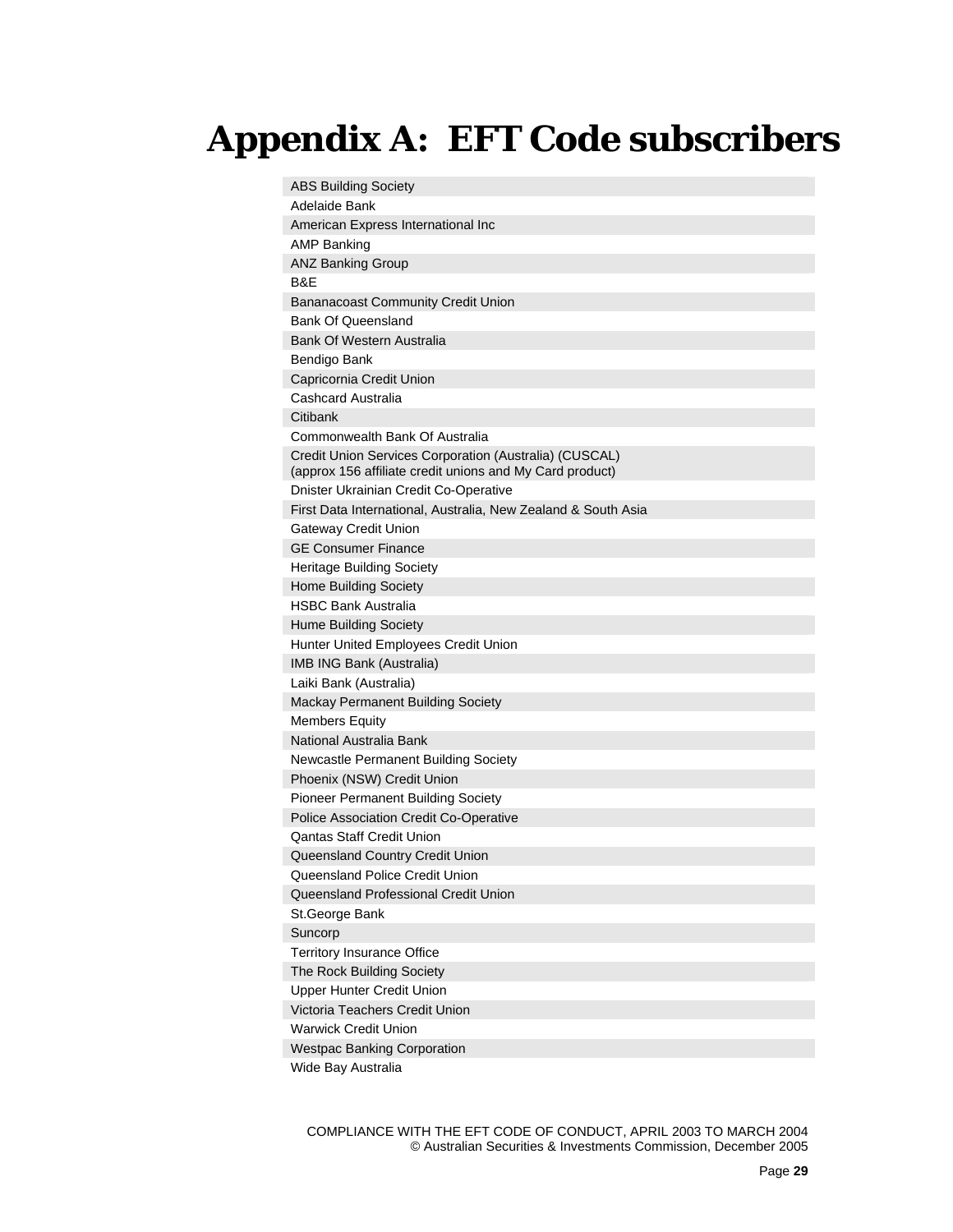# **Appendix B: Methodology**

### **Monitoring instrument and procedure**

The EFT Code survey monitors subscribers' compliance with the EFT Code. The survey is a self-administered instrument that relies on the honesty of subscribers in declaring whether they have conformed with various requirements set out in the Code.

The survey is divided into two main sections:

- Part A: Code of conduct checklist, which requires institutions to reply Yes, No, or N/A to questions that cover the various requirements under the EFT  $Code^{13}$ ; and
- Part B: Complaints statistics, which requires institutions to provide statistics about the EFT transactions and complaints they have received during the monitoring period.

The survey is presented in electronic format and delivered to subscribing institutions by email. Completed surveys must be returned in both email and hardcopy format and be accompanied by a covering letter from a senior executive of the institution that:

- certifies that the institution's internal auditors are satisfied that the institution has conformed with the Code and, where it has not been able to do so, what is being done to rectify this; and
- includes any commentary necessary to qualify or clarify responses.

The Credit Union Services Corporation (Australia) Limited (CUSCAL) submits aggregated monitoring data to ASIC on behalf of all its affiliated credit unions. Credit unions that are not CUSCAL affiliates and all other institutions (i.e. banks, building societies and other institutions) submit individual monitoring surveys to ASIC directly.

The completed survey responses are aggregated using a customised software program and the data is then analysed by ASIC staff using a standard statistical software program. The results are presented in a report that is made available on ASIC's website(s).

## **Changes to survey design**

 $\overline{\phantom{a}}$ 

The 1 April 2003 to 31 March 2004 monitoring survey is a modified version of the survey sent for the previous period. The modifications were made in response to the poor quality of the data reported for the

 $13$  Comments are required for No and N/A answers.

COMPLIANCE WITH THE EFT CODE OF CONDUCT, APRIL 2003 TO MARCH 2004 © Australian Securities & Investments Commission, December 2005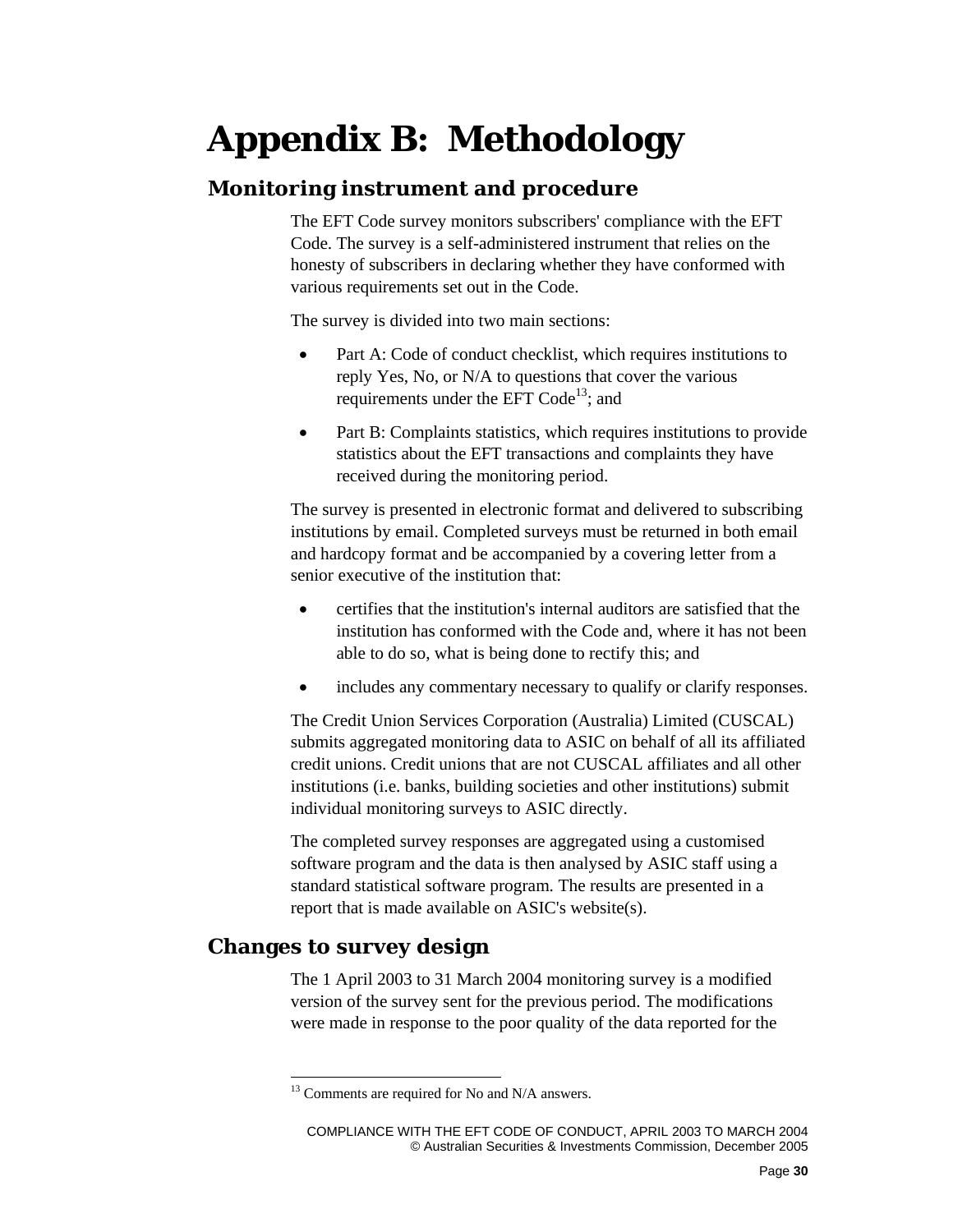previous period, which resulted in ASIC withholding the monitoring report for that period.

Some superficial modifications were made to Part A: Code of conduct checklist but most of the changes were made to Part B: Complaints statistics. Most notably, EFT transactions and complaints were covered under one combined Part B section rather than under separate sections for each of the following delivery channels: ATM, EFTPOS, PHONE, INTERNET, WAP and OTHER.

More generally, there have been modifications to the survey design since 2002. These, along with more minor alterations to the survey, may have affected the comparability of year-by-year results.

### **Data quality**

#### **Part A: Code of conduct checklist**

Ten EFT Code subscribers reported full compliance with every clause of the Code. However due to many instances of overlap between the treatment of No and N/A in the responses to the survey by institutions, sometimes No did not mean no, but rather N/A (upon clarification of actual No responses with comments made). Where comments were not made it was not possible to separate these and so there is uncertainty about this result.

An aggregated comment was provided by the 139 *CUSCAL credit unions*  in the sample, which was 90% of all credit unions in the sample (154 credit unions) and 75% of the total sample (185 respondents). In many instances no comment was provided on behalf of *CUSCAL credit unions*.

Three institutions answered N/A to most of the questions in the survey. One *other institution* had a role as a third party service provider and did not own any devices or have cardholders in its own right (as these were the responsibility of their clients) - 98% of its responses were N/A. The remaining *other institution* was not an account institution and 79% of its responses were N/A. The third was an *other bank* that only issued cards and 65% of its responses were N/A.

#### **Part B: Complaints statistics**

In the past, some institutions have had difficulty providing some of the required complaints information. Institutions found it especially difficult to disaggregate their complaints data by delivery channel (i.e. splitting transactions and complaints by ATM, EFTPOS, Internet, Phone and WAP) following the revised EFT Code of 1 April 2002. ASIC modified the subsequent monitoring survey in order to simplify data collection. The results of this modified survey are those provided in this report.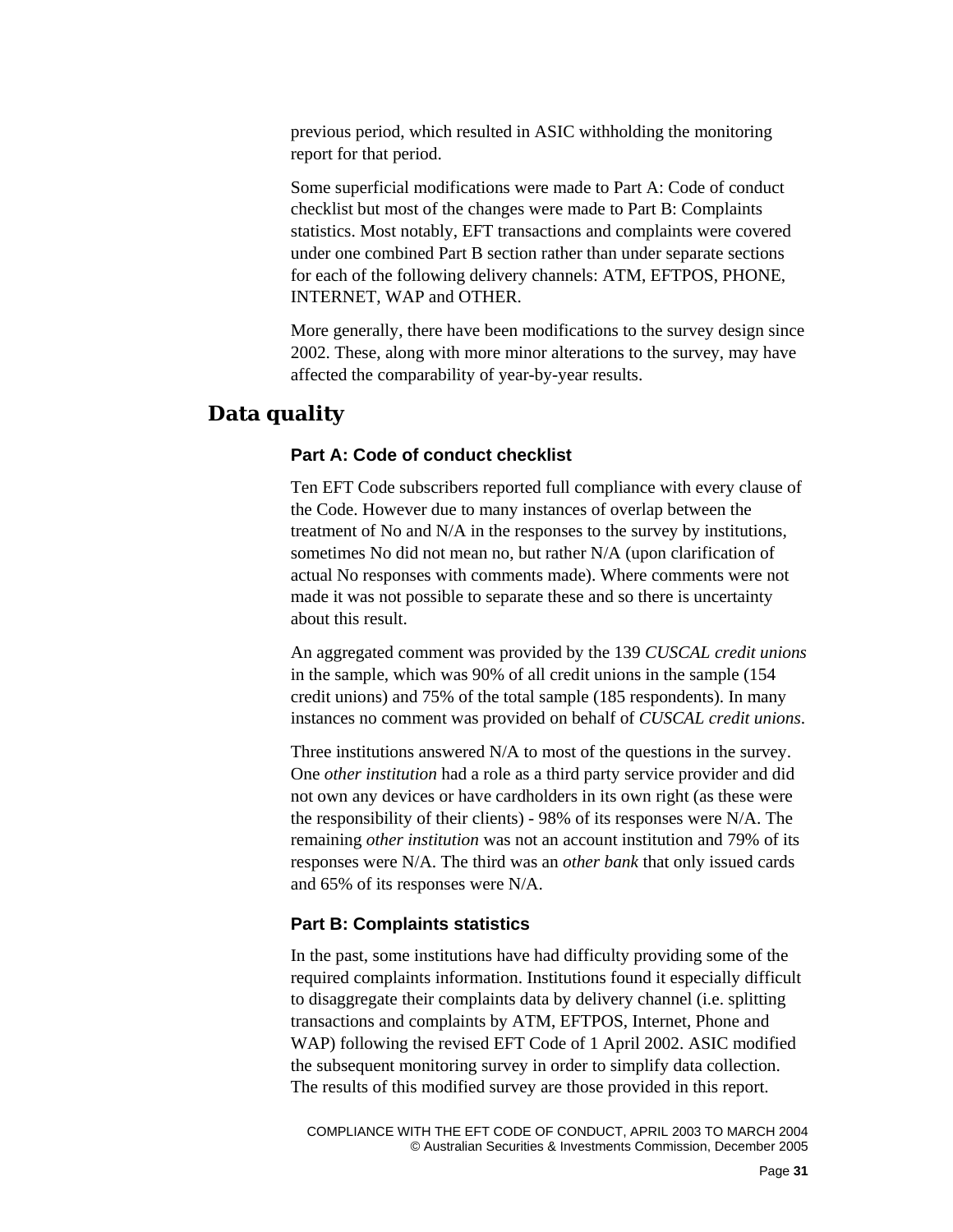Despite the modifications, data integrity remained a problem during this reporting period. Due to the data shortfalls, in particular a high number of part-completed statistics, this period's transactions and complaints data are most likely an underestimation of actual EFT transactions and complaints. Where possible, the researchers have qualified incomplete samples in the corresponding table notes. In extreme cases, where there was widespread under-reporting, this data has been omitted from the report.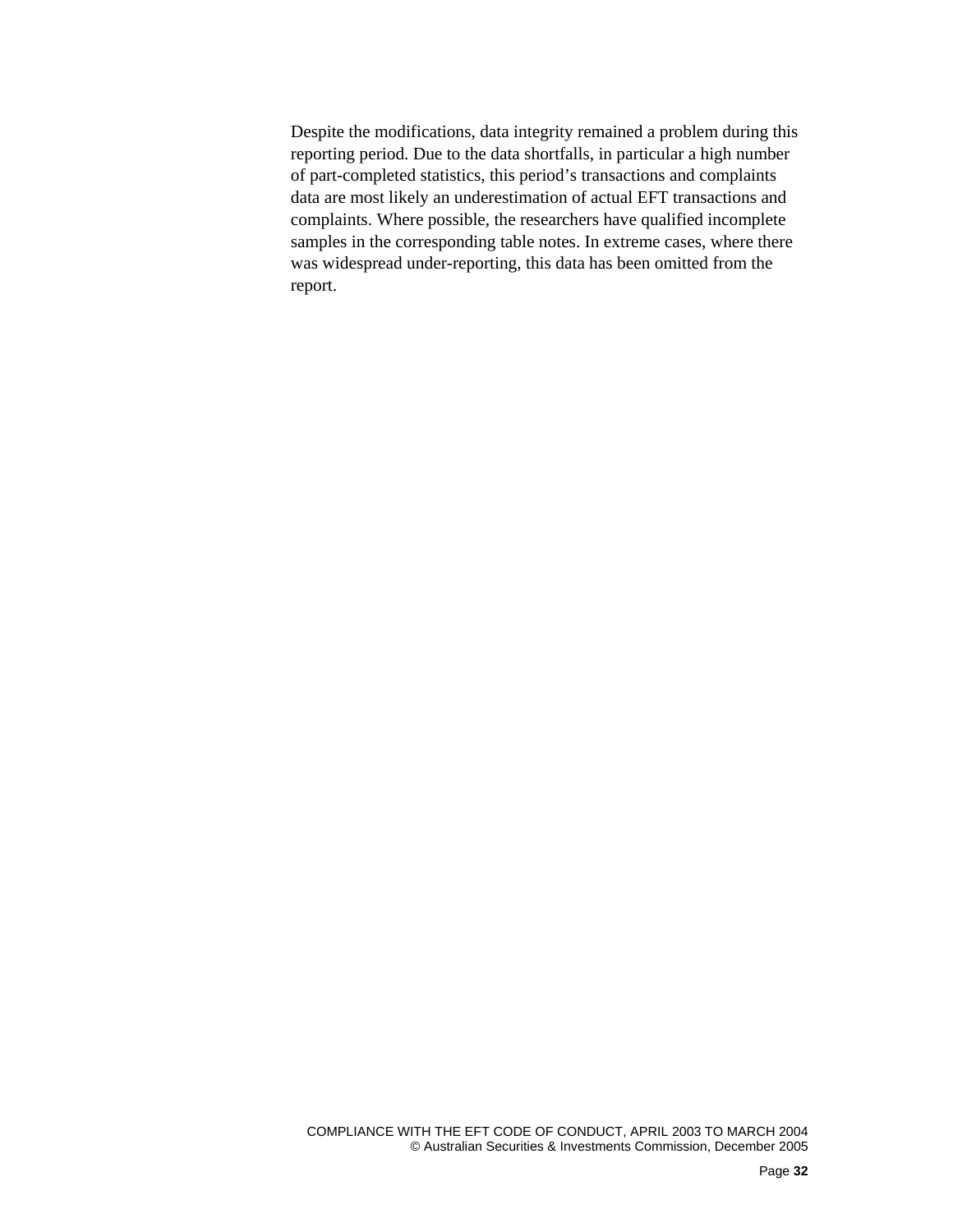## **Appendix C: EFT Code Monitoring Survey questions (Part A – Checklist)**

| REF#     | <b>EFT Code monitoring question</b>                                                                                                                                                                                    |
|----------|------------------------------------------------------------------------------------------------------------------------------------------------------------------------------------------------------------------------|
| Part A.1 | ELECTRONIC FUNDS TRANSFERS INVOLVING ELECTRONIC ACCESS TO ACCOUNTS:                                                                                                                                                    |
|          | <b>Availability and disclosure of Terms and Conditions</b>                                                                                                                                                             |
| 1        | Have you developed Terms and Conditions of Use documents that reflect the requirements of the<br>Code as revised in 2001?                                                                                              |
| 2        | Do the Terms and Conditions include a warranty that the requirements of the Code will be complied<br>with?                                                                                                             |
| 3(a)     | Have you provided copies of the Terms and Conditions to account holders: - before or at the time of<br>initial use of the access method?                                                                               |
| 3(b)     | Have you provided copies of the Terms and Conditions to account holders: - on request?                                                                                                                                 |
| 4        | Have you publicised the availability of Terms and Conditions?                                                                                                                                                          |
| 4(a)     | Did you publicise the availability of the Terms and Conditions: - verbally at point of sale                                                                                                                            |
| 4(b)     | Did you publicise the availability of the Terms and Conditions: - in product documentation                                                                                                                             |
| 4(c)     | Did you publicise the availability of the Terms and Conditions: - in product advertisement                                                                                                                             |
| 4(d)     | Did you publicise the availability of the Terms and Conditions: - other - please provide explanation                                                                                                                   |
| 5(a)     | Before access methods were first used, did you provide information to users: - about any separate<br>charges for the issue or use of an access method?                                                                 |
| 5(b)     | Before access methods were first used, did you provide information to users: - on the nature of any<br>restrictions imposed by you on the use of the access method (including any periodic transaction<br>limits)?     |
| 5(c)     | Before access methods were first used, did you provide information to users: - about the fact that<br>merchants or other institutions may impose additional restrictions?                                              |
| 5(d)     | Before access methods were first used, did you provide information to users: - about the types of<br>transactions that may be made, and accounts that may be accessed, with the access method?                         |
| 5(e)     | Describing any credit facility that can be accessed by the user through electronic equipment using<br>the access method?                                                                                               |
| 5(f)     | Before access methods were first used, did you provide information to users: - explaining the<br>procedure for reporting the loss, theft or unauthorised use of a device or of breach of security of a<br>code?        |
| 5(g)     | Before access methods were first used, did you provide information to users: - providing a telephone<br>number or other means to report loss, theft or unauthorised use of an access method outside<br>business hours? |
| 5(h)     | Before access methods were first used, did you provide information to users: - explaining how users<br>can activate complaint investigation and resolution processes?                                                  |
|          | <b>Changing the Terms and Conditions of use</b>                                                                                                                                                                        |
| 6        | Did you make changes to the Terms and Conditions in the current survey period?                                                                                                                                         |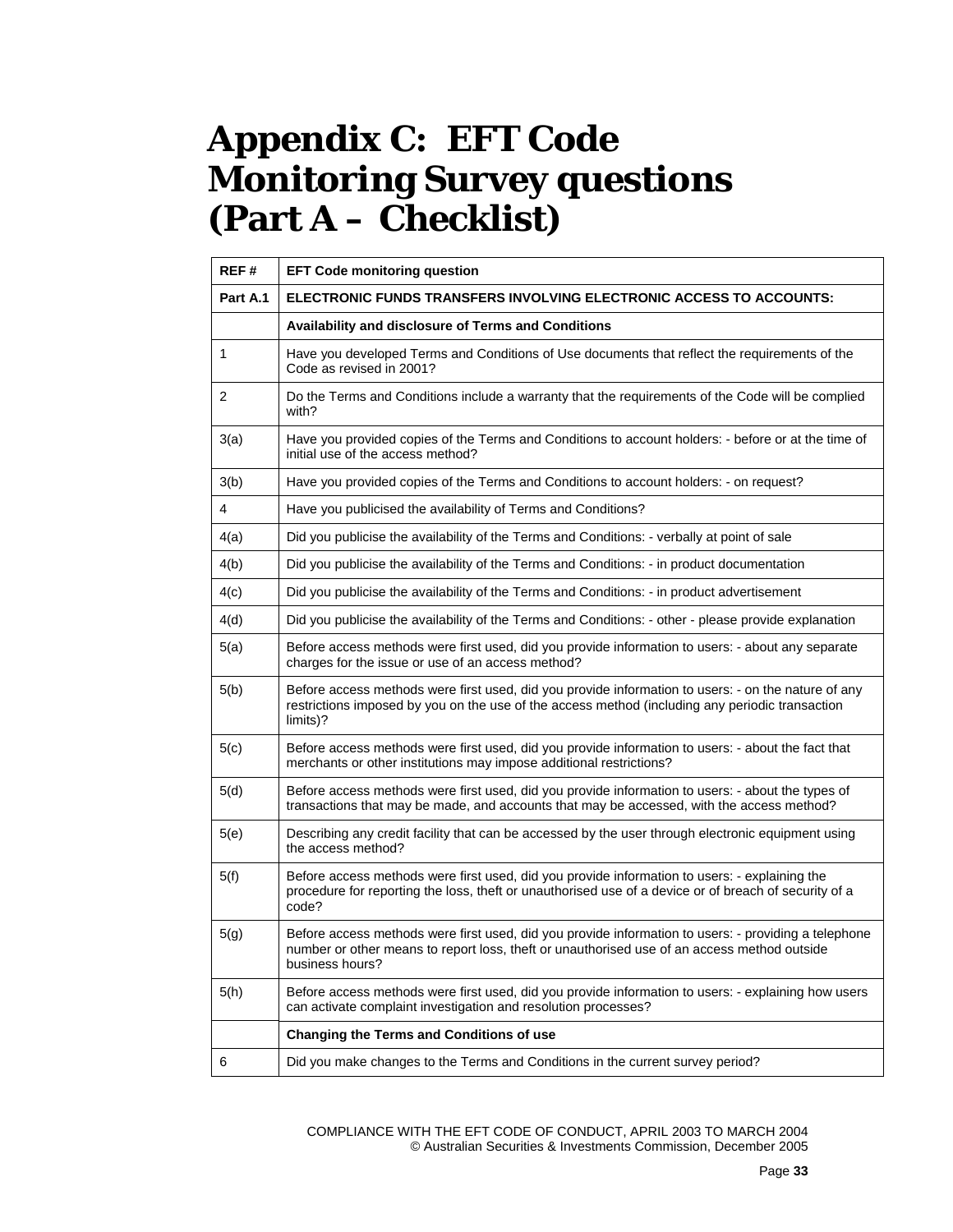| 6(a)           | Did you give users at least 20 days written notice of any changes to your Terms and Conditions<br>which: - imposed or increased charges relating solely to the use of an access method, or the issue of<br>an additional or replacement access method?                                                                       |
|----------------|------------------------------------------------------------------------------------------------------------------------------------------------------------------------------------------------------------------------------------------------------------------------------------------------------------------------------|
| 6(b)           | Did you give users at least 20 days written notice of any changes to your Terms and Conditions<br>which: - increase a user's liability for losses relating to EFT transactions?                                                                                                                                              |
| 6(c)           | Did you give users at least 20 days written notice of any changes to your Terms and Conditions<br>which: - impose, remove or adjust a daily transaction limit or other periodic transaction limit applying<br>to the use of an access method, an account or electronic equipment?                                            |
| $\overline{7}$ | Did you give longer notice periods where required by legislation?                                                                                                                                                                                                                                                            |
| 8(a)           | Did you give notice of any other changes to the Terms and Conditions: - in time to comply with any<br>applicable legislative requirements for a particular period of notice in advance of the date the change<br>takes effect?                                                                                               |
| 8(b)           | Did you give notice of any other changes to the Terms and Conditions: - If there is no legislation<br>requirement, did you give notice of any other changes to the Terms and Conditions: - in advance of<br>the date the change takes effect?                                                                                |
| 9(a)           | Did you give notice of these other changes: - in the manner required by the applicable legislation                                                                                                                                                                                                                           |
| 9(b)           | If there were no such legislative requirements, did you give notice of these other changes: - in a<br>manner which was likely to come to the attention of as many users as possible? Please describe the<br>method/s used in the "Comments" box.                                                                             |
| 10             | Did you issue a new consolidated Terms and Conditions document to reflect the changes resulting<br>from the 2001 revision of the EFT code and any other changes you had made?                                                                                                                                                |
| 11             | If you advised users of an increase in periodic transaction limits, did you, at the same time, advise<br>them in a clear and prominent fashion, that such an increase might also increase their liability for<br>unauthorised transactions? Please describe how you advised them of this increase in potential<br>liability. |
|                | Records of EFT transactions and notice of surcharges                                                                                                                                                                                                                                                                         |
| 12             | For EFT transactions that were not conducted by voice communications, did you ensure that receipts<br>were issued at the time of transaction, unless a user specifically elected otherwise?                                                                                                                                  |
| 13(a)          | Do the EFT transaction receipts referred to in question 12 contain the following information: - the<br>amount of the transaction?                                                                                                                                                                                            |
| 13(b)          | Do the EFT transaction receipts referred to in question 12 contain the following information: - the<br>date and time (if practicable) of the transaction?                                                                                                                                                                    |
| 13(c)          | Do the EFT transaction receipts referred to in question 12 contain the following information: - the<br>type of transaction? (Codes may only be used if they are explained on the receipt.)                                                                                                                                   |
| 13(d)          | Do the EFT transaction receipts referred to in question 12 contain the following information: - an<br>indication of the account(s) being debited or credited?                                                                                                                                                                |
| 13(e)          | Do the EFT transaction receipts referred to in question 12 contain the following information: - data<br>that enables the account institution to identify the user and the transaction?                                                                                                                                       |
| 13(f)          | Do the EFT transaction receipts referred to in question 12 contain the following information: - where<br>possible, the type and general location of any institution equipment used to make the transaction or<br>an identifying number or symbol?                                                                            |
| 13(g)          | Do the EFT transaction receipts referred to in question 12 contain the following information: - in case<br>of a funds transfer to a merchant in payment for goods or services, the name of the merchant to<br>whom payment is made?                                                                                          |
| 13(h)          | Do the EFT transaction receipts referred to in question 12 contain the following information: - where<br>possible, and not compromising the privacy or security of the account holder or user, the balance<br>remaining in the account?                                                                                      |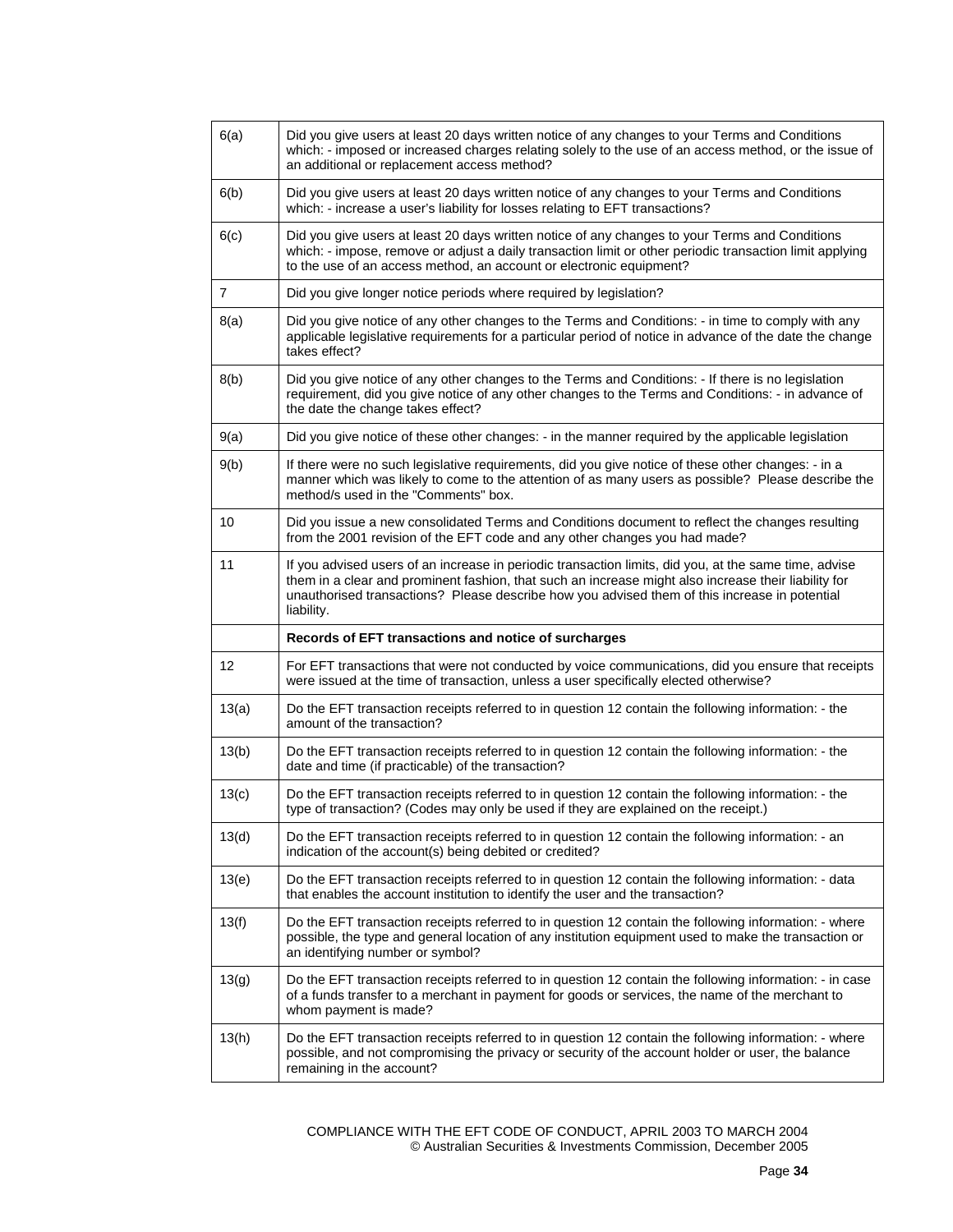| 13(i) | Do the EFT transaction receipts referred to in question 12 contain the following information: - where<br>the balance was not provided on the receipt, please describe in the "Comments" box the delivery<br>mechanism involved and/or why providing the balance would have compromised privacy or security                                                                        |
|-------|-----------------------------------------------------------------------------------------------------------------------------------------------------------------------------------------------------------------------------------------------------------------------------------------------------------------------------------------------------------------------------------|
| 14(a) | For EFT transactions that were conducted by voice communications (including an automated voice<br>response system by telephone) did you provide to users at the time of the transaction, unless a user<br>specifically elected otherwise: - a receipt number?                                                                                                                     |
| 14(b) | For EFT transactions that were conducted by voice communications (including an automated voice<br>response system by telephone) did you provide to users at the time of the transaction, unless a user<br>specifically elected otherwise: - the amount of the transaction?                                                                                                        |
| 14(c) | For EFT transactions that were conducted by voice communications (including an automated voice<br>response system by telephone) did you provide to users at the time of the transaction, unless a user<br>specifically elected otherwise: - the type of transaction, eg "a deposit", "withdrawal", "transfer"?                                                                    |
| 14(d) | For EFT transactions that were conducted by voice communications (including an automated voice<br>response system by telephone) did you provide to users at the time of the transaction, unless a user<br>specifically elected otherwise: - an indication of the account(s) being debited or credited?                                                                            |
| 14(e) | For EFT transactions that were conducted by voice communications (including an automated voice<br>response system by telephone) did you provide to users at the time of the transaction, unless a user<br>specifically elected otherwise: - in the case of a funds transfer to a merchant in payment for goods or<br>services, the name of the merchant to whom payment was made? |
| 14(f) | For EFT transactions that were conducted by voice communications (including an automated voice<br>response system by telephone) did you provide to users at the time of the transaction, unless a user<br>specifically elected otherwise: - where possible, and not compromising the privacy or security of the<br>account holder or user, the balance remaining in the account?  |
| 15    | Did you comply with the obligation not to impose a charge for issuing any type of EFT receipt?                                                                                                                                                                                                                                                                                    |
| 16    | In circumstances where the user did not use institution equipment or an institution system, and did<br>not communicate with you or a person acting on your behalf, and you were not able to meet your<br>obligations to comply with clauses 4.1(a) and 4.1(b) of the Code, did you use your best endeavours<br>to meet those obligations?                                         |
| 17    | Did you provide account holders with a record of account activity (statement) at least every six<br>months?                                                                                                                                                                                                                                                                       |
| 18    | Did you let account holders know that they have the option to receive statements more frequently?                                                                                                                                                                                                                                                                                 |
| 19    | Did you tell new account holders about this option at the time the access method was first issued                                                                                                                                                                                                                                                                                 |
| 20    | Did you provide account statements on request?                                                                                                                                                                                                                                                                                                                                    |
| 21(a) | Did statements (other than those issued outside the usual statement cycle) show, for each<br>transaction occurring since the previous statement: - the amount of the transaction?                                                                                                                                                                                                 |
| 21(b) | Did statements (other than those issued outside the usual statement cycle) show, for each<br>transaction occurring since the previous statement: - the date the transaction was debited or credited<br>to the account?                                                                                                                                                            |
| 21(c) | Did statements (other than those issued outside the usual statement cycle) show, for each<br>transaction occurring since the previous statement - the type of transaction?                                                                                                                                                                                                        |
| 21(d) | Did statements (other than those issued outside the usual statement cycle) show, for each<br>transaction occurring since the previous statement - the receipt number or other means that will<br>allow the entry to be reconciled with a transaction receipt?                                                                                                                     |
| 22(a) | Did statements (other than those issued outside the usual statement cycle) also show: - any charges<br>relating solely to the use of an access method (identified as a separate item)?                                                                                                                                                                                            |
| 22(b) | Did statements (other than those issued outside the usual statement cycle) also show: - contact<br>details for making inquiries about the account or reporting errors in the statement?                                                                                                                                                                                           |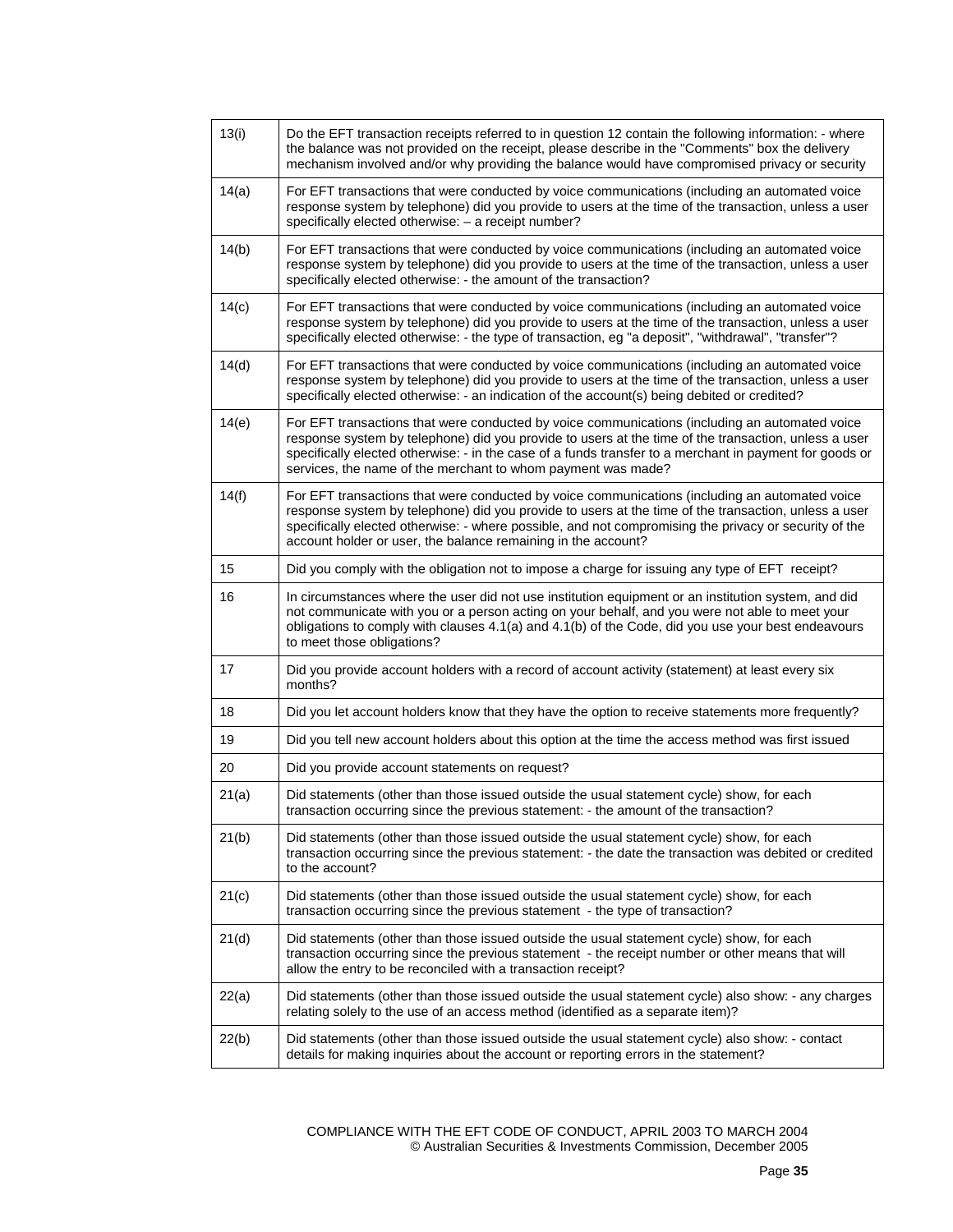| 23    | Did statements issued outside the usual statement cycle show as much of this information as<br>possible?                                                                                                                                                                                                                                                                                          |
|-------|---------------------------------------------------------------------------------------------------------------------------------------------------------------------------------------------------------------------------------------------------------------------------------------------------------------------------------------------------------------------------------------------------|
| 24(a) | Did all statements include a suggestion that all entries should be checked and any apparent error or<br>possible unauthorised transaction be promptly reported to the account institution?                                                                                                                                                                                                        |
| 24(b) | Did you comply with the Code's requirements that there be no restrictions on account holders' rights<br>to make claims, and that there be no time limits for account holders to detect errors or unauthorised<br>transactions?                                                                                                                                                                    |
| 25    | Did you, at least every 12 months, include on or with account statements a clear prominent and self-<br>contained statement summarising access method security guidelines?                                                                                                                                                                                                                        |
| 26    | Were the access method security guidelines referred to in question 25 consistent with clause 5 of the<br>Code and compliant with clause 5.8(b)?                                                                                                                                                                                                                                                   |
| 27    | Did you include, in your agreements with persons who make electronic equipment available to users<br>for EFT transactions, a requirement that the amount of any fee to be paid directly by the user to the<br>provider of the electronic equipment for the use of its electronic equipment, will be disclosed to the<br>user at a time which enables them to cancel the transaction without cost? |
|       | Liability for unauthorised transactions                                                                                                                                                                                                                                                                                                                                                           |
| 28(a) | If, after the adoption of the revised code, you have placed restrictions on the selection of codes by<br>users that involve a recognisable part of the user's name or a numeric code which represents the<br>user's birth date, did you warn users of the consequences of selecting such codes? Please describe<br>in the "Comments" box how you deliver such warnings.                           |
| 28(b) | Did you provide an effective and convenient means by which users can notify a lost or stolen device<br>or unauthorised use of a device or breach of a security code? Please describe in the "Comments"<br>box                                                                                                                                                                                     |
| 29(a) | Do you have procedures for acknowledging users' notifications, (including those made be<br>telephone), of the loss, theft or unauthorised use or a devise, or breach of security of a code?                                                                                                                                                                                                       |
| 29(b) | Where you resolved a credit/charge card complaint in whole or in part under the EFT code, did you<br>ensure that the amount of liability the account holder would have was not greater than it would have<br>been if the complaint was resolved under the rules of the card scheme?                                                                                                               |
|       | Deposits to accounts by funds transfers                                                                                                                                                                                                                                                                                                                                                           |
| 30    | In circumstances where there was a discrepancy between the amount recorded by the electronic<br>equipment or access method as having been deposited and the amount recorded by the account<br>institution as having been received, did you notify the account holder of the difference as soon as<br>possible?                                                                                    |
| 30(a) | When notifying the account holder of the discrepancy (outlined in question 30) did you advise them<br>of the actual amount that was credited to the nominated account?                                                                                                                                                                                                                            |
|       | <b>Networking Arrangements</b>                                                                                                                                                                                                                                                                                                                                                                    |
| 30(b) | Do you have procedures in place to ensure that users are not required to raise their complaints or<br>disputes in relation to the shared EFT system with another party to the shared system?                                                                                                                                                                                                      |
|       | <b>Audit trails</b>                                                                                                                                                                                                                                                                                                                                                                               |
| 31    | Did you ensure that your EFT transaction systems generate sufficient records to enable transactions<br>to be traced, checked and where an error has occurred, to be identified and corrected?                                                                                                                                                                                                     |
|       | <b>Compliant investigation and resolution procedures</b>                                                                                                                                                                                                                                                                                                                                          |
| 32    | Have you established internal complaint handling procedures that comply with AS4269-1995 or any<br>other industry dispute resolution standard or guideline which ASIC has declared to apply to this<br>clause?                                                                                                                                                                                    |
| 33    | Did you provide information about the procedures for lodging complaints in your Terms and<br>Conditions, on request, and in your general documentation?                                                                                                                                                                                                                                           |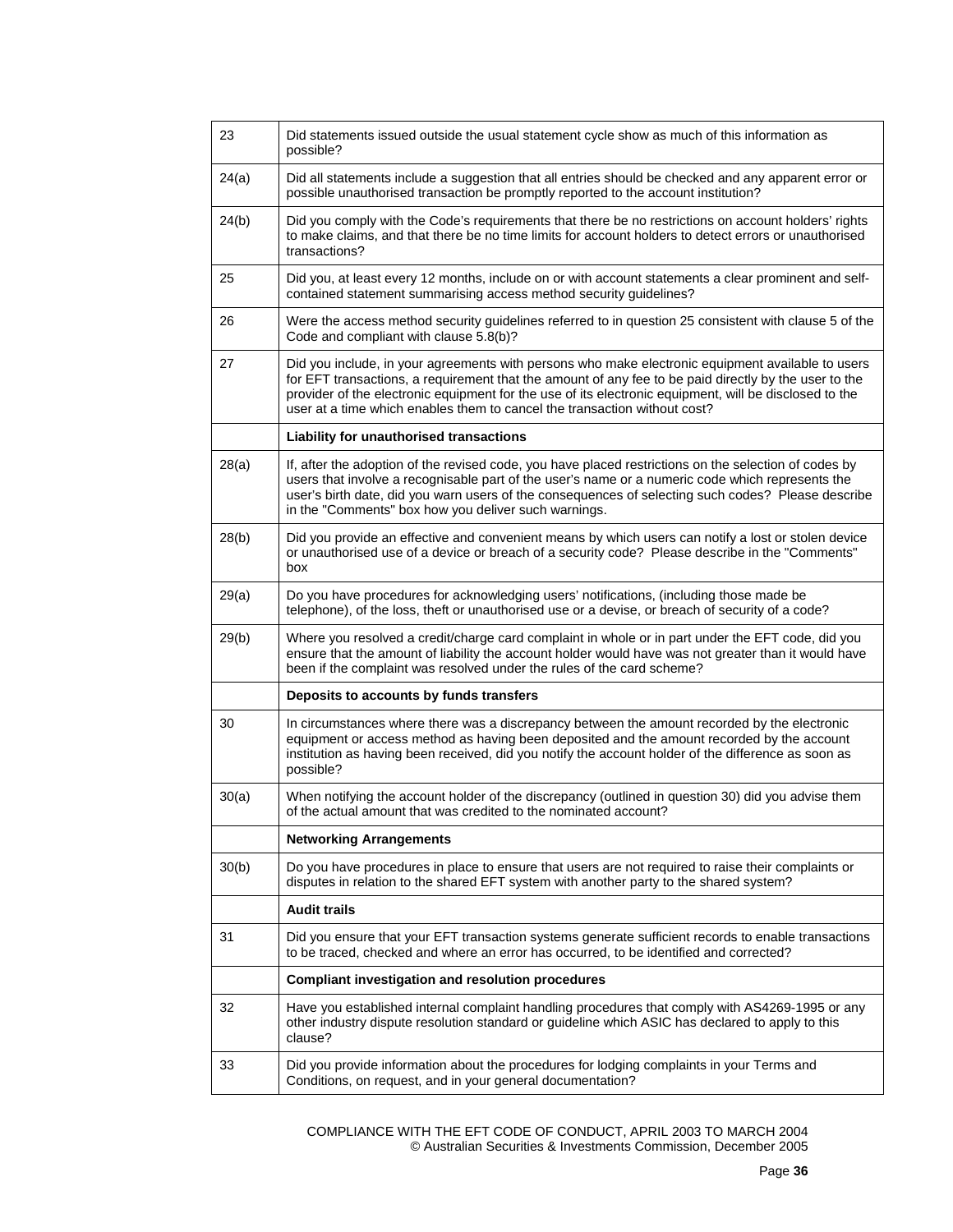| 34    | In the case of complaints lodged and not immediately settled to the satisfaction of both you and the<br>user, did you advise the user, in writing, of the procedures for lodging a complaint?                                                                                                                                                                                                                               |
|-------|-----------------------------------------------------------------------------------------------------------------------------------------------------------------------------------------------------------------------------------------------------------------------------------------------------------------------------------------------------------------------------------------------------------------------------|
| 35    | If you answered 'No' to question 34, was it because clause 10.13 of the Code applied?                                                                                                                                                                                                                                                                                                                                       |
| 36    | Do your dispute resolutions procedures require you to make a decision in relation to a complaint<br>based on all relevant established facts and not on inferences unsupported by evidence?                                                                                                                                                                                                                                  |
| 37    | In circumstances where a user raised a complaint about the authorisation of a transaction, did you<br>make reasonable efforts to obtain from the user the information in the schedule to the Code where<br>the information was available and relevant?                                                                                                                                                                      |
| 38    | Where a user raised a complaint about the authorisation or a transaction or a system or equipment<br>malfunction, did you investigate whether there was any system or equipment malfunction at the time<br>of the transaction?                                                                                                                                                                                              |
| 39    | Has it been the practice that, within 21 days of receipt of a complaint, you either complete the<br>investigation and advise the user, in writing, of the outcome of the investigation; or advise the user in<br>writing of the need for more time to complete the investigation?                                                                                                                                           |
| 40(a) | Except where exceptional circumstances applied, did you complete your investigations within 45<br>days of receipt of the complaint?                                                                                                                                                                                                                                                                                         |
| 40(b) | What was the average number of days taken to resolve a complaint?                                                                                                                                                                                                                                                                                                                                                           |
|       | provide response in the "Comments" box. (Please note: you will need to tick Yes to move on to the<br>next question)                                                                                                                                                                                                                                                                                                         |
| 41    | If you answered 'No' to questions 39 or 40(a), was it because clause 10.13 of the Code applied?                                                                                                                                                                                                                                                                                                                             |
| 42(a) | Where an investigation could not be resolved within 45 days, did you (unless you were waiting for a<br>response from the user that the user knew about): - inform the user of the reasons for the delay?                                                                                                                                                                                                                    |
| 42(b) | Where an investigation could not be resolved within 45 days, did you (unless you were waiting for a<br>response from the user that the user knew about): - provide the user with monthly updates on<br>progress with the complaint?                                                                                                                                                                                         |
| 42(c) | Where an investigation could not be resolved within 45 days, did you (unless you were waiting for a<br>response from the user that the user knew about): - specify a date when a decision can be<br>reasonably expected?                                                                                                                                                                                                    |
| 43    | Did you receive any complaints concerning credit or charge cards in the survey period?                                                                                                                                                                                                                                                                                                                                      |
| 43(a) | Where you decided to resolve a complaint concerning a credit card account or a charge card account<br>under the rules of the credit card or charge card scheme did you: - apply the time limits of the<br>scheme instead of those in sub-clause 10.5?                                                                                                                                                                       |
| 43(b) | Where you decided to resolve a complaint concerning a credit card account or a charge card account<br>under the rules of the credit card or charge card scheme did you: - modify the application of sub-<br>clause 10.6 to the complaint by replacing "45 days" with "60 days" and "monthly updates" with<br>"updates once every two months"?                                                                               |
| 43(c) | Where you decided to resolve a complaint concerning a credit card account or a charge card account<br>under the rules of the credit card or charge card scheme did you: - inform the user in writing of the<br>time limits and when a decision could reasonably be expected?                                                                                                                                                |
| 43(d) | Where you decided to resolve a complaint concerning a credit card account or a charge card account<br>under the rules of the credit card or charge card scheme did you: - suspend the account holder's<br>obligation to pay any amount that is the subject of the complaint and any credit and other charges<br>related to that amount until the complaint is resolved, and inform the account holder of the<br>suspension? |
| 44    | This question applies only if you are a member of an external dispute resolution scheme that<br>provides that a complaint can be referred to it if a decision is not made by the account institution<br>within a specified time period. Did you inform the account holder of the right to lodge a complaint with<br>the scheme within 5 business days of the relevant time period expiring?                                 |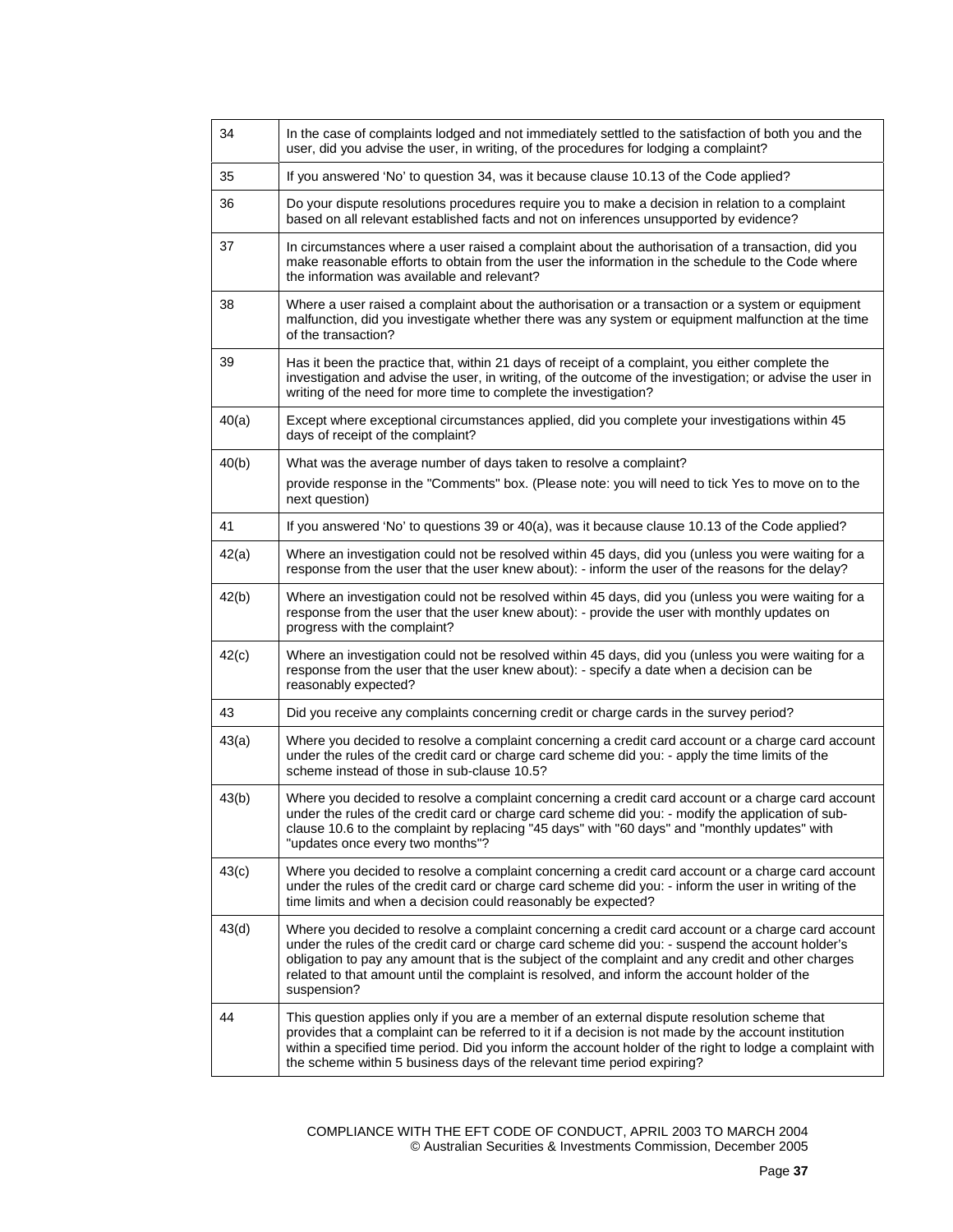| 45(a)    | When you completed an investigation of a complaint, did you promptly inform the user of: - the<br>outcome of the investigation?                                                                                                                                                                                                |
|----------|--------------------------------------------------------------------------------------------------------------------------------------------------------------------------------------------------------------------------------------------------------------------------------------------------------------------------------|
| 45(b)    | When you completed an investigation of a complaint, did you promptly inform the user of: - the<br>reasons for the outcome including references to relevant clauses of the Code?                                                                                                                                                |
| 46(a)    | Except where the complaint has been resolved completely in favour of the user, did you: - inform the<br>user of any further action that the user can take?                                                                                                                                                                     |
| 46(b)    | Except where the complaint has been resolved completely in favour of the user, did you: - provide<br>the contact details for any relevant external dispute resolution body that you belong to?                                                                                                                                 |
| 46(c)    | Except where the complaint has been resolved completely in favour of the user, did you: - provide<br>the contact details for the Consumer Affairs agency and Small claims courts/tribunals in the<br>consumer's jurisdiction if you do not belong to an external dispute resolution body?                                      |
| 47(a)    | Where, as a result of an investigation, you found you were liable, did your procedures require you to,<br>where appropriate: - adjust the account holder's account forthwith (including any appropriate<br>adjustments for interest and/or charges)?                                                                           |
| 47(b)    | Where, as a result of an investigation, you found you were liable, did your procedures require you to,<br>where appropriate: - notify the account holder of the adjustment?                                                                                                                                                    |
| 48(a)    | If, as a result of investigations, account holders have been held liable for at least part of any amount<br>of a transaction in dispute, did you: - make available copies of any documents or other evidence<br>relevant to the outcome of its investigation, including information from any relevant logs or audit<br>trails? |
| 48(b)    | If, as a result of investigations, account holders have been held liable for at least part of any amount<br>of a transaction in dispute, did you: - advise the account holder whether there was any system or<br>equipment malfunction at the time of the transaction?                                                         |
|          |                                                                                                                                                                                                                                                                                                                                |
| 49       | If you answered 'No' to question 48(b), was it because clause 10.13 of the Code applied?                                                                                                                                                                                                                                       |
| Part A.2 | RULES FOR CONSUMER STORED VALUE FACILITIES AND STORED VALUE TRANSACTIONS                                                                                                                                                                                                                                                       |
|          | Availability and disclosure of information and Terms and Conditions to stored value facilities                                                                                                                                                                                                                                 |
| 50       | Does your institution offer stored value facilities or transactions?                                                                                                                                                                                                                                                           |
|          | Please name and describe in the "Comments" box.                                                                                                                                                                                                                                                                                |
| 51       | Have you developed Terms and Conditions for stored value facilities that reflect the requirements of<br>the Code?                                                                                                                                                                                                              |
| 52       | Do the Terms and Conditions include a warranty that the requirements of the Code will be complied<br>with?                                                                                                                                                                                                                     |
| 53(a)    | Have you provided Copies of the Terms and Conditions to users at the time of first providing a stored<br>value facility to a user?                                                                                                                                                                                             |
| 53(a)    | Have you provided Copies of the Terms and Conditions to users at the time of first providing a stored<br>value facility to a user?                                                                                                                                                                                             |
| 53(b)    | If it is not practical to provide Copies of the Terms and Conditions to users, have you provided a<br>summary of the main rights and responsibilities in the Terms and Conditions?                                                                                                                                             |
| 54       | If you provided only a summary of the Terms and Conditions, did you also give a notice of where the<br>user may obtain a copy of the Terms and Conditions?                                                                                                                                                                     |
| 55       | Have you provided copies of the Terms and Conditions on request?                                                                                                                                                                                                                                                               |
| 56       | Have you publicised the availability of Terms and Conditions?                                                                                                                                                                                                                                                                  |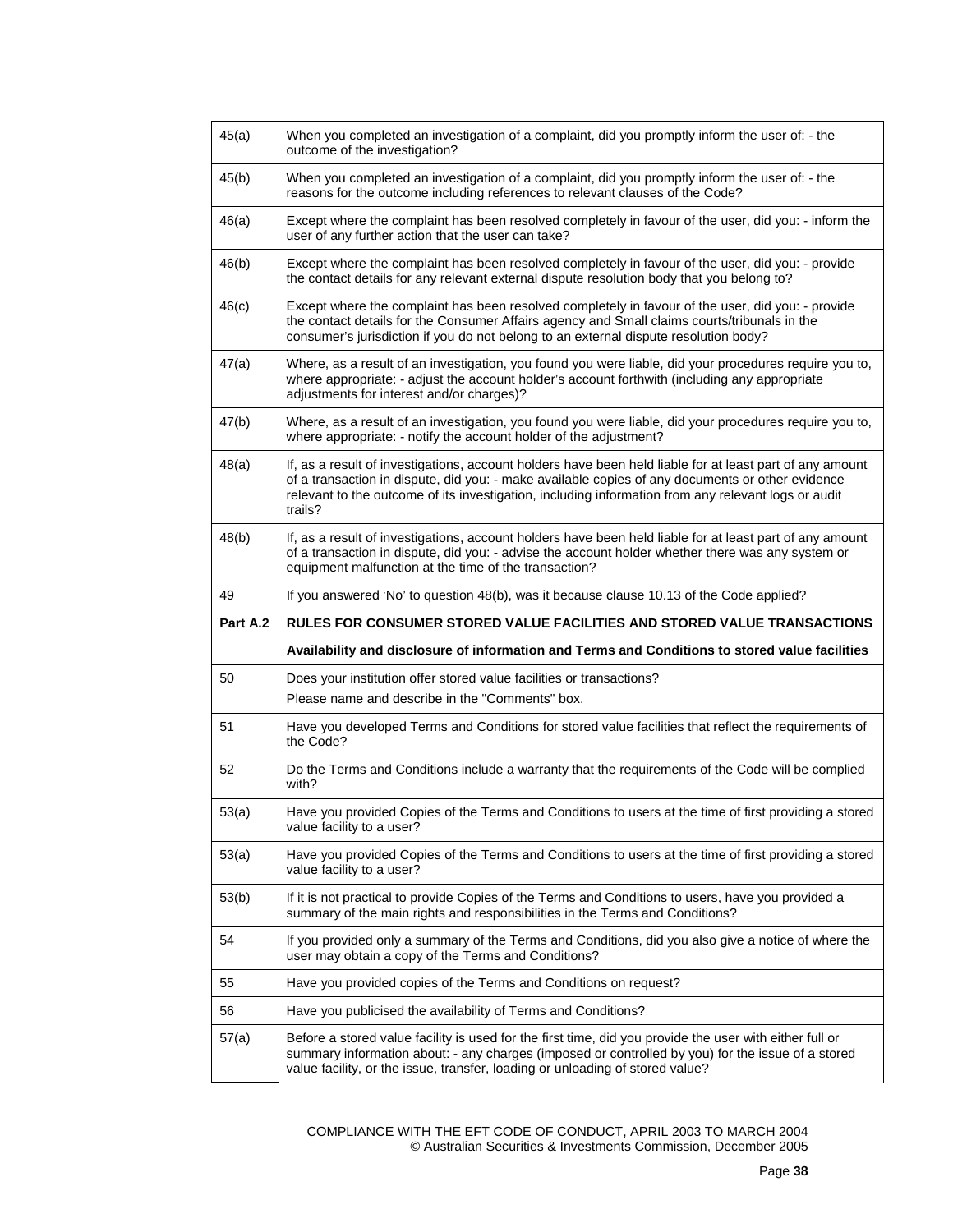| 57(b)             | Before a stored value facility is used for the first time, did you provide the user with either full or<br>summary information about: - any relevant period or date (if determinable at the time of issue) after<br>which the stored value facility or stored value will not be usable?                                         |
|-------------------|---------------------------------------------------------------------------------------------------------------------------------------------------------------------------------------------------------------------------------------------------------------------------------------------------------------------------------|
| 57(c)             | Before a stored value facility is used for the first time, did you provide the user with either full or<br>summary information about: - the users rights and the procedure to be followed by the user in<br>relation to exchanging stored value for money or for replacement stored value?                                      |
| 57 <sub>(d)</sub> | Before a stored value facility is used for the first time, did you provide the user with either full or<br>summary information about: - any procedure for reporting a malfunction or error in the operation of a<br>stored value facility or of stored value controlled by the facility?                                        |
| 57(e)             | Before a stored value facility is used for the first time, did you provide the user with either full or<br>summary information about: - any circumstances where you will pay to the user some or all of the<br>amount of lost or stolen stored value?                                                                           |
| 57(f)             | Before a stored value facility is used for the first time, did you provide the user with either full or<br>summary information about: - where the user can obtain more information and the Terms and<br>Conditions for the stored value facility?                                                                               |
| 58                | If you provided only a summary of the information referred to in clause 12.3, did you provide a notice<br>of where the user may obtain full information?                                                                                                                                                                        |
|                   | <b>Changing the Terms and Conditions of use</b>                                                                                                                                                                                                                                                                                 |
| 59(a)             | Did you make changes to the Terms and Conditions during the survey period?                                                                                                                                                                                                                                                      |
| 59(b)             | Did you give users advance notification of proposed changes to the Terms and Conditions for the<br>use of stored value facilities, (unless the changes were necessitated by an immediate need to<br>manage, restore, or maintain the integrity or security of the system or individual accounts or stored<br>value facilities)? |
| 60                | If you knew the identity and contact details of users, did you provide notification of changes to the<br>Terms and Conditions of the type listed in cl 13.3 directly to users?                                                                                                                                                  |
| 61                | In all other cases, did you publicise the changes in a manner likely to come to the attention of as<br>many users as possible, and which has previously been advised to users?<br>Please describe the method/s used in the "Comments" box.                                                                                      |
|                   |                                                                                                                                                                                                                                                                                                                                 |
| 62(a)             | Did you give users at least 20 days written notice of any changes to your Terms and Conditions<br>which: - imposed or increased charges (imposed or controlled by you) relating solely to the use of a<br>stored value facility, or the issue, exchange, transfer, loading and unloading of stored value?                       |
| 62(b)             | Did you give users at least 20 days written notice of any changes to your Terms and Conditions<br>which: - adjusted the load or value storage limits applying to the use of a stored value facility?                                                                                                                            |
| 62(c)             | Did you give users at least 20 days written notice of any changes to your Terms and Conditions<br>which: - affected the user's ability to exchange stored value, notify the loss or theft of stored value or<br>be paid the amount of lost or stolen stored value?                                                              |
| 62(d)             | Did you give users at least 20 days written notice of any changes to your Terms and Conditions<br>which: - reduced the period (if any) during which the stored value facility or stored value controlled by<br>the facility will be useable to make a payment?                                                                  |
| 63                | If you answered 'No' to questions 62(b)or 62(c), was it because the user had specifically agreed to<br>the change?                                                                                                                                                                                                              |
|                   | Record of available balance                                                                                                                                                                                                                                                                                                     |
| 64(a)             | Have you ensured that an undamaged stored value facility enables a user to ascertain the amount of<br>stored value available for use?                                                                                                                                                                                           |
| 64(b)             | If the user cannot determine the amount of stored value for use from the facility alone, have you<br>ensured that equipment that will reveal such value is reasonably available to the user? In the<br>"Comments" box, please describe how such equipment is made reasonably available.                                         |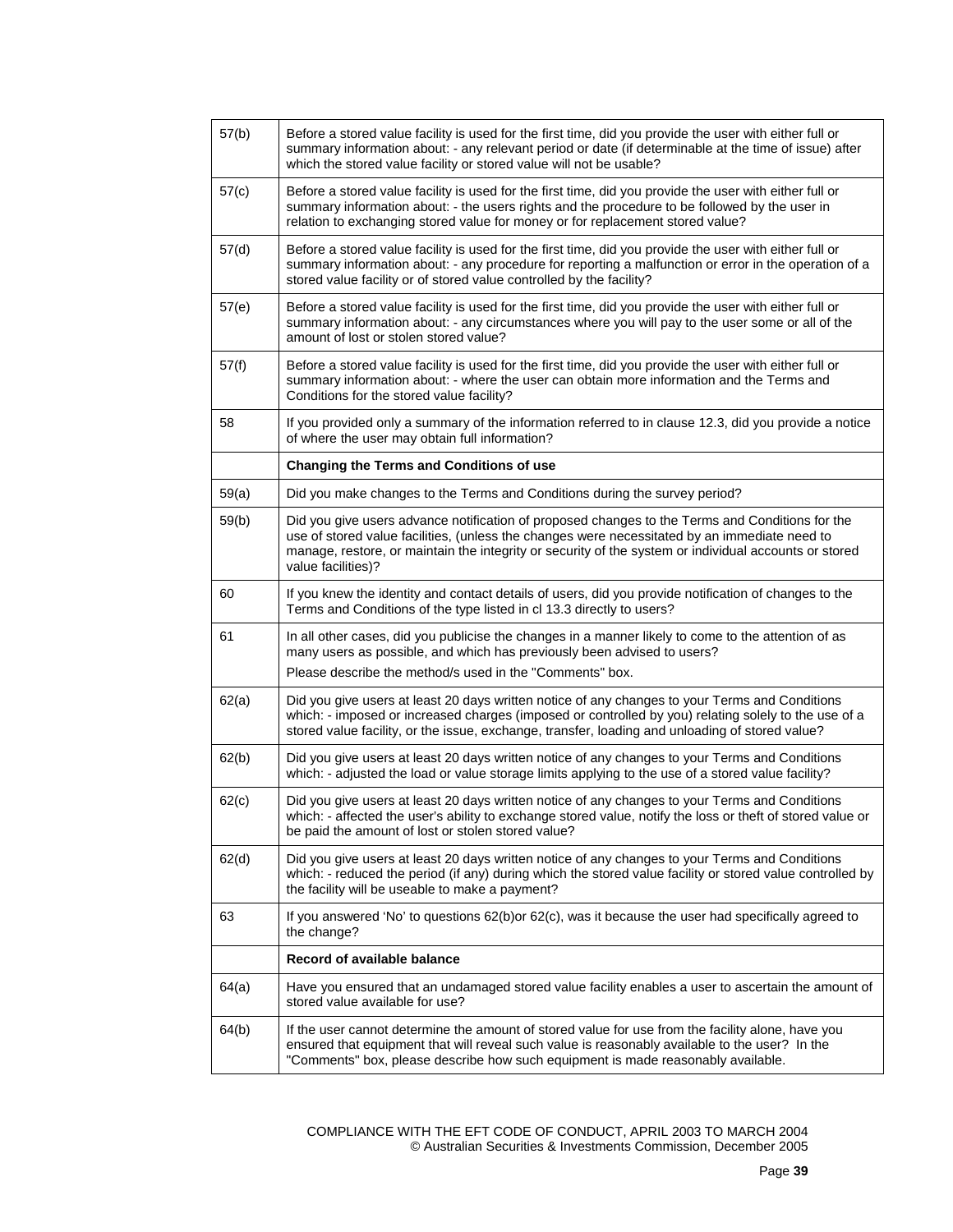|       | Rights to exchange stored value                                                                                                                                                                                                                                                                       |
|-------|-------------------------------------------------------------------------------------------------------------------------------------------------------------------------------------------------------------------------------------------------------------------------------------------------------|
| 65    | Did you allow users to exchange stored value controlled by the facility for either the equivalent<br>amount of money or replacement stored value?                                                                                                                                                     |
| 66    | If the user's stored value facility or the stored value controlled by the facility was no longer able to be<br>used to make a payment, and the amount of stored value can be determined by you, did you allow<br>users to exchange it for the equivalent amount of money or replacement stored value? |
| 67    | Did you allow consumers to exercise the right referred to in question 66 within a period of no less<br>than 12 months from the date that it could no longer be used?                                                                                                                                  |
| 68(a) | If you refused to exchange stored value under clause 15.1, was it because you proved that: - the<br>stored value had not been created by an authorised system participant,                                                                                                                            |
| 68(b) | If you refused to exchange stored value under clause 15.1, was it because you proved that: - a copy<br>of the stored value had previously been exchanged for money,                                                                                                                                   |
| 68(c) | If you refused to exchange stored value under clause 15.1, was it because you proved that: - the<br>user presenting the stored value is not doing so in good faith                                                                                                                                    |
| 68(d) | If you refused to exchange stored value under clause 15.1, was it because you proved that: - other?<br>Pease provide details in the "Comments" box                                                                                                                                                    |
|       | Refund of lost or stolen stored value                                                                                                                                                                                                                                                                 |
| 69(a) | Can you create a reliable record of the amount of stored value controlled by a stored value facility<br>from time to time and prevent further transfers of stored value from the facility.                                                                                                            |
| 69(b) | Do you provide a means for a user to notify you (or someone else nominated by you) at any time of<br>the loss or theft of the stored value facility?                                                                                                                                                  |
| 70    | Where a user gave you notice of the loss or theft of the stored value facility, did you pay the user the<br>amount of stored value that you could have prevented from being transferred from the facility?                                                                                            |
|       | <b>Complaint investigation and dispute resolution</b>                                                                                                                                                                                                                                                 |
| 71    | Do you have complaint investigation and dispute resolution procedures that comply with the clause<br>10 of the Code (other than clauses 10.10, 10.11, 10.12, 10.13)?                                                                                                                                  |
| 72    | Have you established internal complaint handling procedures that comply with AS4269-1995 or any<br>other industry dispute resolution standard or guideline which ASIC had declared to apply to this<br>clause?                                                                                        |
| 73    | Did you provide information about the procedures for lodging complaints in your Terms and<br>Conditions, on request, and in your general documentation?                                                                                                                                               |
| 74    | In the case of complaints lodged and not immediately settled to the satisfaction of both you and the<br>user, did you advise the user, in writing, of the procedures for lodging a complaint?                                                                                                         |
| 75    | Do your complaints resolution procedures require you to make a decision in relation to a complaint<br>based on all relevant established facts and not on inferences unsupported by evidence?                                                                                                          |
| 76    | Where a user raised a complaint about the authorisation of a transaction, did you make reasonable<br>efforts to obtain from the user the information in the schedule to the Code where available and<br>relevant?                                                                                     |
| 77    | Where a user raised a complaint about the authorisation of a transaction or a system or equipment<br>malfunction, did you investigate whether there was any system or equipment malfunction at the time<br>of the transaction?                                                                        |
| 78    | Has it been the practice that, within 21 days of receipt of a complaint, you either completed the<br>investigation and advised the user, in writing, of the outcome of the investigation; or advised the user<br>in writing of the need for more time to complete the investigation?                  |
| 79(a) | Except where exceptional circumstances applied, did you complete your investigations within 45<br>days of receipt of the complaint?                                                                                                                                                                   |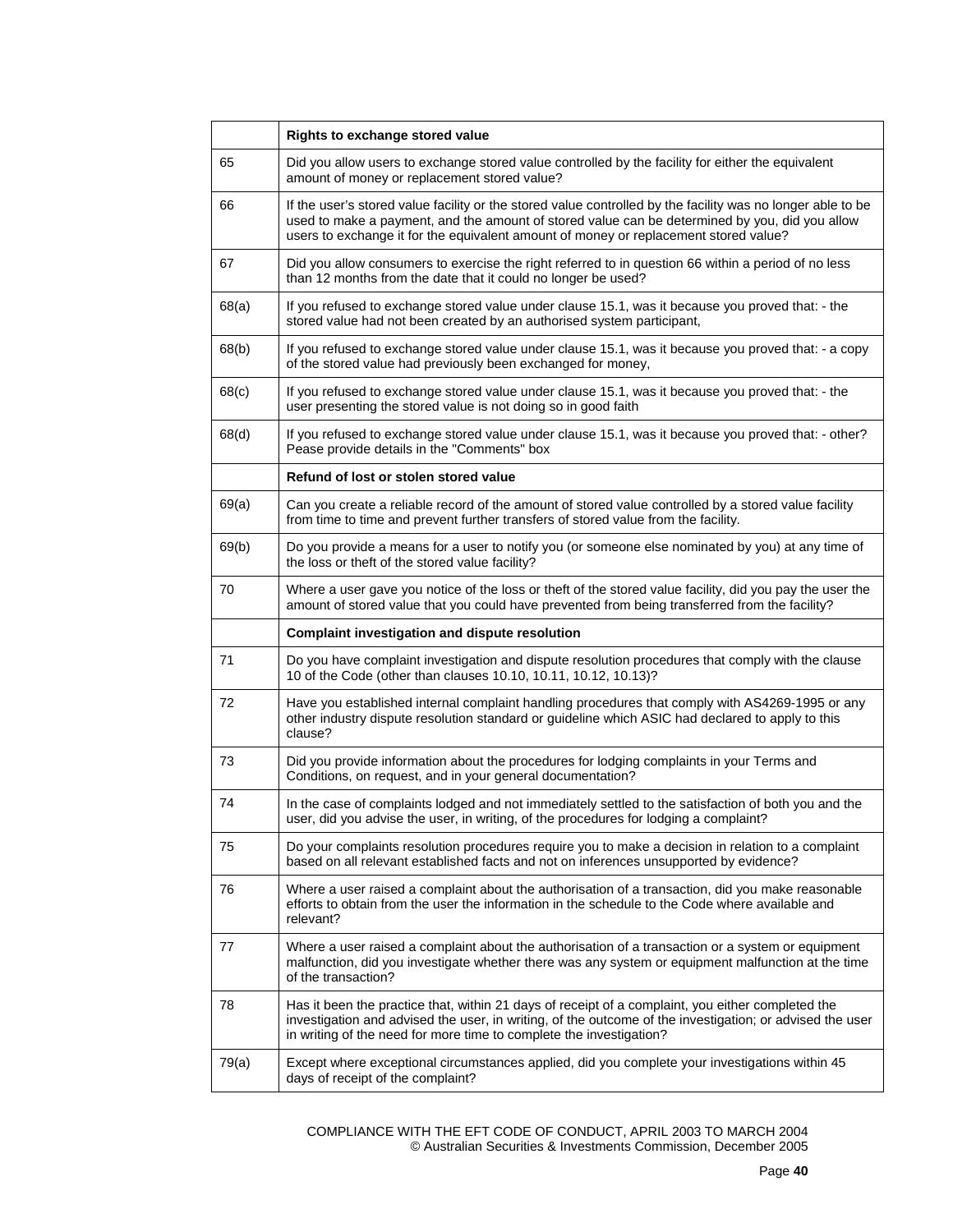| 79(b)    | What was the average number of days taken to resolve complaints?                                                                                                                                                                                                                                                                                                                                                                                                                          |
|----------|-------------------------------------------------------------------------------------------------------------------------------------------------------------------------------------------------------------------------------------------------------------------------------------------------------------------------------------------------------------------------------------------------------------------------------------------------------------------------------------------|
|          | Provide response in the "Comments" box. (Please note: you will need to tick Yes to move on to the<br>next question)                                                                                                                                                                                                                                                                                                                                                                       |
| 80(a)    | Where an investigation could not be resolved within 45 days, did you (unless you were waiting for a<br>response from the user that the user knew about): - inform the user of the reasons for the delay?                                                                                                                                                                                                                                                                                  |
| 80(b)    | Where an investigation could not be resolved within 45 days, did you (unless you were waiting for a<br>response from the user that the user knew about): - provide the user with monthly updates on<br>progress with the complaint?                                                                                                                                                                                                                                                       |
| 80(c)    | Where an investigation could not be resolved within 45 days, did you (unless you were waiting for a<br>response from the user that the user knew about): - specify a date when a decision can be<br>reasonably expected?                                                                                                                                                                                                                                                                  |
| 81       | This question applies only if you are a member of an external dispute resolution scheme that<br>provides that a complaint can be referred to it if a decision is not made by the account institution<br>within a specified time period. Did you inform the account holder of the right to lodge a complaint with<br>the scheme within 5 business days of the relevant time period expiring?                                                                                               |
| 82(a)    | When you completed your investigation of your complaint, did you promptly inform the user of: - the<br>outcome of the investigation?                                                                                                                                                                                                                                                                                                                                                      |
| 82(b)    | When you completed your investigation of your complaint, did you promptly inform the user of: - the<br>reasons for the outcome including references to relevant clauses of the Code?                                                                                                                                                                                                                                                                                                      |
| 83(a)    | Except where the complaint has been resolved completely in favour of the user, did you: - inform the<br>user of any further action that the user can take?                                                                                                                                                                                                                                                                                                                                |
| 83(b)    | Except where the complaint has been resolved completely in favour of the user, did you: - provide<br>the contact details for any relevant external dispute resolution body that you belong to?                                                                                                                                                                                                                                                                                            |
|          |                                                                                                                                                                                                                                                                                                                                                                                                                                                                                           |
| Part A.3 | PRIVACY, ELECTRONIC COMMUNICATION, ADMINISTRATION AND REVIEW                                                                                                                                                                                                                                                                                                                                                                                                                              |
|          | Privacy                                                                                                                                                                                                                                                                                                                                                                                                                                                                                   |
| 84(a)    | Do you have procedures in place for compliance with the National Privacy Principles in the Privacy<br>Act 1988 Cth or with a code that has been approved and is operative under that legislation?                                                                                                                                                                                                                                                                                         |
| 84(b)    | Has compliance with those procedures been audited or reviewed in the survey period?                                                                                                                                                                                                                                                                                                                                                                                                       |
| 84(c)    | Do you follow the privacy guidelines set out in cl 21.2?                                                                                                                                                                                                                                                                                                                                                                                                                                  |
|          | <b>Electronic communications</b>                                                                                                                                                                                                                                                                                                                                                                                                                                                          |
| 85       | Questions 85, 86, and 87(a & b) refer to the obligations in the Code to provide certain information in<br>writing. They apply only if you provided this information electronically. If you provided this information<br>electronically instead of in writing or as otherwise specified in the Code, did you obtain specific<br>positive election from the user to provide the information electronically? Please describe in the<br>"Comments" box how this positive election was sought? |
| 86       | Did you provide the information electronically either by electronic communication to the user's<br>device, electronic equipment or electronic address nominated by the user or by making it available at<br>your electronic address for retrieval by the user?                                                                                                                                                                                                                            |
| 87(a)    | If you provided the information electronically by making it available at your electronic address, did<br>you: - promptly tell the user by sending a message to the user's device, electronic equipment or<br>electronic address about (i) the nature of the information and (ii) that the information is available for<br>retrieval at the specified electronic address?                                                                                                                  |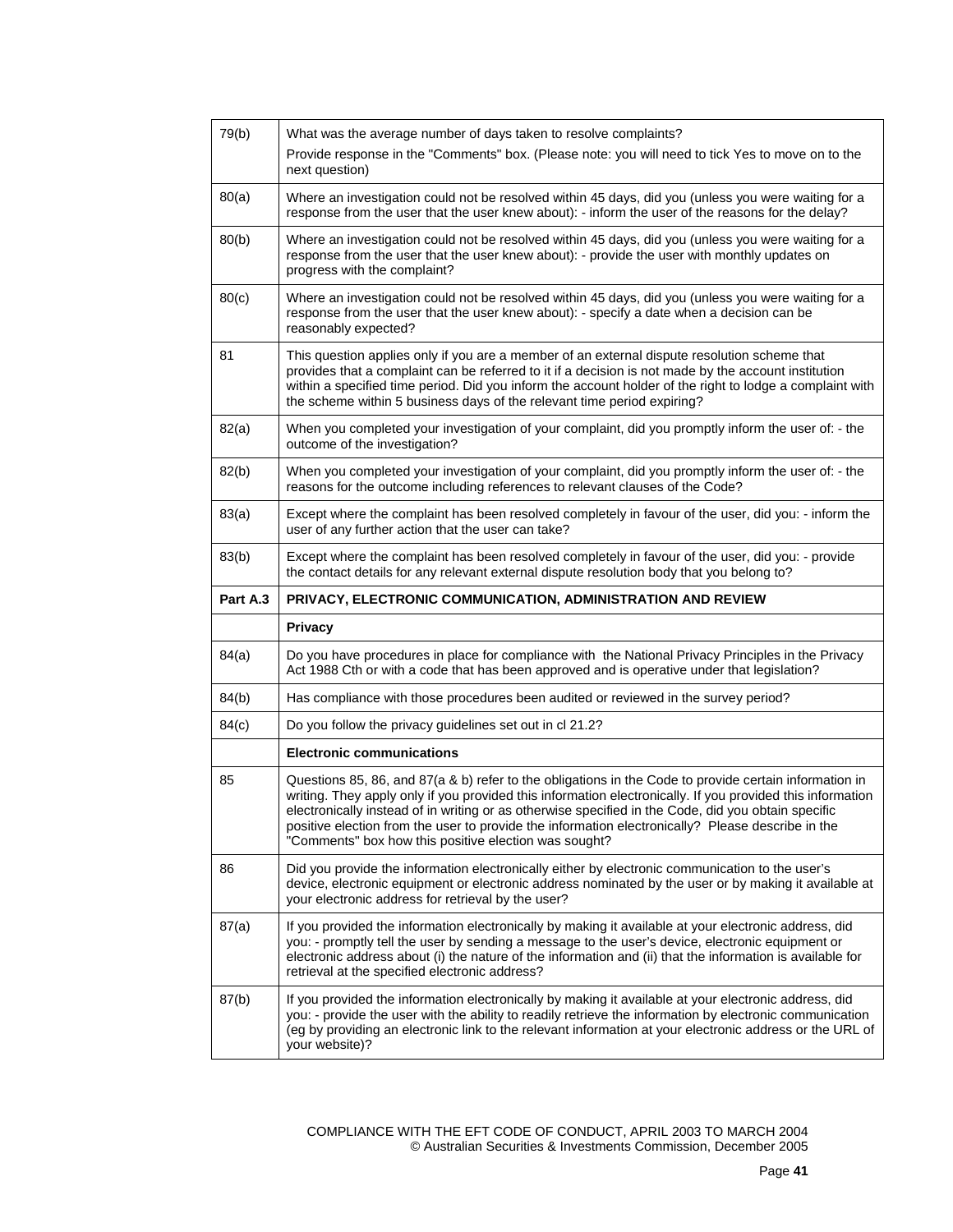| 88       | If you provided information electronically to users, did you also provide users with information about<br>their rights to vary their nominated device, electronic equipment, or electronic address, or terminate<br>their agreement to have information provided electronically? |
|----------|----------------------------------------------------------------------------------------------------------------------------------------------------------------------------------------------------------------------------------------------------------------------------------|
| 89       | Did you provide a paper copy of information on request by a user within 6 months of the user's<br>receipt of the same information electronically?                                                                                                                                |
| Part A.4 | <b>INFORMATION ON STAFF TRAINING:</b>                                                                                                                                                                                                                                            |
|          | <b>Training Initiatives</b>                                                                                                                                                                                                                                                      |
| 90       | Please indicate if the following method is utilised by your institution in EFT staff training: - Procedures<br>Manual detailing EFT requirements available to all relevant staff                                                                                                 |
| 91       | Please indicate if the following method is utilised by your institution in EFT staff training: - On the Job<br>Training: passive                                                                                                                                                 |
| 92       | Please indicate if the following method is utilised by your institution in EFT staff training: - On the Job<br>Training: video                                                                                                                                                   |
| 93       | Please indicate if the following method is utilised by your institution in EFT staff training: - On the Job<br>Training: active (e.g. team meeting)                                                                                                                              |
| 94       | Please indicate if the following method is utilised by your institution in EFT staff training: - On the Job<br>Training: testing                                                                                                                                                 |
| 95       | Please indicate if the following method is utilised by your institution in EFT staff training: External<br>Training                                                                                                                                                              |
| 96       | Please indicate if the following method is utilised by your institution in EFT staff training: - Resource<br>Material Check-List: special handout                                                                                                                                |
| 97       | Please indicate if the following method is utilised by your institution in EFT staff training: - Resource<br>Material Check-List: video                                                                                                                                          |
| 98       | Please indicate if the following method is utilised by your institution in EFT staff training: - Resource<br>Material Check-List: computer-based training                                                                                                                        |
| 99       | Please indicate if the following method is utilised by your institution in EFT staff training: - Other<br>(please specify)                                                                                                                                                       |